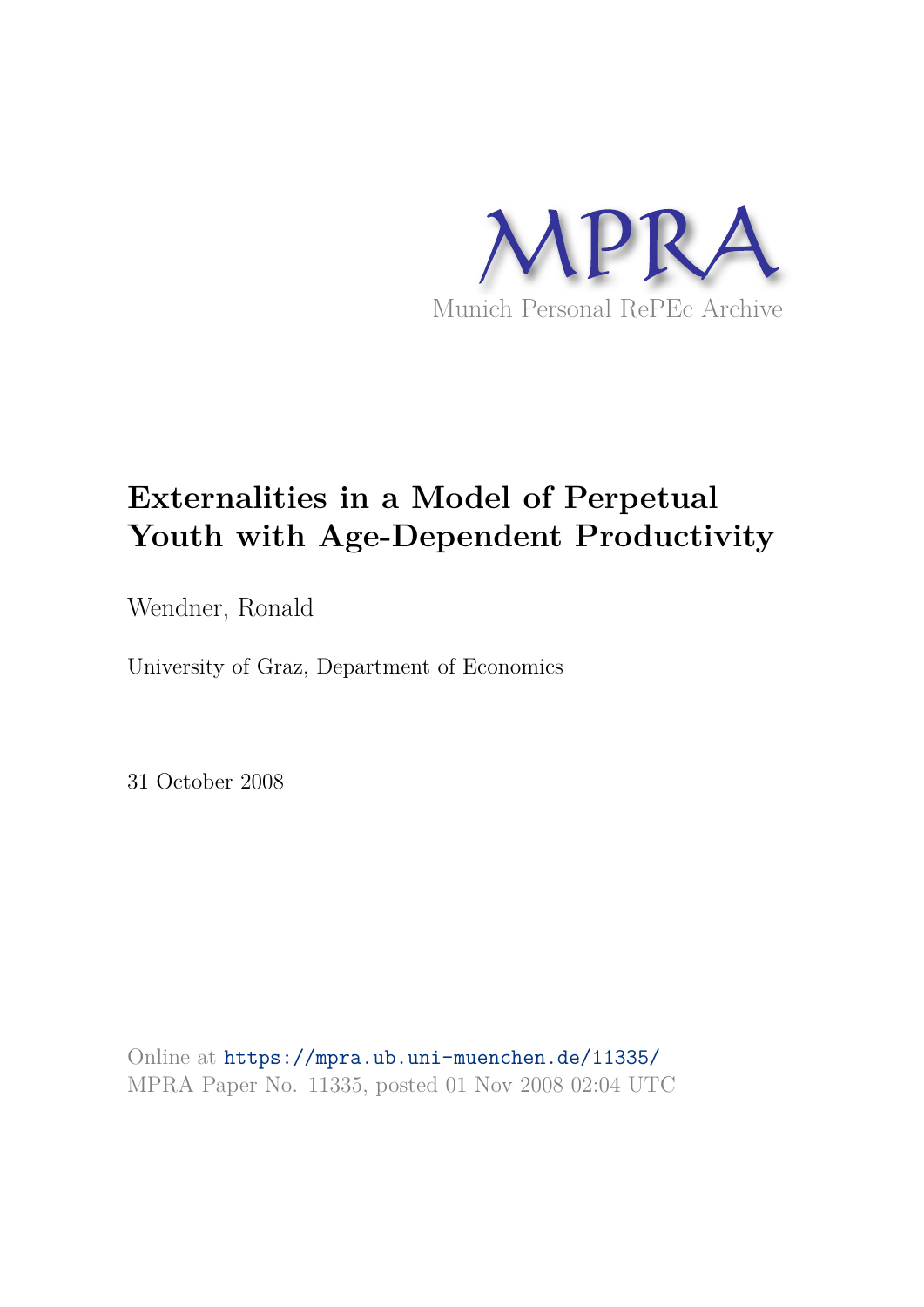# Externalities in a Model of Perpetual Youth with Age-Dependent Productivity

Ronald Wendner<sup>\*</sup>

Department of Economics, University of Graz, Austria Universitaetsstrasse 15, RESOWI-F4, A-8010 Graz, Austria

E-mail ronald.wendner@uni–graz.at Web http://www.uni-graz.at/ronald.wendner Phone +43 316 380 3458

October 31, 2008

Abstract. This paper investigates the effects of ("keeping up with the Joneses" and "learning-by-investing") externalities, when labor productivity decreases with age. Within the framework of a continuous time overlapping generations model, the effects of the consumption externality on the propensity to consume, capital level and individual consumption growth rates are ambiguous and depend on the presence (absence) and sign of the "generation replacement effect" (GRE). The sign of the GRE is determined by the rate at which labor productivity declines.

Both externalities generate distortions — even with exogenous labor supply. Depending on the sign of the GRE, in case of a production externality, the consumption externality may raise efficiency by introducing an additional distortion. For a specific rate of labor productivity decline the GRE vanishes. In this case, externalities display the same effects in both a representative agent and the overlapping generations model.

Keywords and Phrases: Externality, labor productivity, overlapping generations, perpetual youth, distortion, growth.

## JEL Classification Numbers: D91, E21, O40

<sup>\*</sup>I thank Carl-Johan Dalgaard, Bill Dupor, Karl Farmer, Robert Hill, Johan Lagerlöf, Lorenzo Rocco, Ngo Van Long, and especially Christian Groth for significant comments on a previous draft. I retain sole responsibility for any remaining errors.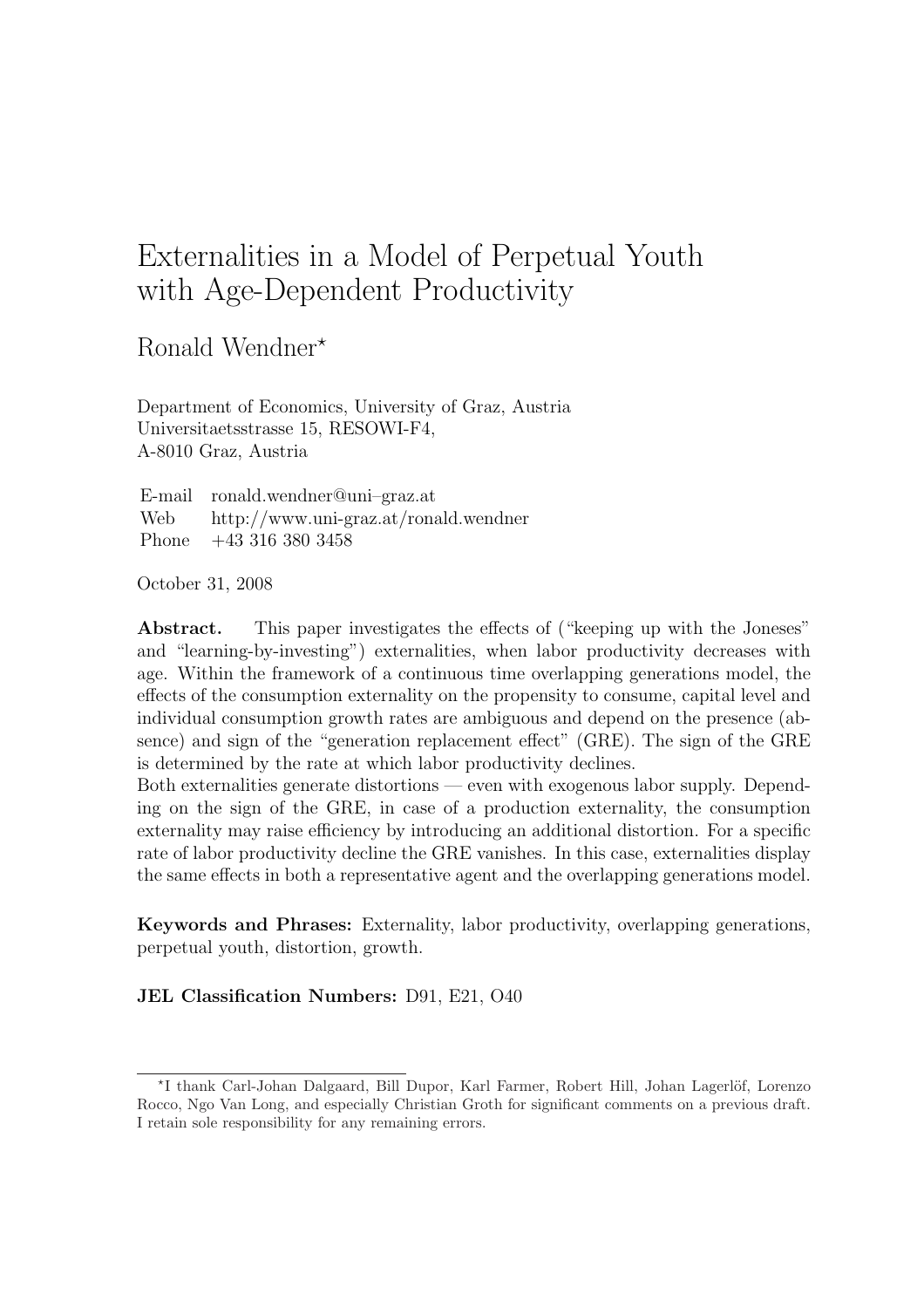## 1 Introduction

This paper investigates the impact of consumption and production externalities on consumption, savings and capital levels. In contrast to the previous literature, this paper considers a continuous time overlapping generations model (perpetual youth model), in which individual labor productivity decreases with age. The effects of the externalities (if any) critically depend on the rate of labor productivity decline.

In the previous literature, there is strong evidence of the existence of consumption and production externalities. Important contributions include Brekke and Howarth (2002), Frank (1999), Johansson-Stenman et al. (2002, 2006), Luttmer (2005), and Solnick and Hemenway  $(1998, 2005)^{1}$ . The theoretical implications of externalities on savings and growth, however, are less clear than one would hope. It seems reasonable to assume that a negative consumption externality gives rise to a higher consumption level, as demonstrated, in a static framework, by Dupor and Liu (2003). In a dynamic context, however, a higher consumption level in the present is associated with dissaving and a lower consumption level in the future, thereby requiring a household to trade off the benefit from a higher consumption level today with the cost from lower consumption levels (also from lower consumption levels relative to others, ceteris paribus) tomorrow. If the said benefit falls short of the cost, the negative consumption externality will induce a household to shift consumption from the present towards the future, thereby lowering the propensity to consume. In case the benefit equals the cost, a household will not react to the consumption externality at all. Only if the benefit exceeds the cost will households raise the propensity to consume, thereby ending up with lower consumption and capital levels.

Two questions suggest themselves. First, under which conditions do (consumption) externalities change household behavior in a market equilibrium, and does it raise or lower the propensity to consume? Second, if households change behavior, will the

<sup>1</sup>They present significant evidence for negative consumption externalities. Further important references include Alpizar et al. (2005), Carlsson et al. (2007), Easterlin (1995), Ferrer-i-Carbonell (2005), McBride (2001), Neumark et al. (1998). Production externalities are discussed by Caballero and Lyons (1990, 1992), and Lindstrom (2000).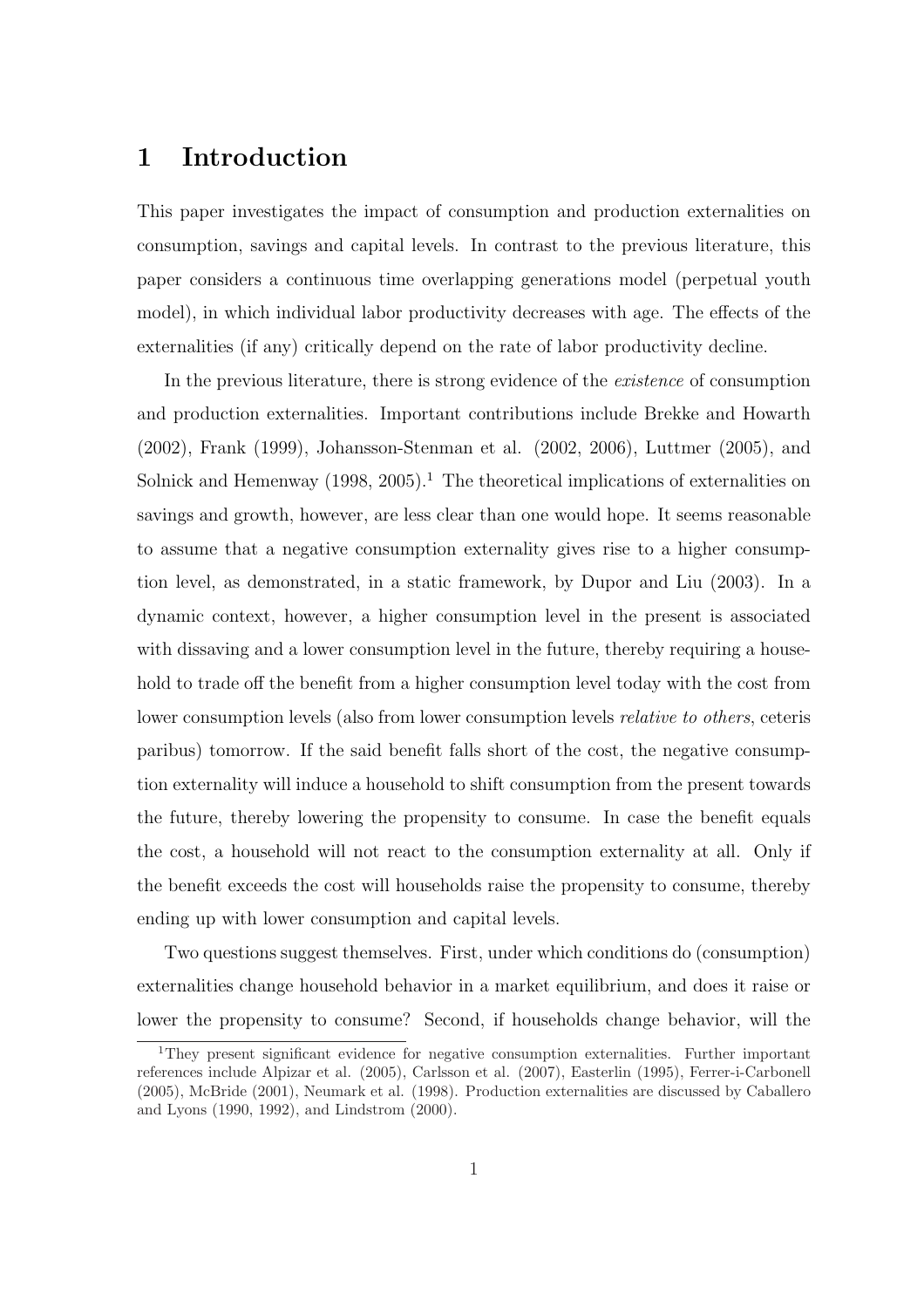response be distortionary? This paper addresses these questions in the context of a model of perpetual youth (PY model, in the following) in which labor supply is exogenous. The consumption externality considered is a "keeping up with the Joneses" externality, and the production externality is a "learning-by-investing" externality.

If the (human and accumulated) wealth of a new generation deviates from average wealth, the PY model will exhibit a generation replacement effect (GRE), as a consequence of the continuous inflow of new generations. The presence of a GRE opens a channel for the externality to have an impact on consumption and capital, as the steady state capital stock is not determined anymore by the Keynes-Ramsey rule, but by a modified rule which takes the GRE into account. This observation is important for explaining the results of this paper. In particular, in the absence of a GRE, a consumption externality has no effects on behavior at all. In this case, the marginal benefit of increasing consumption today will exactly equal the marginal cost of a lower (relative) consumption tomorrow. In the presence of a GRE, however, the consumption externality affects consumption and savings. In particular, if the wealth of new generations is below-average, the consumption externality leads to a rise in the propensity to consume, thereby to lower steady state levels of average consumption and capital. While this argument might be considered as intuitive, the opposite holds, if the wealth of new generations is above-average  $-$  a possibility opened up by a high rate of labor productivity decline. In this case, a household's wealth declines with age, and the consumption externality induces it to lower the propensity to consume. In addition, the paper offers three other main results.

First, the production externality always raises consumption and savings. However, it introduces a distortion, as market prices fail to reflect the social value of capital accumulation, thus capital rises by less than optimal. As a consequence, if the consumption externality tends to raise capital  $-$  in case labor productivity declines with age — the consumption externality raises efficiency by introducing an additional distortion.

Second, the impact of a consumption externality on the individual (steady state)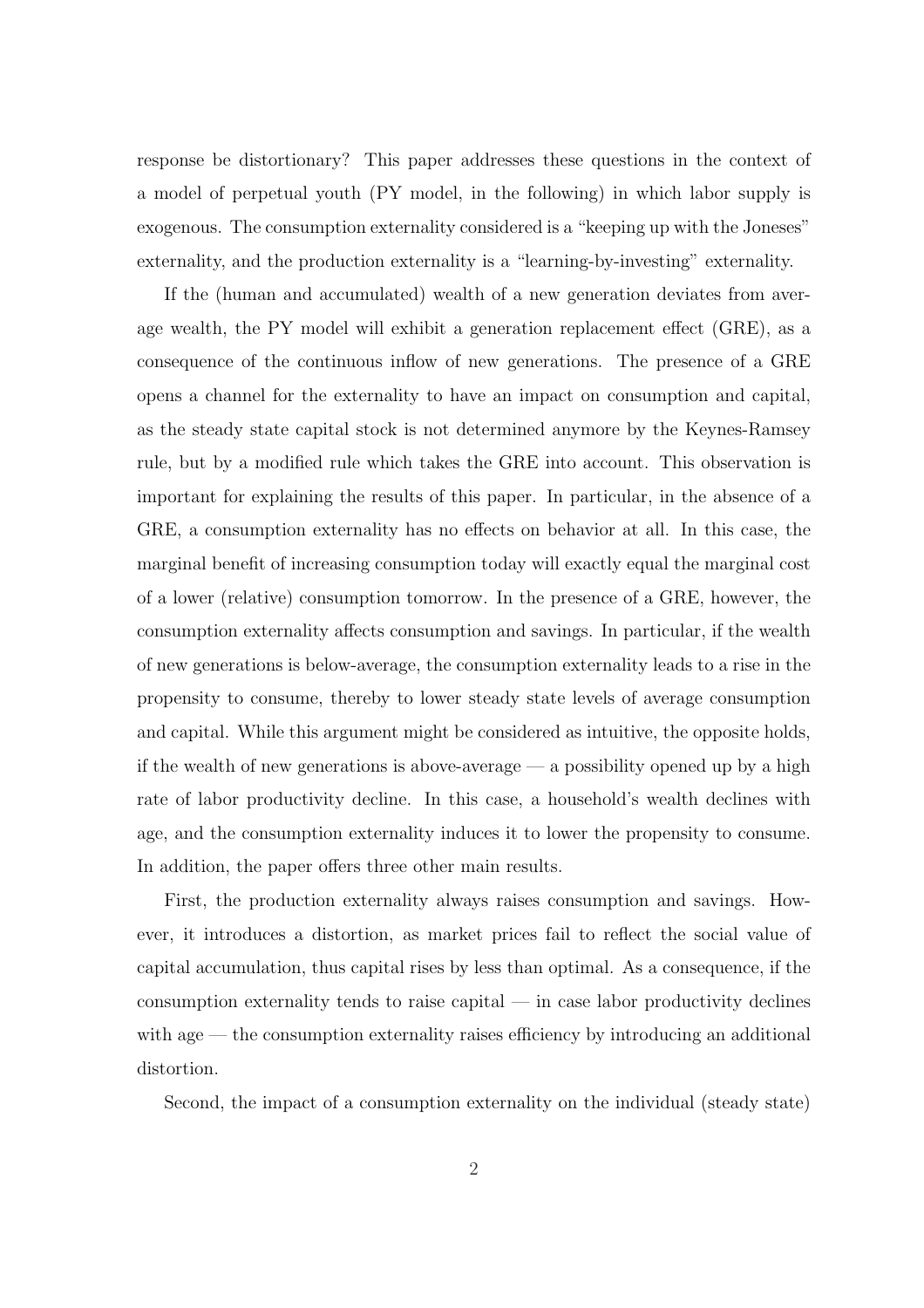consumption growth rate is ambiguous as well. If the generation replacement effect is absent, the consumption externality (alone) has no effect on individual consumption growth rates. Otherwise, the impact of a consumption externality depends on whether or not the rate at which human capital depreciates is smaller than the rate at which accumulated capital depreciates (the difference of which introduces a wealth effect that is not present in a representative agent model).

Third, all effects displayed in the analysis depend on the perpetual inflow of new generations rather than on their finite lifetime. That is, the results also hold in the setting of overlapping families of infinitely-lived agents, as in Weil (1989).

These results are related as follows to the prior literature. Rauscher (1997) and Brekke and Howarth (2002) discuss the impact of consumption externalities on consumption choice and growth and show that, with exogenous labor supply, a consumption externality has no steady state effects in a standard Ramsey model. Arrow and Dasgupta (2007) identify the class of preferences for which, in a representative agent economy, a consumption externality does *not* introduce a distortion,<sup>2</sup> and conclude that "the intuition that conspicuous consumption inevitably leads to a problem of 'the commons' is mistaken." (Arrow and Dasgupta 2007, p.2) Along the same vein, Liu and Turnovsky (2005) and Turnovsky and Monteiro (2007) demonstrate that in a representative agent economy with exogenous labor supply, without a concurrent production externality, a consumption externality alone does not introduce a distortion. In addition, a consumption externality has no effect on the steady state equilibrium. In their setting, the (steady state) capital stock is determined by the Keynes-Ramsey rule in both the market economy and the command optimum. Consequently the market economy's capital stock assumes its optimal level, and so must  $-$  in spite of a consumption externality — the market's consumption level. In contrast to these papers, Abel (2005) considers an overlapping generations economy, in which each generation is alive for two periods. He shows that in his framework, the equilibrium rate of return depends on the consumption externality. Similarly, Fisher and Heijdra

<sup>&</sup>lt;sup>2</sup>This class includes, among others, CRRA utility functions with both subtractive and multiplicative specifications of reference consumption.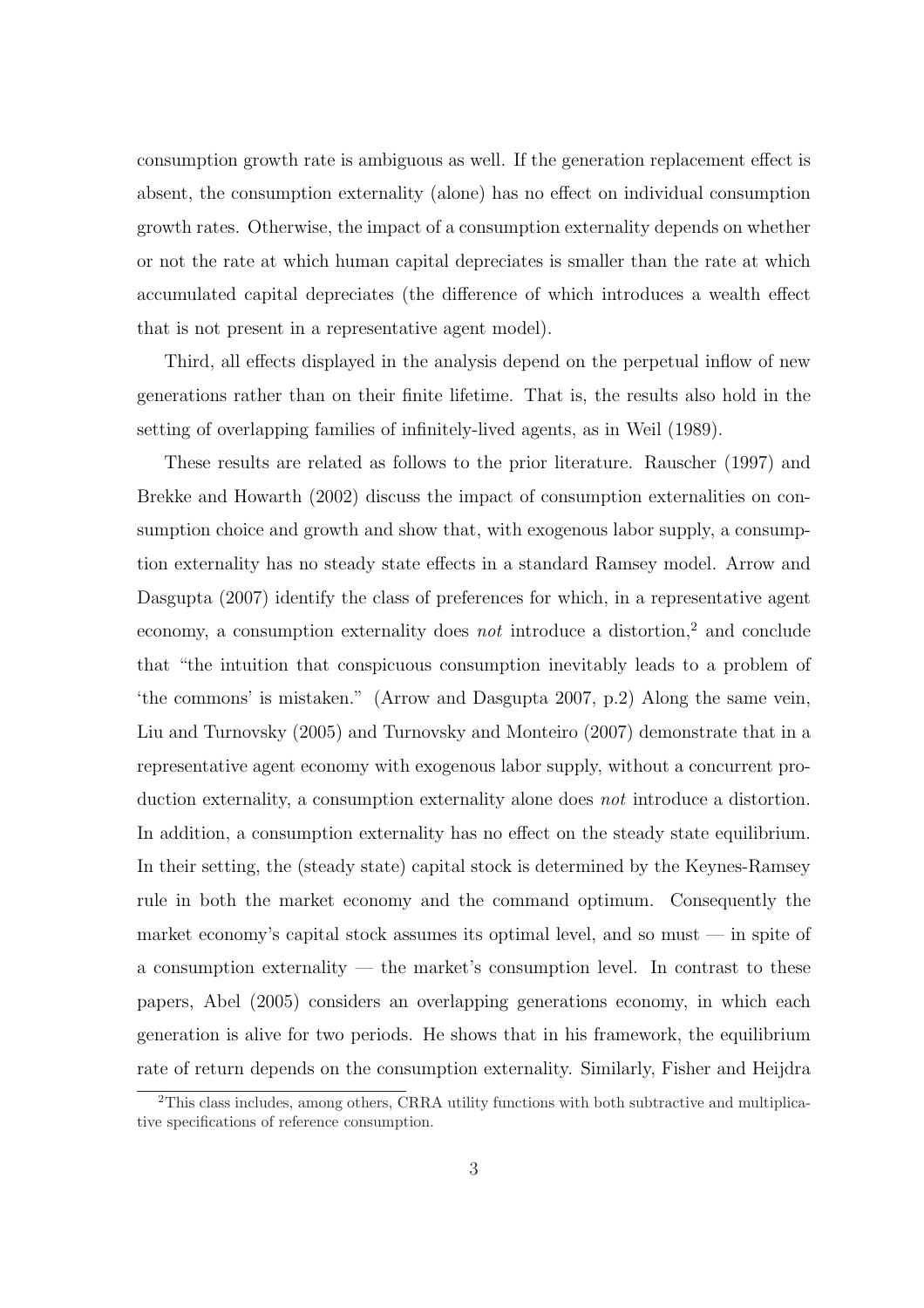(2008) consider consumption externalities and show that steady state consumption and capital levels decline as a consequence of initial overconsumption due to the consumption externality. This result is in contrast with the observations reported for representative agent economies, above.<sup>3</sup>

I will argue below that the results discussed above critically depend on the nature of the GRE, thereby on the rate at which labor productivity declines.

Section 2 of the paper presents the economy's structure of both the market economy framework and a command optimum. Section 3 considers the steady state effects of both consumption and production externalities on the propensity to consume, consumption and capital levels and on individual consumption growth rates. Section 4 concludes the paper. The appendix contains a number of derivations that were distracting when placed in the main text.

## 2 The Economy's Structure

In this section, we extend the continuous time overlapping generations model by consideration of consumption and production externalities. In light of the evidence referred to in the introduction, we focus on a "keeping (catching) up with the Joneses" consumption externality, and a "learning-by-investing" production externality.

*Population.* An individual born at time v ("vintage") is uncertain about the length of his or her life. As in Blanchard (1985), both the instantaneous probability of death of a cohort (the death or mortality rate),  $d$ , and the birth rate,  $b$ , are age-independent and constant over time and cohorts. Birth and death rates are independent of each other, and they may be different.

At time t, the population size is  $L(t)$ . At each instant of time, a new cohort is born, the size of which is  $b L(t)$ . Also, at time t, the mass of people who die is  $d L(t)$ .

<sup>&</sup>lt;sup>3</sup>In this paper, technology is represented by a neoclassical production function. In an endogenous growth framework, Carroll et al. (1997) and Corneo and Jeanne (1997) demonstrate that the steady state growth rates of consumption, capital and output increase in the consumption externality.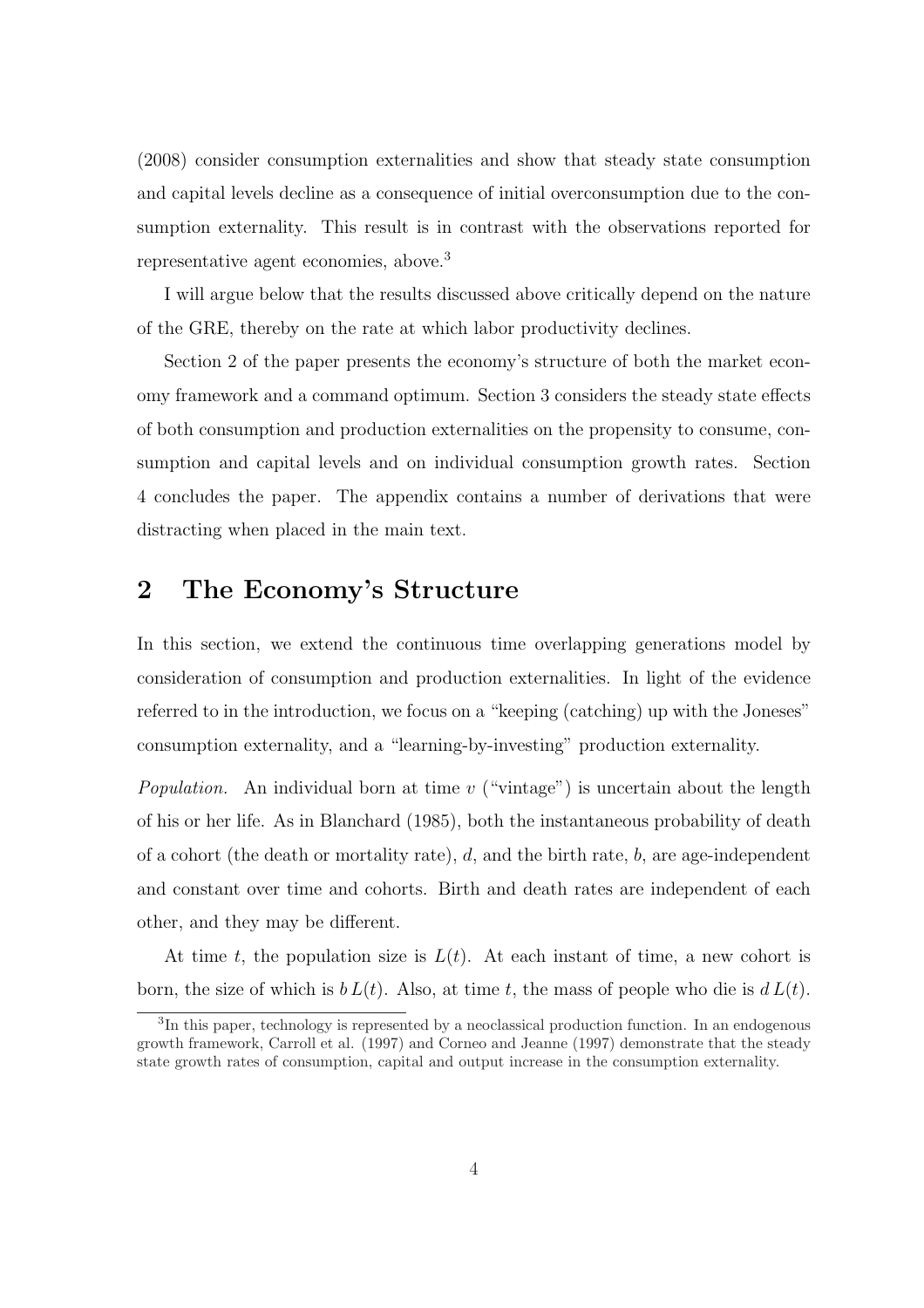Accordingly, for a large population size, the rate of population growth is

$$
n = b - d. \tag{1}
$$

Population at some date  $t_1$  is given by:  $L(t_1) = L(t_0) e^{n(t_1-t_0)}$ . Without loss of generality,  $L(0) = 1$ . Consequently,  $L(t) = e^{nt}$ .

Denote the size of a vintage-v cohort at time t by  $L(v, t)$ . Under this population structure  $L(v,t) = L(v,v) e^{-d(t-v)} = b L(v) e^{-d(t-v)} = b e^{nv} e^{-d(t-v)} = b e^{bv-dt}$ . Similarly, the share of a vintage- $v$  cohort in total population at time  $t$  is:

$$
l(v,t) \equiv L(v,t)/L(t) = [b e^{bv} e^{-dt}] / e^{(b-d)t} = b e^{-b(t-v)}.
$$
\n(2)

The expected remaining lifetime of any agent is:  $d^{-1}$ . As a special case, the representativeagent model emerges from the PY model by setting  $b = 0$ , and  $d = -n$ .

In the following, we focus on the case without population growth:

$$
n = 0 \Leftrightarrow b = d \Rightarrow L(t) = 1.
$$
\n(A.1)

As we conceptually distinguish the birth rate from the death rate, we will be able to distinguish their respective effects. In particular, we will clarify which of the results are driven by the constant inflow of cohorts  $(b > 0)$  and which are driven by the finiteness of lifetime  $(d > 0)$ .

*Households.* Time-t utility of a vintage-v household is a function  $u(.)$  of consumption  $c(v, t)$ . The first argument in  $c(.)$  refers to the birth date ("vintage"), and the second argument refers to time. At time  $t$ , an individual household not only cares about its own consumption, but also about how own consumption compares to some reference consumption level  $x(t)$ . Instantaneous utility is given by  $u(c(v, t), x(t))$ .

In this paper, we consider the standard case of a CRRA utility function. We follow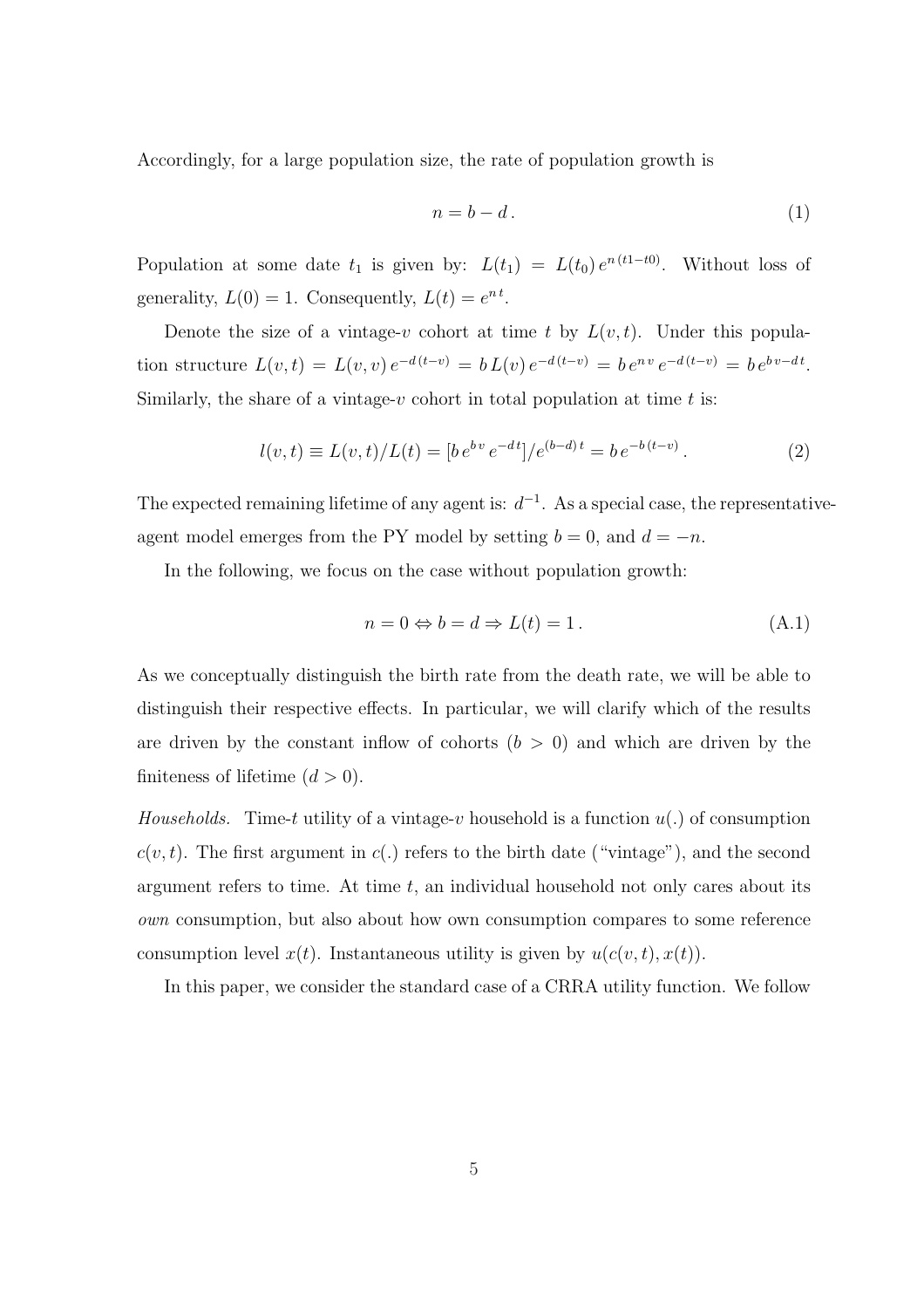Dupor and Liu  $(2003)$  in specifying the felicity function<sup>4</sup> as:

$$
u(c(v,t),x(t)) = \frac{\left[c(v,t)^{\frac{1}{1-\gamma}}x(t)^{-\frac{\gamma}{1-\gamma}}\right]^{1-\sigma} - 1}{1-\sigma} = \frac{\left[c(v,t)\left(\frac{c(v,t)}{x(t)}\right)^{\frac{\gamma}{1-\gamma}}\right]^{1-\sigma} - 1}{1-\sigma}, \quad (3)
$$

where  $\gamma$  is called the "reference parameter." It, if strictly positive, introduces a "keeping up with the Joneses" externality. That is, it measures the importance of the reference consumption level. In particular, the reference parameter can be interpreted as "marginal degree of positionality."<sup>5</sup> If  $\gamma = 0$ , then the model reduces to the usual model with interpersonally separable utility.

Parameter  $\sigma$  governs the intertemporal elasticity of substitution. If  $\gamma = 0$ , the intertemporal elasticity of substitution is given by  $\sigma^{-1}$ . If, however,  $\gamma > 0$ , both parameters,  $\sigma$  and  $\gamma$ , determine the elasticity of substitution between consumption at any two points in time. As is overwhelmingly suggested by the empirical literature,  $\sigma$  is considered to be larger than unity.

Sign Restrictions. We impose the following sign restrictions:

$$
\sigma > 1, \tag{A.2}
$$

$$
0 \le \gamma < 1. \tag{A.3}
$$

In the taxonomy of Dupor and Liu (2003), felicity function (3) exhibits the "keeping up with the Joneses" property, when  $u_{cx}(\cdot) > 0 \Leftrightarrow \gamma(\sigma - 1) > 0$ , which is implied by (A.2) and (A.3), for any  $\gamma > 0$ . Positivity of marginal utility of a proportionate increase in both individual consumption and the reference stock is always satisfied for felicity function (3). Moreover, to keep the economy from explosive growth, marginal

<sup>4</sup>As demonstrated by Dupor and Liu (2003), felicity function (3) represents a special case of the more general specification:  $u(c(v,t),x(t)) = \frac{1}{1-\sigma} \left\{ \left[ \frac{c(v,t)^{\varepsilon} - \gamma x(t)^{\varepsilon}}{1-\gamma} \right] \right\}$  $\left[\frac{\varepsilon-\gamma x(t)^{\varepsilon}}{1-\gamma}\right]^{\frac{1}{\varepsilon}}\Biggr\}^{1-\sigma}$ . In the limit, as  $\varepsilon$ approaches zero, felicity function (3) emerges. This case is often referred to as the "multiplicative case" (Galí, 1994). Some authors consider an alternative special case: the limit, as  $\varepsilon$  approaches unity. This case is referred to as the linear, or subtractive specification (Campbell and Cochrane 1999, Ljungqvist and Uhlig 2000).

<sup>5</sup>According to Johansson-Stenman et al. (2002), the marginal degree of positionality is the fraction of marginal utility of consumption stemming from a rise in own consumption relative to the reference stock. Define  $r = c/x$ , and  $\tilde{u}(c, r) \equiv u(c, x)$ . Then  $\gamma = [\partial \tilde{u}/\partial r \partial r/\partial c]/[(\partial \tilde{u}/\partial c) + (\partial \tilde{u}/\partial r \partial r/\partial c)]$ .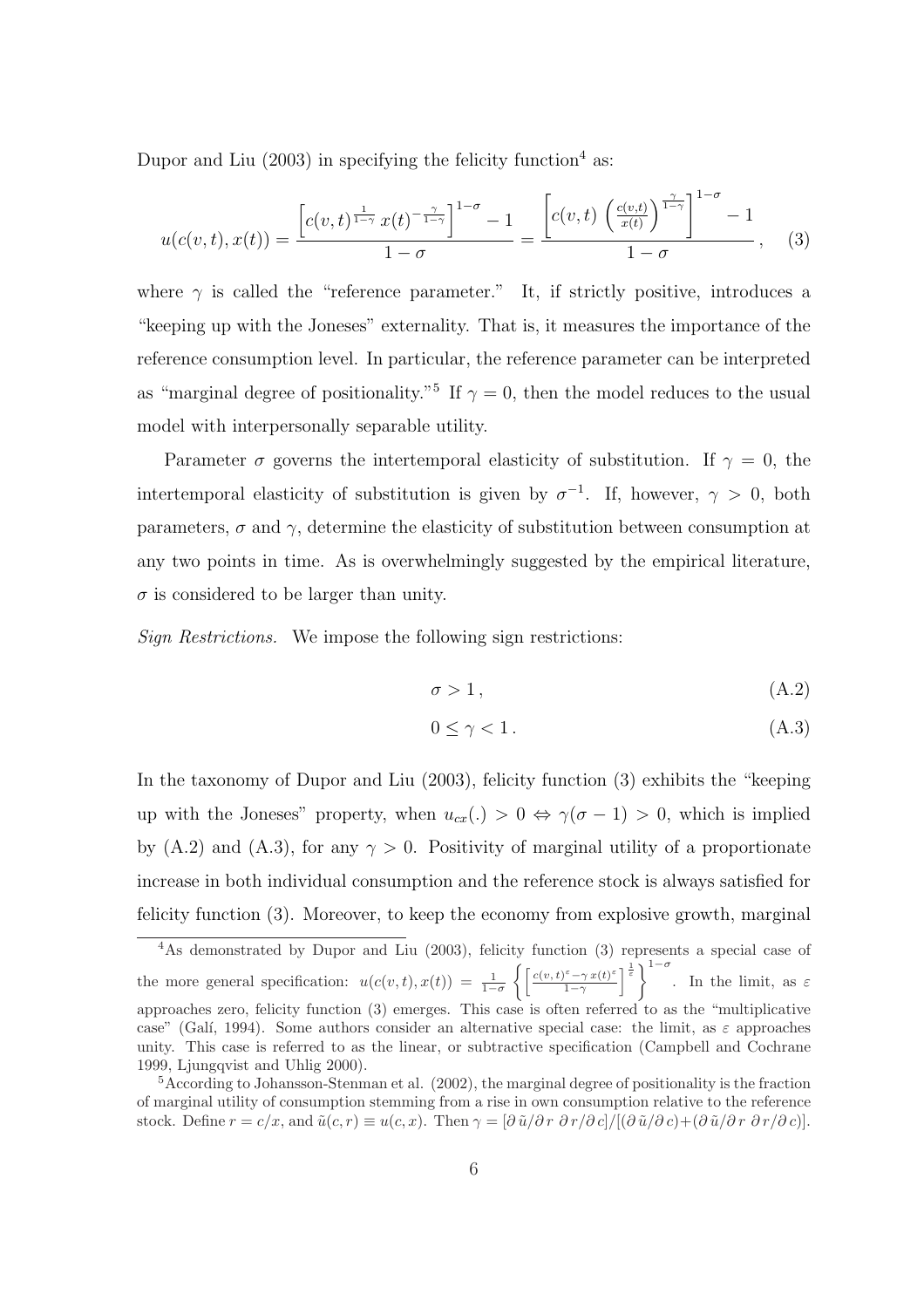utility of a proportionate increase of both individual consumption and the reference stock is required to decline:  $u_{cc}(.) + u_{cx}|_{x=c} < 0 \Leftrightarrow -\sigma(1-\gamma) < 0$ , which is ensured by the fact that  $\gamma < 1$  in (A.3).

It is worth noting the impact of the reference parameter on the consumption elasticity of marginal utility.

**Lemma 1** Holding  $x(t)$  fixed, a rise in  $\gamma$  raises the elasticity of marginal utility with respect to consumption,  $c(v,t)$ .

Proof. The (absolute) elasticity of marginal utility with respect to consumption is defined by:  $-u_{cc}(.) c/u_c(.) = (\sigma - \gamma)/(1 - \gamma)$ . Clearly,  $\partial [(\sigma - \gamma)/(1 - \gamma)]/(\partial \gamma) =$  $(\sigma - 1)/(1 - \gamma)^2$ , which is strictly positive by (A.2) and (A.3). ||

To interpret Lemma 1, consider felicity function (3), and let  $c(v, t)^{1/(1-\gamma)} x(t)^{-\gamma/(1-\gamma)}$ be *effective consumption*. The elasticity of effective consumption with respect to  $c(v,t)$ (i) exceeds unity, and (ii) rises in  $\gamma$ . That is, given  $x(t)$ , an increase in  $c(v, t)$  by one percentage point raises effective consumption by more than one percentage point, as a household not only enjoys the higher level of own consumption but also the higher ratio of its individual consumption level relative to the reference level. Furthermore, an increase in  $c(v, t)$  raises effective consumption by the more the higher is  $\gamma$ . Therefore, a given increase in  $c(v, t)$  by one percentage point lowers marginal utility of consumption the more the higher is  $\gamma$ . Consequently, the (absolute) elasticity of marginal utility with respect to consumption rises in  $\gamma$ .

Lemma 1 holds not only for the "multiplicative" specification, employed in (3), but also for the more general specification suggested in footnote 4.

At time t, expected remaining lifetime utility of a cohort born at date  $v$  is:

$$
U(v,t) = \int_{t}^{\infty} u(c(v,\tau),x(\tau)) e^{-(\rho+d)(\tau-t)} d\tau,
$$
 (4)

where  $\rho$  is the household's pure rate of time preference. The possibility of death  $(d > 0)$  leads to a subjective discount rate  $(\rho + d)$  higher than the pure rate of time preference.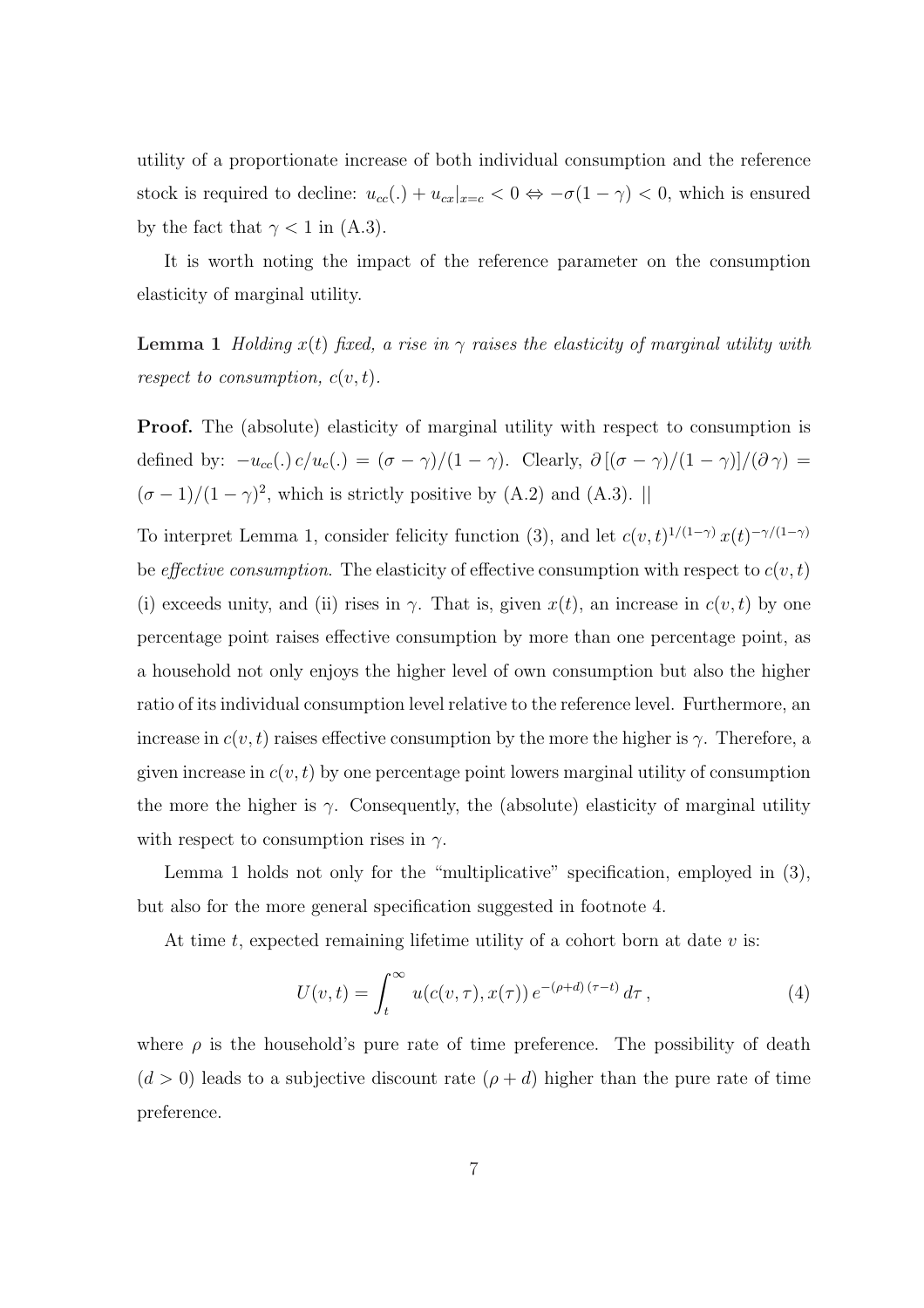Reference Consumption. Reference consumption is either equal to average consumption or is affected by average consumption over time.<sup>6</sup> Average consumption is defined by:

$$
c(t) \equiv \int_{-\infty}^{t} l(v, t) c(v, t) dv = b \int_{-\infty}^{t} e^{-b(t-v)} c(v, t) dv.
$$
 (5)

The reference consumption stock develops according to:

$$
\dot{x}(t) = \varphi \ (c(t) - x(t)) \ , \quad x(0) = x_0 \,, \tag{6}
$$

with  $x_0$  exogenously given. The reference level  $x(t)$  is a weighted average of past average consumptions. The parameter  $\varphi \geq 0$  determines the weight of average consumption at different times. The larger is  $\varphi$ , the more important is average consumption in the recent past. As  $\varphi \to \infty$ ,  $x(t) \to c(t)$ , in which case the reference level is given by current average consumption.

*Production.* There is a large number of competitive, identical firms. Firm  $i$  produces a homogeneous output,  $Y_i$ , according to

$$
Y_i(t) = A K_i(t)^{\alpha} (E(t) N_i(t))^{1-\alpha}, \quad A > 0, 0 < \alpha < 1,
$$
 (7)

where  $K_i$  is capital,  $N_i$  are "effective" labor services of firm i, A is total factor productivity, and  $E$  — which is considered exogenously given by individual firms represents a measure for "aggregate labor productivity."

Define the (aggregate) capital stock  $K(t) = \sum_i K_i(t)$ . Labor productivity is given by:

$$
E(t) = K(t)^p, \quad -\alpha/(1-\alpha) < p < 1,\tag{8}
$$

where, p is the learning parameter. If  $p > 0$ , a higher level of K raises labor productivity.<sup>7</sup> As in Romer (1986), the aggregate capital stock serves as a proxy for knowledge,

<sup>&</sup>lt;sup>6</sup>Consider an aggregate variable,  $Z(t)$ . Generally, we define an arbitrary *average* variable  $z(t) \equiv$  $Z(t)/L(t)$  by:  $z(t) \equiv \int_{-\infty}^{t} l(v, t) z(v, t) dv = b \int_{-\infty}^{t} e^{-b(t-v)} z(v, t) dv$ .

More generally,  $E(t) = [K(t) L(t)^{\psi-1}]^p$ , where  $\psi$  is the scale parameter. If  $\psi = 0$ , labor productivity rises in the economy-wide capital labor ratio. In this case, no scale effects are present, and neither the productivity level nor the growth rates depend on the size of the labor force. Here, we consider  $\psi = 1$  (full scale).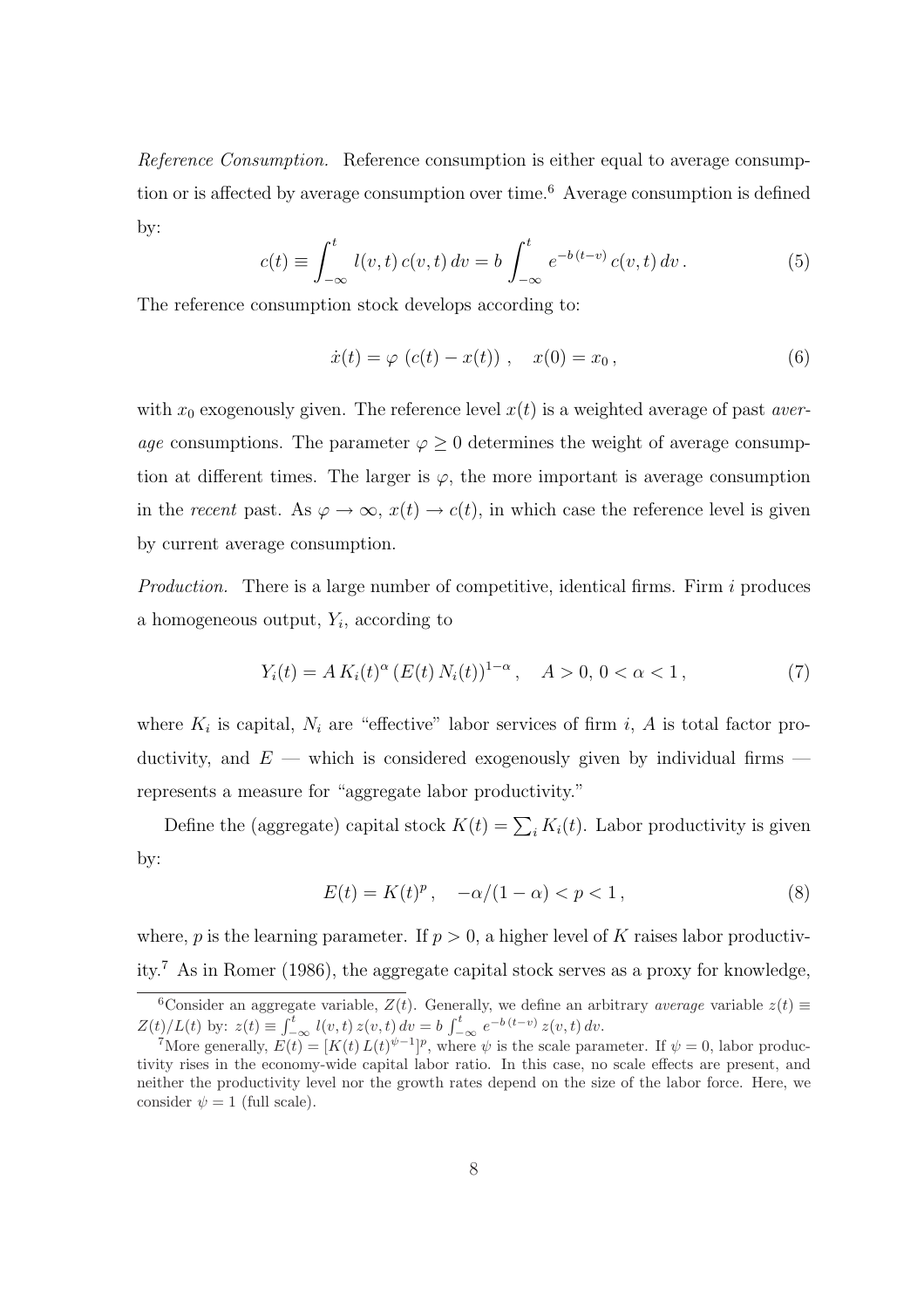which gives rise to a learning-by-investing externality. The magnitude of the production externality is determined by  $p$ . The inequalities in  $(8)$  ensure positivity of the social marginal product of capital (in case  $p$  is negative) and diminishing marginal products of capital.

Any individual laborer's productivity depends on her age. In particular, agedependent productivity,  $\pi(t - v)$ , develops according to

$$
\pi(t - v) = e^{-\lambda(t - v)}, \quad 0 \le \lambda < \rho \frac{1 - \gamma}{\sigma - \gamma},\tag{9}
$$

where  $\lambda$  measures the rate at which individual labor productivity declines with age. This formulation can be extended to accommodate more complex paths of productivity profiles (e.g., an inverse U-shaped pattern). In the following, however, the main purpose of considering nonconstant productivity paths is to make the present value of future wage payments dependent on the profile of individual labor productivity. The simplest formulation of which is given by  $(9)^8$ .

Accordingly, labor supply,  $L(t)$ , and effective labor supply,  $N(t)$ , are related as follows:

$$
N(v,t) = \pi(t-v)L(v,t) \Rightarrow N(t) = \frac{b}{b+\lambda}L(t),
$$
\n(10)

that is, aggregate effective labor supply declines in  $\lambda$ .

Defining aggregate production  $Y(t) \equiv \sum_i Y_i(t) = AK(t)^{\alpha+p(1-\alpha)}\left[\frac{b}{b+1}\right]$  $\frac{b}{b+\lambda} L(t)]^{1-\alpha},$ average products  $y(t) \equiv Y(t)/L(t)$ ,  $y_i(t) \equiv Y_i(t)/L_i(t)$ , and capital-labor ratios  $k_i(t) \equiv$  $K_i(t)/L_i(t)$ ,  $k(t) \equiv K(t)/L(t)$ , individual and economy-wide average products are:

$$
y_i(t) = A k_i(t)^{\alpha} K(t)^{p(1-\alpha)} \left[\frac{b}{b+\lambda}\right]^{1-\alpha}
$$

$$
= A k_i(t)^{\alpha} k(t)^{p(1-\alpha)} \left[\frac{b}{\lambda+b}\right]^{1-\alpha}, \qquad (11)
$$

$$
y(t) = Ak(t)^{\alpha + p(1-\alpha)} \left[\frac{b}{\lambda + b}\right]^{1-\alpha}, \qquad (12)
$$

where we use the fact that in equilibrium,  $k_i = k$ , and  $L_i = L = 1$ .

<sup>&</sup>lt;sup>8</sup>An alternative interpretation is that  $\lambda$  represents the "retirement rate." According to this interpretation,  $\lambda$  serves as a measure for exogenous gradual retirement. The upper bound on  $\lambda$  is a necessary condition for the existence of a nontrivial steady state equilibrium, as discussed below.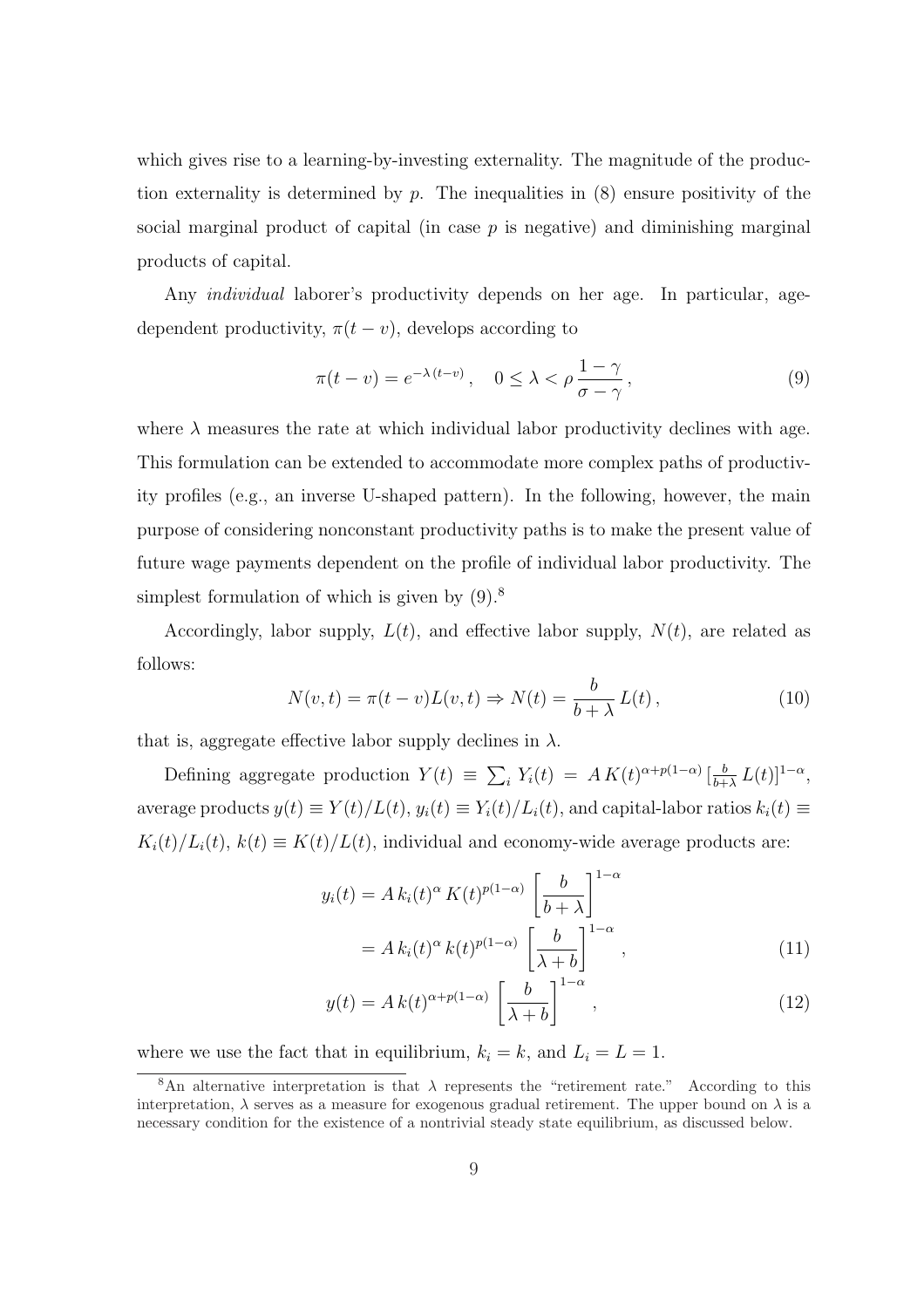The learning parameter  $p$ , if strictly positive, introduces a (positive) learning-byinvesting externality.

Firms maximize profits and hire factors from households on competitive factor markets:

$$
r(t) + \delta = \alpha A k(t)^{(\alpha - 1)(1 - p)} \left[ \frac{b}{b + \lambda} \right]^{1 - \alpha},\tag{13}
$$

$$
w(v,t) = (1 - \alpha) A k(t)^{\alpha + p(1 - \alpha)} \left[\frac{b}{b + \lambda}\right]^{-\alpha} e^{-\lambda(t - v)} = w(t) e^{-\lambda(t - v)}, \quad (14)
$$

where  $r(t)$  is the rate of interest,  $w(v,t)$  is the wage rate,  $w(t)$  is the wage rate per "efficiency unit" of labor, and  $\delta$  is the rate of depreciation of capital. On an aggregate (economy-wide) level, the interest rate is obtained by:

$$
\tilde{r}(t) = \left[\alpha + p(1-\alpha)\right] A \left[\frac{b}{b+\lambda}\right]^{1-\alpha} k(t)^{(\alpha-1)(1-p)} - \delta. \tag{15}
$$

The rate  $\tilde{r}(t)$  corresponds to the *optimal* rate of interest a social planner — taking into account the production externality — considers. With  $p = 0$ , the market interest rate coincides with the optimal one. With  $p > 0$ , however, the optimal rate of interest exceeds the market one, for a given k.

According to the resource constraint, the average stock of capital evolves according to:

$$
\dot{k}(t) = y(t) - c(t) - \delta k(t), \qquad (16)
$$

where  $y(t)$  is negatively affected by the productivity parameter  $\lambda$ , as seen in (12).

## 2.1 The Market Economy

Households do not have a bequest motive. However, they can buy fair life annuity contracts from life insurance companies, for which they pay or receive the annuity rate of interest  $r^{A}(t)$ . The contracts are canceled upon death of an individual. Actuarial fairness requires  $r^{A}(t) = r(t) + d$ . Thus, the annuity interest factor is given by:  $R^A(t, \tau) \equiv \int_t^{\tau} [r(s) + d] \, ds.$ 

Every household inelastically supplies labor services and chooses consumption at all  $t \geq v$  such as to maximize expected lifetime utility (4) subject to its intertemporal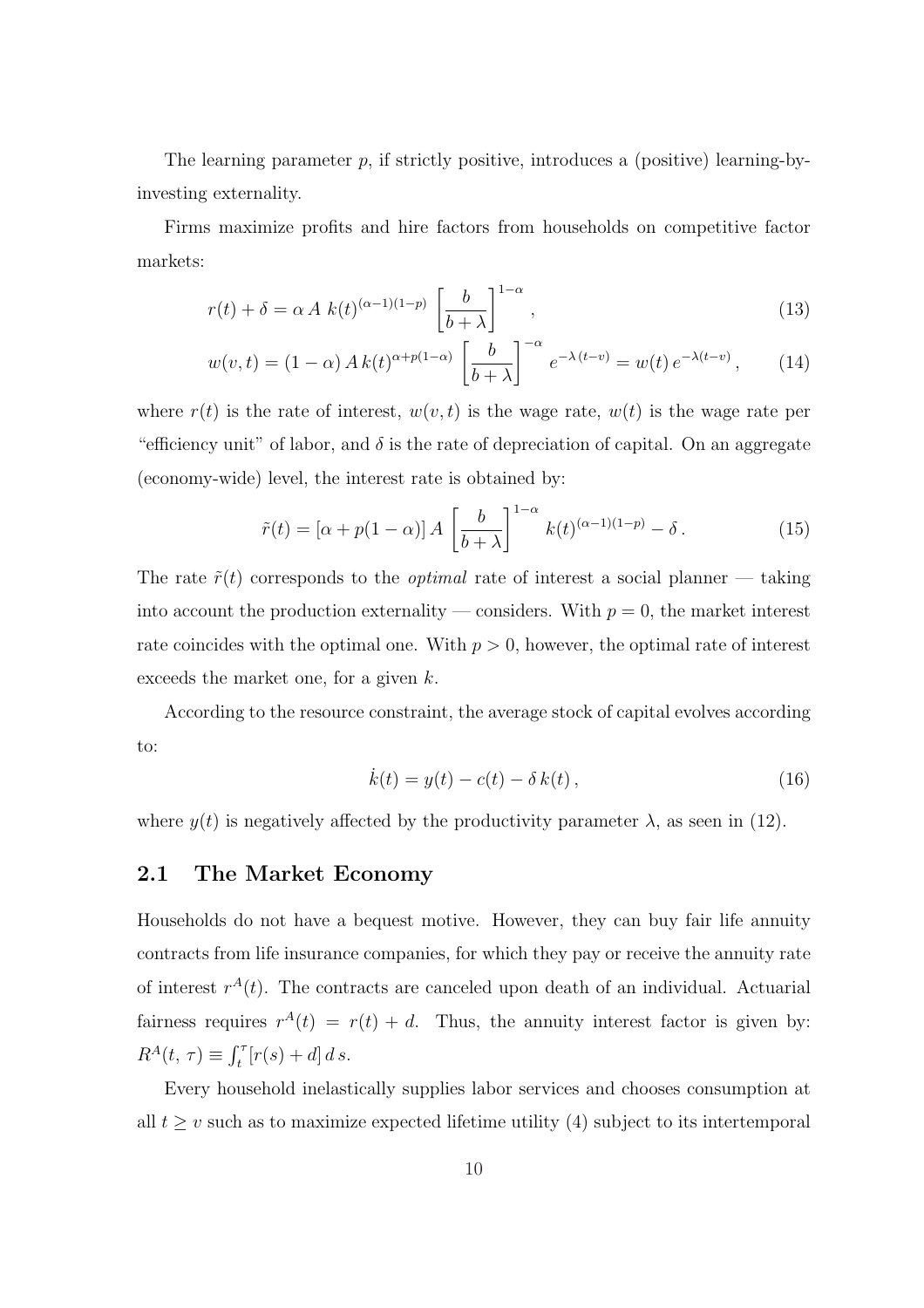budget constraint:<sup>9</sup>

$$
a(v,t) + h(v,t) - \int_{t}^{\infty} c(v,\tau) e^{-R^{A}(t,\tau)} d\tau = 0,
$$
\n(17)

where  $a(v, t)$  stands for time-t assets (accumulated wealth) of a vintage-v household, and human wealth  $h(v, t) \equiv \int_t^{\infty} w(v, \tau) e^{-R^A(t, \tau)} d\tau$  is the discounted integral of future wage payments. In the market framework, a household does *not* consider the impact of its individual consumption on average consumption or on the consumption reference level.

Individual consumption levels are derived by applying Pontryagin's maximum principle, in the appendix. Define:<sup>10</sup>

$$
\Delta(t) \equiv \int_t^\infty e^{(\sigma-\gamma)^{-1} \int_t^\tau \left[ (r(s)-\rho)(1-\gamma) + \gamma(\sigma-1)g_x(s) \right] ds - R^A(t,\tau)} d\tau. \tag{18}
$$

Then:

$$
c(v,t) = \Delta^{-1} [a(v,t) + h(v,t)], \quad c(t,t) = \Delta^{-1} h(t,t), \qquad (19)
$$

where the second expression follows from the fact that there is no operative bequest motive:  $a(t,t) = 0$ . Consumption levels are proportional to (accumulated and human) wealth, with the age-independent factor of proportionality given by:  $\Delta^{-1}(t)$ , which can be interpreted as the propensity to consume out of total wealth. Notice that consumption levels are not equal across cohorts, as demonstrated below.

Individual consumption growth rates are given by:

$$
g_v(t) \equiv \frac{\dot{c}(v,t)}{c(v,t)} = \frac{[r(t) - \rho](1-\gamma)}{(\sigma-\gamma)} + \gamma \frac{\sigma-1}{(\sigma-\gamma)} \frac{\dot{x}(t)}{x(t)}.
$$
 (20)

The derivation is shown in the appendix. Consumption growth rates are equal across cohorts. Individual consumption growth rates do not only depend on the rate of interest and the pure rate of time preference, as suggested by the standard Keynes-Ramsey rule, but they also depend positively on the growth rate of the consumption reference stock.

<sup>&</sup>lt;sup>9</sup> The transversality condition required to prevent households from running Ponzi schemes is:  $\lim_{\tau\to\infty} e^{-R^A(t,\tau)} a(v,\tau) = 0$ , or, equivalently,  $\lim_{\tau\to\infty} \mu_a(\tau) e^{-(\rho+d)\tau} a(v,\tau) = 0$ , where  $\mu_a$  is the shadow price of accumulated wealth. Budget constraint (17) follows from combining the flow budget constraint,  $\dot{a}(v,t) = r^{A}(t) a(v,t) + w(v,t) - c(v,t)$ , with the transversality condition.

<sup>&</sup>lt;sup>10</sup>Throughout the paper,  $q_z$  denotes the growth rate of some variable z.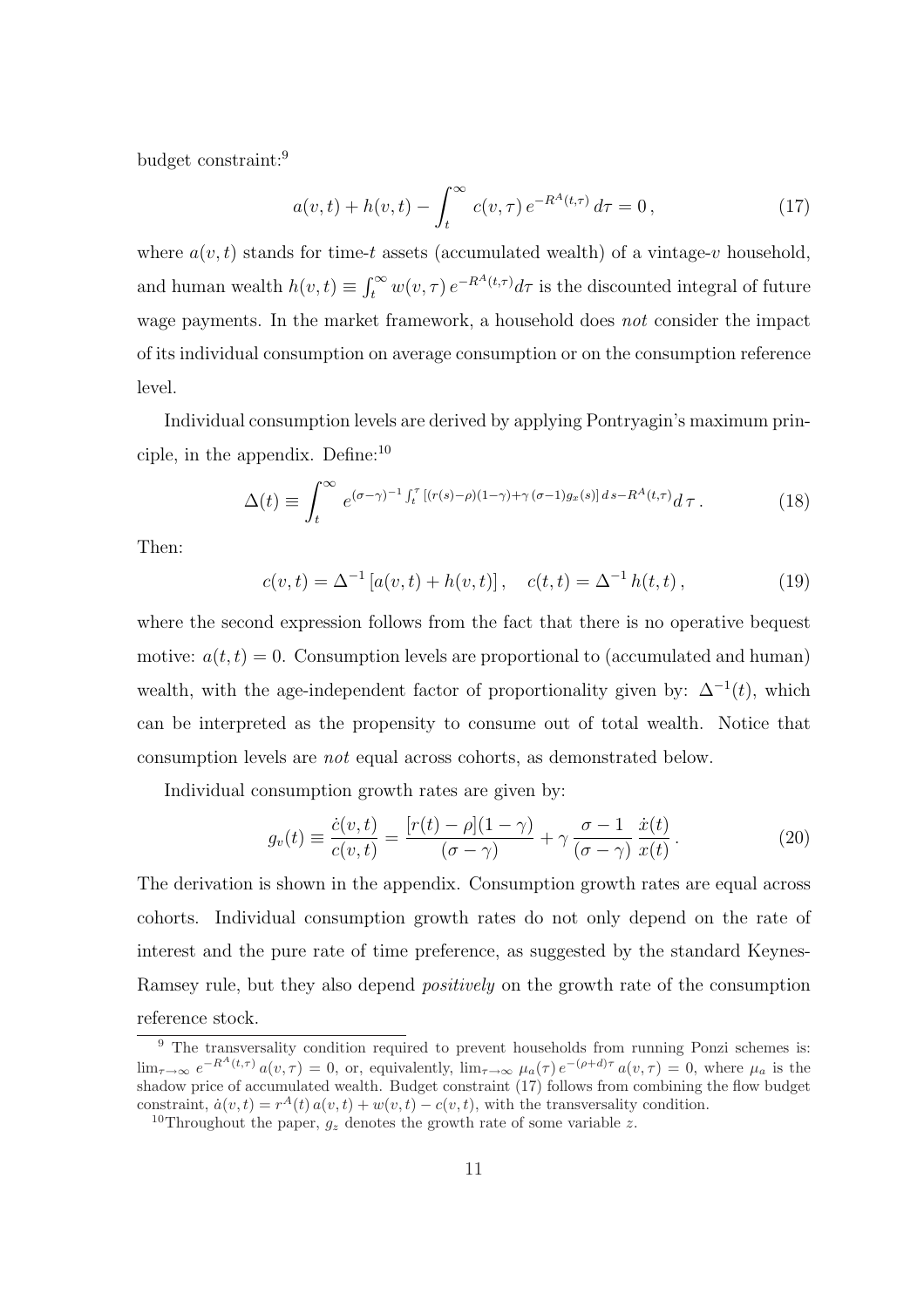Average accumulated wealth,  $a(t)$ , is given by  $a(t) \equiv \int_{-\infty}^{t} l(v, t) a(v, t) dv$ . Capital market clearing requires:

$$
a(t) = k(t). \tag{21}
$$

Finally, average human wealth,  $h(t)$ , is:

$$
h(t) = \int_{-\infty}^{t} l(v, t) h(v, t) dv = \frac{b}{b + \lambda} h(t, t) = \frac{b}{b + \lambda} \int_{t}^{\infty} w(\tau) e^{-R^{A}(t, \tau)} e^{-\lambda(\tau - t)} d\tau.
$$
\n(22)

We are now ready to represent a perfect foresight equilibrium by a series of four differential equations in the variables c, x, k,  $\Delta$ :

$$
\frac{\dot{c}(t)}{c(t)} = \frac{[r(t) - \rho](1 - \gamma)}{(\sigma - \gamma)} + \gamma \frac{\sigma - 1}{(\sigma - \gamma)} \frac{\dot{x}(t)}{x(t)} + \lambda - (b + \lambda) \Delta^{-1}(t) \frac{k(t)}{c(t)}, \quad (M.1)
$$

$$
\dot{x}(t) = \varphi[c(t) - x(t)],\tag{M.2}
$$

$$
\dot{k}(t) = A \left[ \frac{b}{b + \lambda} \right]^{1-\alpha} k(t)^{\alpha + p(1-\alpha)} - c(t) - \delta k(t) , \qquad (M.3)
$$

$$
\dot{\Delta}(t) = -1 + \Delta(t) \left[ \zeta(t) - \gamma \frac{(\sigma - 1)}{\sigma - \gamma} \frac{\dot{x}(t)}{x(t)} \right],
$$
\n(M.4)

where  $\zeta(t) \equiv r(t) + d - \frac{(r(t)-\rho)(1-\gamma)}{\sigma-\gamma}$  $\frac{-\rho(1-\gamma)}{\sigma-\gamma}$ , and  $r(t) = \alpha A \left[\frac{b}{b+\gamma}\right]$  $\frac{b}{b+\lambda}$ ]<sup>1- $\alpha$ </sup>  $k(t)^{(\alpha-1)(1-p)} - \delta$ . Equation (M.1) is derived by differentiation of average consumption, as given in (5), with respect to time, and using  $(20)^{11}$  Equation (M.3) restates the resource constraint. Equation (M.4) follows right from differentiation of (18).

If  $b = \lambda = p = d = 0$ , the standard Ramsey model emerges. In a steady state – if  $\dot{c} = 0$  – equation (M.1) represents the Keynes-Ramsey rule:  $r = \rho$ . If, however,  $(b, \lambda) \gg 0$ , there is a continuous inflow of new cohorts without accumulated wealth  $(b > 0)$ , and there is a continuous decay of human wealth of any existing cohort over time ( $\lambda > 0$ ). As a consequence, the (total) wealth of a new cohort may differ from the average wealth, which gives rise to the generation replacement effect.

Generation Replacement Effect. The Generation Replacement Effect (GRE) refers

<sup>&</sup>lt;sup>11</sup>Denote individual consumption growth by  $g_v(t)$ . Here, we consider the fact  $\dot{c}(t) = b c(t,t)$  –  $b c(t) + g_v(t) c(t)$ , where  $[b c(t, t) - b c(t)] = b \Delta^{-1} h(t, t) - b c(t) = b \Delta^{-1} (b + \lambda)/b h(t) - b c(t)$ . Considering both  $\Delta^{-1} h(t) = [c(t) - \Delta^{-1} k(t)]$  and  $\Delta^{-1}(t) = c(t)/[k(t) + h(t)]$ , yields:  $b c(t, t) - b c(t) =$  $\lambda c(t) - (b + \lambda) c(t) k(t)/[k(t) + h(t)].$  Equation (M.1) follows.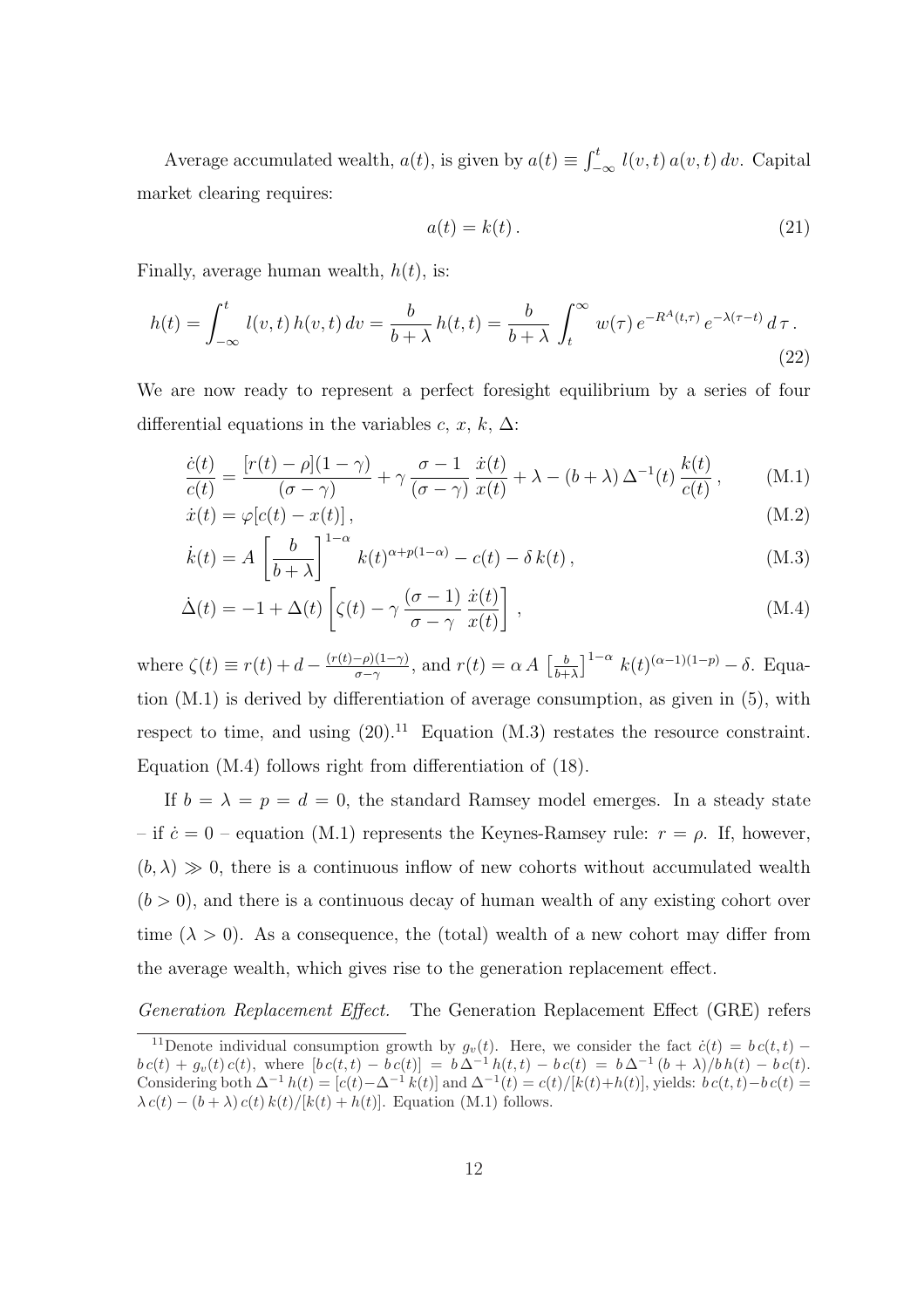to the difference between average and individual consumption growth rates, due to  $c(v, t) \neq c(t)$ . Analytically, the GRE is determined by:

 $\text{Definition 1 }\; \Gamma(t)\equiv \lambda-(b+\lambda)\,\frac{k(t)}{k(t)+h(t)}=\lambda-(b+\lambda)\,\Delta^{-1}(t)\,\frac{k(t)}{c(t)}$  $\frac{\kappa(t)}{c(t)}$ .

Employing Definition 1,

$$
g_c(t) \equiv \frac{\dot{c}(t)}{c(t)} = g_v(t) + \Gamma(t).
$$
\n(23)

,

In particular,  $g_c(t) \geq g_v(t) \Leftrightarrow \Gamma(t) \geq 0$ .

### Lemma 2 (Generation Replacement Effect)

\n- (i) 
$$
h(t, t) = a(t) + h(t)
$$
 or  $b = 0 \Leftrightarrow \Gamma(t) = 0$ .
\n- (ii)  $b > 0$  and  $\lambda = 0 \Rightarrow \Gamma(t) < 0 \Leftrightarrow g_c(t) < g_v(t)$ .
\n- (iii) Suppose  $b > 0$ . Then there exists  $\tilde{\lambda}(t) > 0$ , such that  $\Gamma(t) = 0$ , where  $\tilde{\lambda}(t) = b/[h(t)/k(t)]$ . For  $\lambda \leq \tilde{\lambda}(t) \Leftrightarrow \Gamma(t) \leq 0$ .
\n

**Proof.** (i) Restate the average consumption growth rate as:

$$
\frac{\dot{c}(t)}{c(t)} = \frac{\dot{c}(v,t)}{c(v,t)} - b \frac{c(t) - c(t,t)}{c(t)}
$$

where we consider the fact  $\dot{c}(t) = b c(t, t) - b c(t) + g_v(t) c(t)$ . Taking (23) into account:  $\Gamma(t) = b [c(t,t) - c(t)]/c(t)$ , that is,  $\Gamma(t) = 0 \Leftrightarrow c(t,t) = c(t) \Leftrightarrow \Delta^{-1} h(t,t) =$  $\Delta^{-1}[h(t) + a(t)] \Leftrightarrow h(t,t) = h(t) + a(t)$ . Also,  $\Gamma(t) = 0 \Leftrightarrow b = 0$ .

(ii) If  $b > 0$  and  $\lambda = 0$ ,  $h(t, t) = h(t) < h(t) + a(t) \Leftrightarrow c(t, t) < c(t) \Leftrightarrow \Gamma(t) < 0$ , based on the fact that  $h(t,t) = (b + \lambda)/b h(t)$ .

(iii) From the definition of  $\Gamma(t)$ , it directly follows that  $\tilde{\lambda}(t) = b/[h(t)/k(t)]$ . Ceteris paribus,  $\partial \Gamma(t)/(\partial \lambda) = h(t)/[h(t) + k(t)] > 0$ . As shown below,  $\lambda$  raises  $\Gamma$  in a steady state. ||

Lemma 1 shows that in the PY economy, the average consumption growth rate may differ from the individual consumption growth rate for two reasons. First, with  $b > 0$ , newborn cohorts without accumulated wealth continuously enter the economy. Second, with  $b > 0$  and  $\lambda > \tilde{\lambda} > 0$ , the newborn cohorts enter the economy with an aboveaverage level of human wealth:  $h(t,t) = h(t) (b + \lambda)/b > h(t)$ . Thus a newborn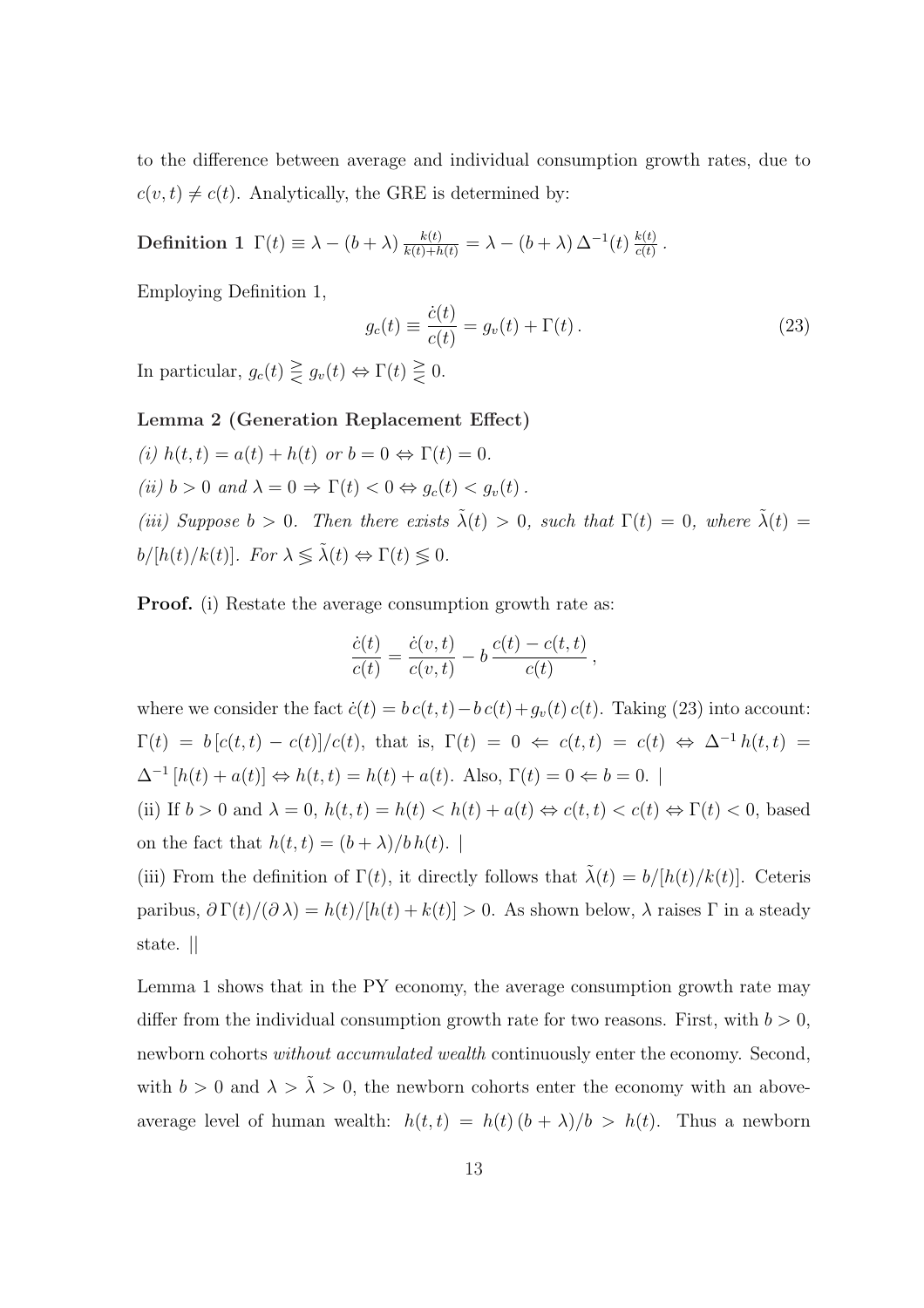cohort's total (accumulated and human) wealth may be smaller than or larger than average total wealth. Henceforth,  $c(t, t) < c(t)$  in the former case, and  $c(t, t) > c(t)$ in the latter case.

At the same time, individual consumption growth rates are independent of age and equal among all cohorts at any given point in time. By the very fact that newborn cohorts — with consumption levels different from the average consumption levels continuously enter the economy, the average consumption growth rate differs from the individual consumption growth rate. Only in the special case in which  $h(t, t)$  =  $h(t) + a(t)$ , the two opposing effects discussed above exactly cancel each other, and no GRE occurs:  $\Gamma(t) = 0$ , and  $g_c(t) = g_v(t)$ .

Except for the special case in which  $h(t, t) = h(t) + a(t), b > 0$  is not only necessary but also sufficient for the GRE to occur. In particular, the GRE does not occur in a representative agent model where  $b = 0$ . However, the GRE occurs even in the setting of a PY model with infinitely-lived agents, that is, with  $b > 0$ ,  $d = 0$ , as in Weil (1989). If, however,  $b > 0$ , a positive death rate reinforces the GRE. A rise in d raises the propensity to consume out of total wealth,  $\Delta^{-1}$ , thereby raising the difference between a newborn cohort's consumption and the average consumption level. The latter, in turn, raises the difference between individual and average consumption growth rates.

## 2.2 The Planner's Objective

To be able to address the distortionary impact of externalities, we define a command optimum here. In analogy to Calvo and Obstfeld (1988), the time-consistent utilitarian social welfare function must take the form:

$$
W(t) = \int_{-\infty}^{t} L(v, t) U(v, t) e^{-\rho(t-v)} e^{-\tilde{\rho}(v-t)} dv + \int_{t}^{\infty} L(v, v) U(v, v) e^{-\tilde{\rho}(v-t)} dv.
$$

The planner's objective, at time  $t$ , is the sum of two components. First, the integral of the expected remaining lifetime utilities of all cohorts alive at time  $t$ , measured from the perspective of his and her birthdate.<sup>12</sup> Second, the integral of the lifetime expected

<sup>&</sup>lt;sup>12</sup>The factor  $e^{-\rho(t-v)}$  discounts time-t-lifetime utility back to the birthdate. Clearly, once a cohort has survived up to time t, the appropriate discount rate is  $\rho$ , not  $(\rho + d)$ . As shown by Calvo and Obstfeld (1988), discounting back to birthdates ensures time-consistency.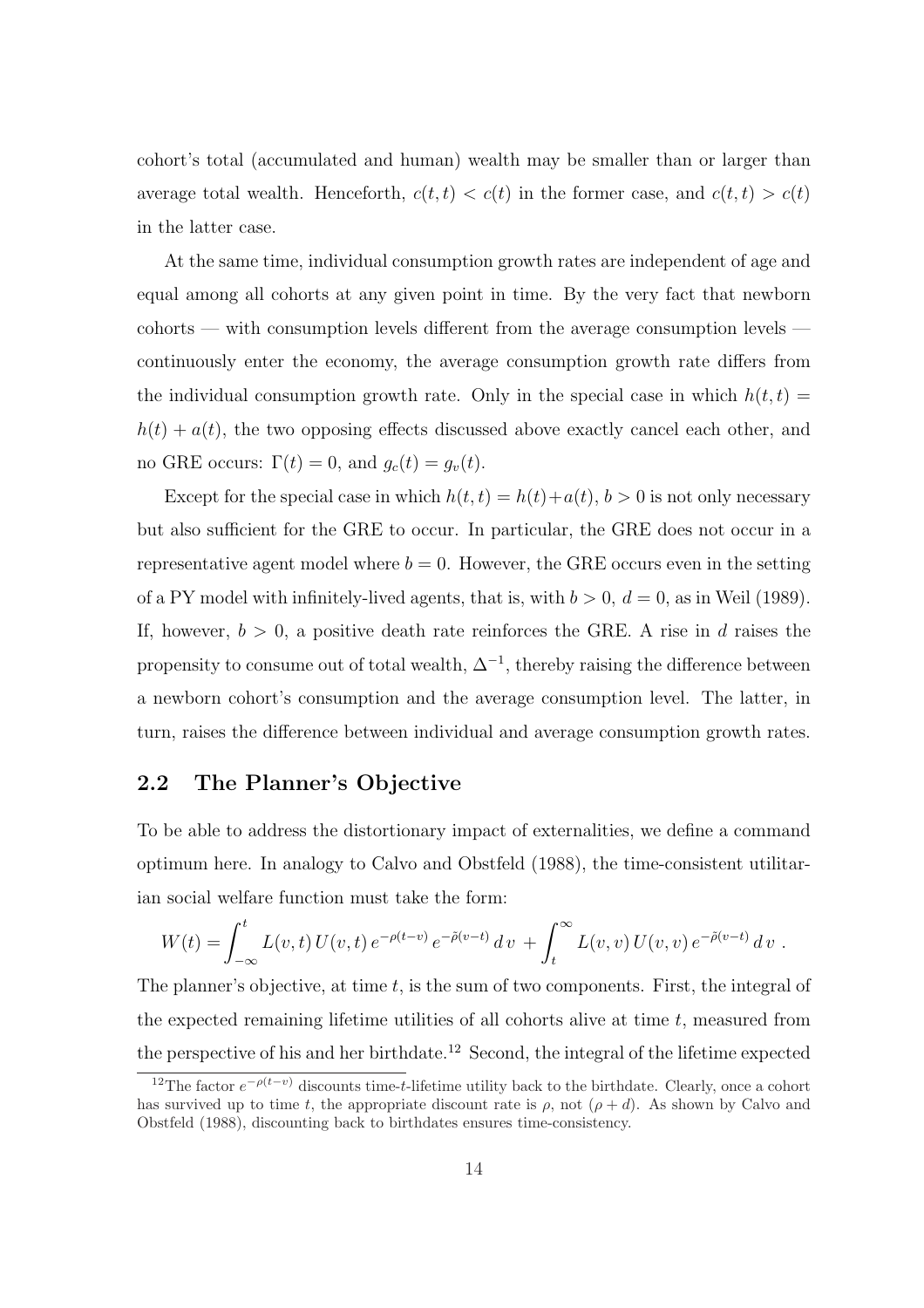utilities of each of the generations to be born, as measured from the respective time of birth. The planner's discount rate,  $\tilde{\rho}$ , needs not equal an individual's pure rate of time preference. In the following analysis, we assume both discount rates to coincide.

Consider  $L(v,t) = be^{bv-dt}$ ,  $L(v,v) = be^{nv}$ , and change the order of integration:

$$
W(t) = \int_t^{\infty} \left\{ \int_{-\infty}^{\tau} b u[c(v,\tau),x(\tau)] e^{[-(\rho+d)+(\tilde{\rho}-n)](\tau-v)+nt} dv \right\} e^{-(\tilde{\rho}-n)(\tau-t)} d\tau.
$$

Finally, consider  $\tilde{\rho} = \rho$ , and  $n = b - d = 0$ . The social welfare function then becomes:

$$
W(t) = \int_t^{\infty} \left\{ \int_{-\infty}^{\tau} b u[c(v,\tau), x(\tau)] e^{-b(\tau - v)} dv \right\} e^{-\rho(\tau - t)} d\tau.
$$
 (24)

The planning problem consists of maximizing (24) by choosing  $c(v, \tau)$  and  $c(\tau)$  subject to:

(i) 
$$
c(\tau) = b \int_{-\infty}^{\tau} e^{-b(\tau - v)} c(v, \tau) dv,
$$
  
\n(ii) 
$$
\dot{x}(\tau) = \varphi[c(\tau) - x(\tau)],
$$
  
\n(iii) 
$$
\dot{k}(\tau) = A \left[\frac{b}{b+\lambda}\right]^{1-\alpha} k(\tau)^{\alpha+p(1-\alpha)} - c(\tau) - \delta k(\tau),
$$

where the planner considers the impact of consumption on the reference level. The costate variables associated with x and k are:  $\mu_x$  and  $\mu_k$  respectively. Define  $\mu \equiv$  $\mu_x/\mu_k$ . The (constrained) optimal control problem, which is discussed in the appendix, yields four differential equations in the variables  $c, x, k, \mu$  that represent aggregate behavior in the command optimum:

$$
\frac{\dot{c}(t)}{c(t)} = \frac{(\tilde{r}(t) - \rho)(1 - \gamma)}{(\sigma - \gamma)} \frac{1}{\mu(t)} \left[ \frac{1 - \mu(t)\varphi}{\mu(t)} \right]^{-1} + \gamma \frac{\sigma - 1}{(\sigma - \gamma)} \frac{\dot{x}(t)}{x(t)} + \frac{1 - \gamma}{\sigma - \gamma} \varphi \left[ -(\tilde{r} - \rho) + \frac{\dot{\mu}(t)}{\mu(t)} \right] \left[ \frac{1 - \mu(t)\varphi}{\mu(t)} \right]^{-1}, \tag{SO.1}
$$

$$
\dot{x}(t) = \varphi[c(t) - x(t)],
$$
\n
$$
(\text{SO}.2)
$$

$$
\dot{k}(t) = A \left[ \frac{b}{b + \lambda} \right]^{1-\alpha} k(t)^{\alpha + p(1-\alpha)} - c(t) - \delta k(t), \qquad (SO.3)
$$

$$
\dot{\mu}(t) = \mu(t) \left[ \tilde{r}(t) + \varphi + \gamma \frac{c(t)}{x(t)} \frac{1 - \mu(t) \varphi}{\mu(t)} \right].
$$
\n(SO.4)

Two observations are of particular importance. First, from (29) in the appendix, for any given  $\tau$ ,  $\partial H_c/\partial c(v, \tau) = 0$  yields  $u_c(.) = \mu_c(\tau)$ , thus:

$$
u_{cc}[c(v,\tau),x(\tau)]c_v(v,\tau) = \partial \left[\mu_c(\tau)\right]/\partial v = 0.
$$
\n(25)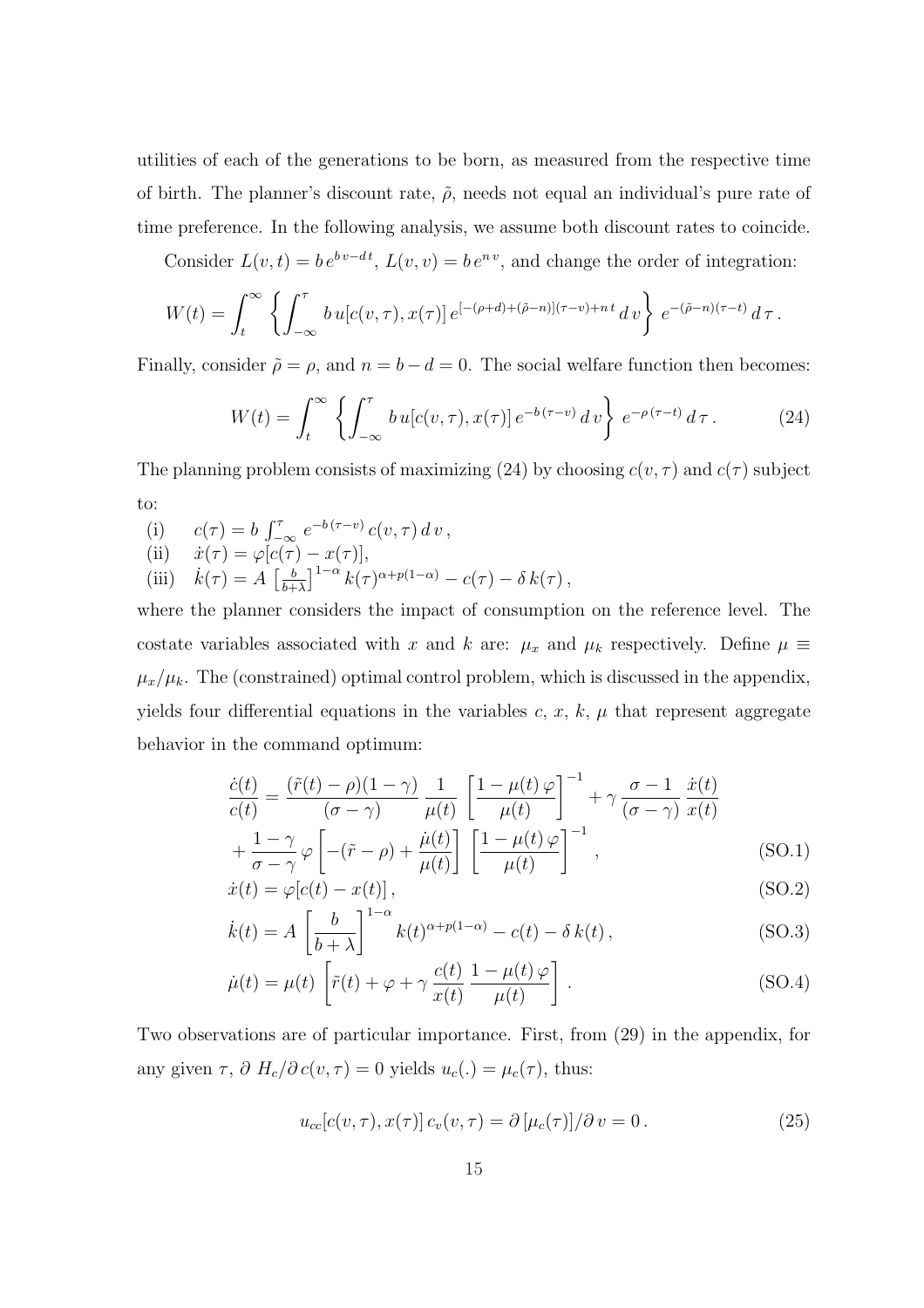It follows that  $c_v(v, \tau) = 0$ . This result is very intuitive. An allocation of aggregate consumption is optimal, if there is no incentive to shift consumption between cohorts at any time  $\tau$ . As private and social discount rates are equal, it is optimal to implement an egalitarian plan under which all cohorts receive the same consumption level at a given point in time.<sup>13</sup> As a consequence,  $c(v,t) = c(v',t)$ ,  $v, v' \leq t$ , and the average consumption level coincides with any cohort's consumption level:  $c(v, t) = c(v', t) =$  $c(t)$ . Consequently, in the command optimum, both individual consumption levels and (individual) consumption growth rates are, according to (SO.1), independent of age.

Second, in contrast to the market equilibrium, optimal consumption levels and growth rates are independent of both the birth and the death rate.

## 3 The Effects of Externalities

In the following section, we consider the effects of consumption and production externalities on balanced growth paths (steady state equilibria). For steady state values, we omit the time indexes as of here.<sup>14</sup> In the market economy, a steady state equilibrium is given by  $\dot{c} = \dot{x} = \dot{k} = \dot{\Delta} = 0$ :

$$
0 = \frac{r(k) - \rho}{\tilde{\sigma}} + \lambda - (b + \lambda) \Delta^{-1} \frac{k}{c},
$$
 (M.SS.1)

$$
x = c, \tag{M. SS.2}
$$

$$
0 = A \left[ \frac{b}{b + \lambda} \right]^{1-\alpha} k^{\alpha + p(1-\alpha)} - c - \delta k, \qquad (M.SS.3)
$$

$$
\Delta^{-1} = [r(k) + d] - \frac{r(k) - \rho}{\tilde{\sigma}},
$$
\n
$$
\tilde{\sigma} \equiv \frac{\sigma - \gamma}{1 - \gamma}.
$$
\n(M.SS.4)

From (M.SS.1)–(M.SS.4) it follows that a steady state equilibrium can be represented by the two variables  $c, k$ , as shown in Figure 1.<sup>15</sup>

<sup>&</sup>lt;sup>13</sup>If the social planner's discount rate is larger (smaller) than the pure rate of time preference, optimal consumption increases (decreases) with age.

<sup>&</sup>lt;sup>14</sup>That is, c is average consumption. Individual consumption will still be denoted by  $c(v, t)$ , as it is generally not constant in a steady state (as discussed below).

 $15$ It can readily be verified that the equilibrium is a saddle point.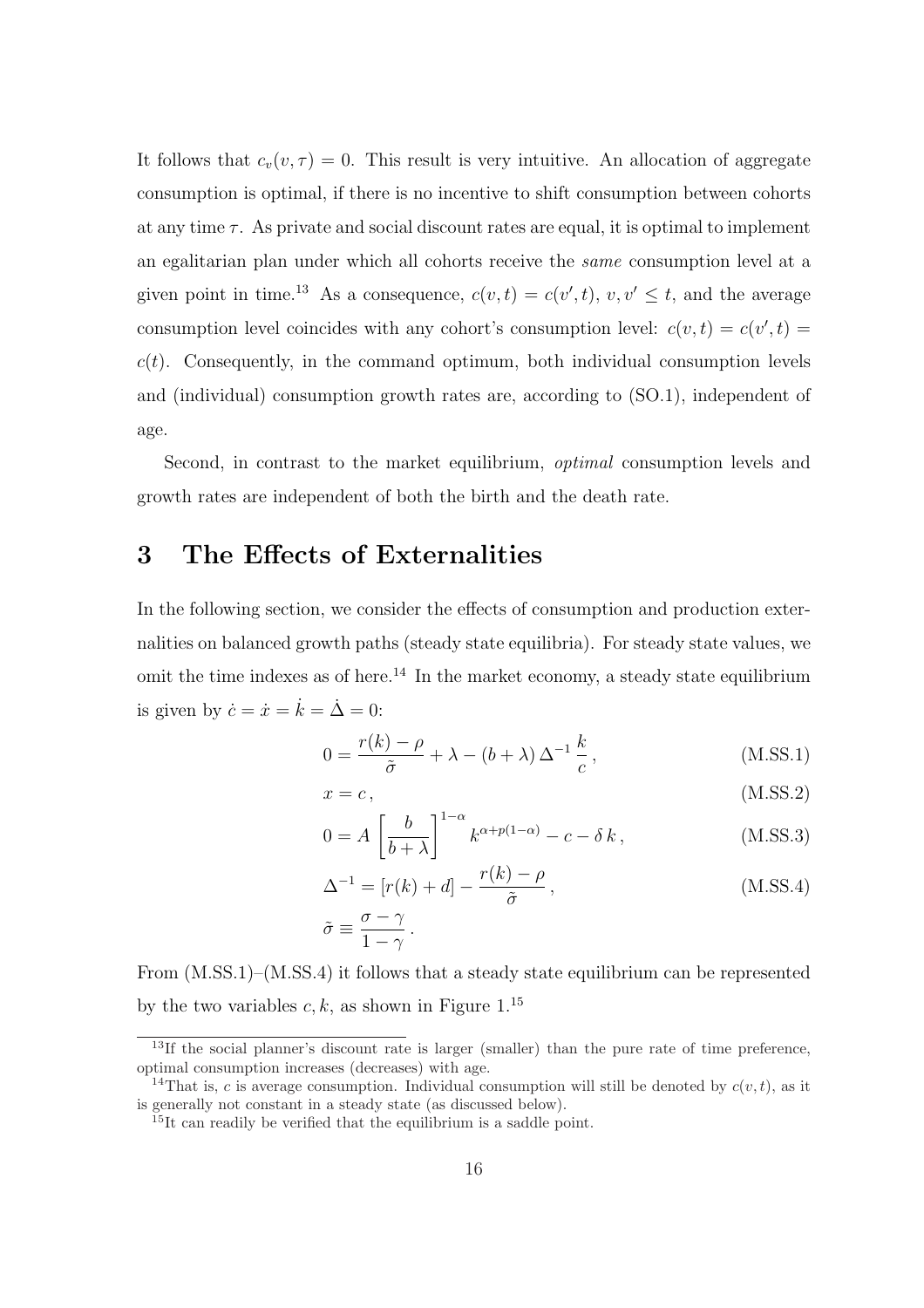

Figure 1: Impact of the Consumption Externality

Figure 1 displays the  $\dot{k} = 0$ - and  $\dot{c} = 0$ -lines in  $(k, c)$  space. The point of intersection (with  $k > 0, c > 0$ ) shows the nontrivial steady state equilibrium. The properties of the  $\dot{k} = 0$ - and  $\dot{c} = 0$ -lines, as displayed in the figure, are discussed in the appendix. Arrows indicate the movements of trajectories.

Figure 1 also shows an asymptote for the  $\dot{c} = 0$ -line at:  $r(k) = \rho - \lambda \tilde{\sigma}$ . The asymptote implies an important fact. At a steady state equilibrium,  $r(k) > \rho - \lambda \tilde{\sigma}$ . That is, if  $\lambda > 0$ ,  $r(k)$  is allowed to assume a value lower than  $\rho$  (possibly negative) in a steady state. In particular, we note:

### Lemma 3 In a steady state equilibrium,

(i)  $[r(k) - \rho] \geq 0 \Leftrightarrow \Gamma \leq 0$ , (ii)there exists  $\tilde{\lambda} > 0$  such that  $\Gamma(\tilde{\lambda}) = 0$ , where  $\tilde{\lambda} = [\alpha b(d+\rho)]/[(1-\alpha)(\delta+\rho) - \alpha b] > 0$ , (iii)  $\Gamma(\lambda) \geq 0 \Leftrightarrow \lambda \geq \tilde{\lambda}$ .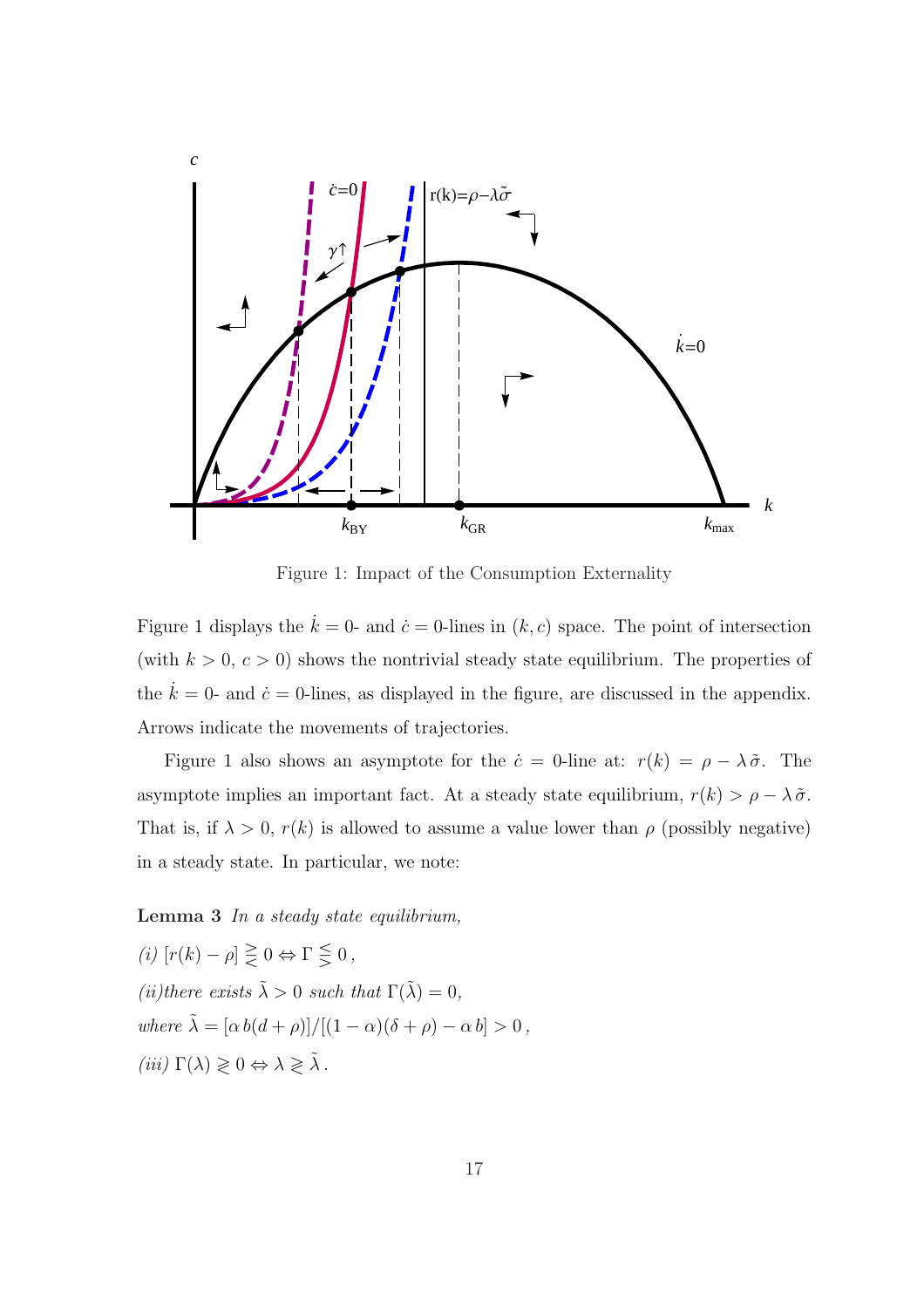**Proof.** (i) Consider (M.SS.1) and Definition 1. Then,  $0 = \frac{r(k)-\rho}{\tilde{\sigma}} + \Gamma$ , and (i) directly follows.

(ii) From (13) and (14),  $(w/k) = (1 - \alpha)/\alpha (b + \lambda)/b [r(k) + \delta]$ . Thus:

$$
\frac{h}{k} = \frac{w/k}{r+d+\lambda} = \frac{(1-\alpha)}{\alpha} \frac{r+\delta}{r+d+\lambda}.
$$
\n(26)

As  $\Gamma(\lambda) = \lambda - (b + \lambda)/(1 + h/k)$ :

$$
\Gamma(\lambda) = \frac{(1-\alpha)(r+\delta)\lambda - \alpha b(d+r+\lambda)}{r+\delta(1-\alpha) + \alpha(d+\lambda)}.
$$

From (i),  $\Gamma = 0 \Leftrightarrow r = \rho$ . It can easily be verified that  $\Gamma(\tilde{\lambda}) = 0$ . Strict positivity of  $\tilde{\lambda}$  follows from:  $\tilde{\lambda} = b/(h/k) > 0$ .

(iii) Considering Figure 1, a rise in  $\lambda$  tilts both the  $\dot{k} = 0$ - and  $\dot{c} = 0$ -lines clockwise (down), as proven in the appendix (in connection with Figure 1). Consequently,  $\partial k/(\partial \lambda) > 0$ . As  $\Gamma = -(r(k) - \rho)/\tilde{\sigma}$  it follows that  $\partial \Gamma/(\partial \lambda) = -r'(k)/\tilde{\sigma} \partial k/(\partial \lambda) > 0$  $0.$  ||

The fact that a rise in  $\lambda$  raises k is intuitive. As labor income declines with age (in contrast to  $\lambda = 0$ , savings rise, and so does the steady state average capital stock.

Clearly,  $\Gamma > 0$  does not imply dynamic inefficiency. Noticing that capital increases in  $\lambda$ , we define  $\bar{\lambda}$  to be the value of  $\lambda$ , which implies the golden rule capital stock:  $r(k(\bar{\lambda})) = 0$ . From above,  $r(k(\tilde{\lambda})) = \rho > 0$ . Thus,  $\bar{\lambda} > \tilde{\lambda}$ . Dynamic efficiency occurs for all  $\lambda \in [0, \bar{\lambda}]$ . If, in addition  $\lambda \in [\tilde{\lambda}, \bar{\lambda}]$ , then  $\Gamma > 0$ . Dynamic inefficiency is possible only for  $\lambda > \bar{\lambda}$ .<sup>16</sup>

Making use of the Lemmas, we can now analyze the impact of externalities on steady state equilibria. Figure 1 indicates that (a rise in the strength of) the consumption externality tilts the  $\dot{c} = 0$ -line either anticlockwise or clockwise. The effects of the consumption externality are ambiguous, depending on the sign of Γ.

Proposition 1 (Effects of the Consumption Externality) Suppose  $p \geq 0$ ,  $b >$ 0, and  $\lambda \leq \bar{\lambda}$ . In the market economy, the consumption externality has an ambiguous

<sup>&</sup>lt;sup>16</sup>The transversality conditions require  $a(v, t)$  to increase at a rate higher than  $r + d$ , in a steady state. They are also satisfied for  $\Gamma > 0$ , in which case  $a(v, t)$  grows at a negative rate.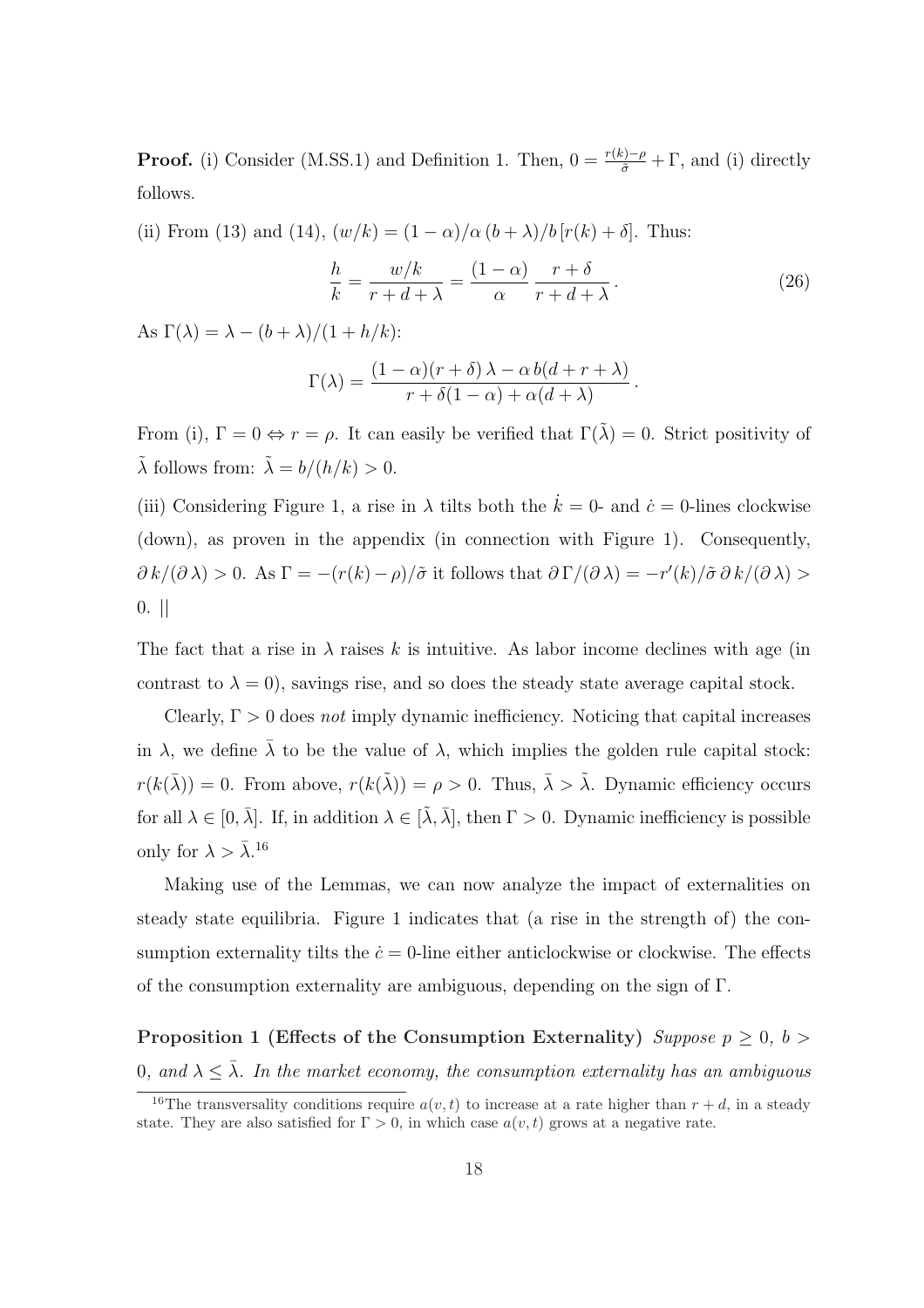impact on the steady state allocation. In particular:

$$
\Gamma \lesseqgtr 0 \Leftrightarrow \frac{\partial c}{\partial \gamma} \lesseqgtr 0, \quad \frac{\partial k}{\partial \gamma} \lesseqgtr 0, \quad \frac{\partial (c/k)}{\partial \gamma} \gtrless 0.
$$

**Proof.** We use the properties of the  $\dot{k} = 0$ - and  $\dot{c} = 0$ -lines. A change in  $\gamma$  has no impact on the strictly concave  $\dot{k} = 0$ -curve (see the appendix). The  $\dot{c} = 0$ -line can be expressed by:

$$
c = k \frac{(b + \lambda)[(r + d)\tilde{\sigma} - (r - \rho)]}{r - [\rho - \lambda \tilde{\sigma}]}.
$$

To the left of the asymptote (for all positive  $k : r(k) - [\rho - \lambda \tilde{\sigma}] > 0$ ) consumption rises (declines) at points above (below) the  $\dot{c} = 0$ -line. Hold k fixed:

$$
\frac{\partial c}{\partial \gamma}|_{\{c=0,\ k\text{ fixed}\}} = (r-\rho) \frac{k(b+\lambda)(d+r+\lambda)\tilde{\sigma}_{\gamma}}{[r-\rho+\lambda\tilde{\sigma}]^2}.
$$
\n(27)

As  $\tilde{\sigma}_{\gamma} = (\sigma - 1)/(1 - \gamma)^2 > 0$ , the sign of (27) depends on the sign of  $[r(k) - \rho]$ .

If  $\Gamma < 0$ ,  $[r(k) - \rho] > 0$  by Lemma 3. From (27) it follows that  $\frac{\partial c}{\partial \gamma}|_{\dot{c}=0} > 0$ , for a fixed k. That is, a rise in  $\gamma$  induces the  $\dot{c} = 0$ -line to tilt up and to the left. As the slope of the  $k = 0$ -line is positive and smaller than the slope of the  $\dot{c} = 0$ -line,  $\partial k/\partial \gamma < 0$ . As  $\lambda < \overline{\lambda}$ ,  $k_{BY} < k_{GR}$ . Thus,  $0 < r(k_{BY}) = \partial [y(k) - \delta k]/(\partial k) = \partial c/(\partial k) \Rightarrow$  $\partial c/\partial \gamma = (\partial c/\partial k) (\partial k/\partial \gamma) < 0.$ 

 $c/k = y/k - \delta \Rightarrow \partial (c/k)/(\partial k) = \partial (y/k)/(\partial k) < 0$ , as the production function is strictly concave. As  $k$  declines,  $c/k$  rises.

Similar reasoning applies to the other cases, in which  $[r(k)-\rho] < 0$  and  $[r(k)-\rho] = 0$ , respectively. ||

According to Lemma 2, a low value of  $\lambda < \tilde{\lambda}$  implies:  $\Gamma < 0$ . For this case, Proposition 1 shows that the keeping up with the Joneses externality raises the steady state propensity to consume out of accumulated wealth,  $c/k$ . Intuitively, consumption is a positional good. A household not only derives utility from its own consumption level but also from the consumption-to-reference level ratio (roughly, from aboveaverage consumption). Thus, the consumption externality provides an incentive to raise individual consumption (relative to the reference level).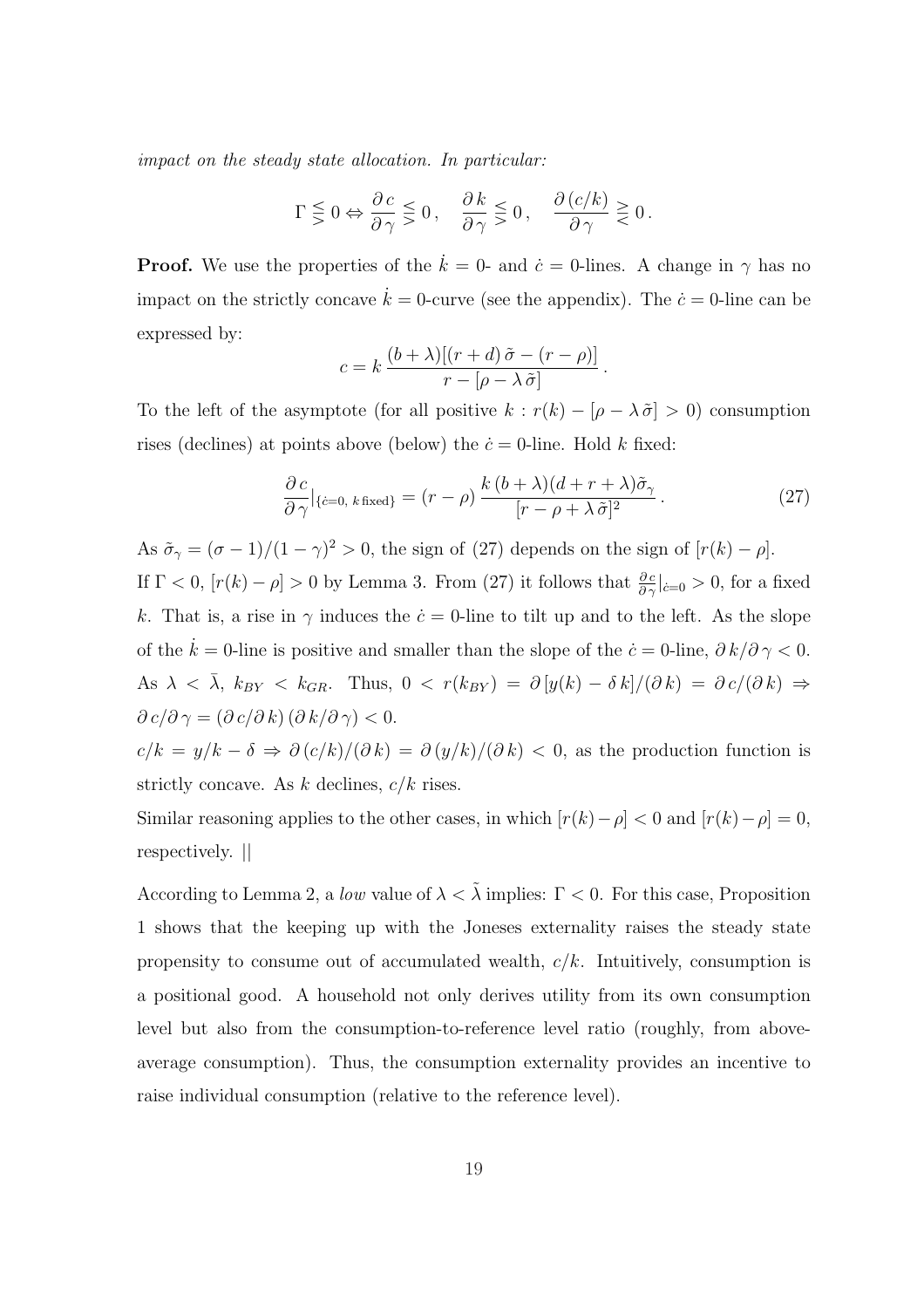*Initially*, for given levels of x and k, a rise in  $\gamma$  raises individual consumption levels and lowers the individual consumption growth rate. This reaction is seen by restating the steady state version (with  $\dot{x} = 0$ ) of Euler equation (20) as follows:

$$
r(k) = \rho + \left[\frac{\sigma - \gamma}{1 - \gamma}\right] g_v.
$$
 (28)

The term in square brackets represents the (absolute) consumption elasticity of marginal utility. A rise in  $\gamma$  raises the elasticity of marginal utility, as demonstrated by Lemma 1. That is, for a given *positive* growth rate of individual consumption, a rise in  $\gamma$  induces the marginal utility to decline too strongly over time, and households will aim to smooth their consumption paths. Consequently, households will bring some future consumption forward to the present and, according to (28), lower the consumption growth rate.

As, initially, every individual household raises its consumption level, average consumption rises as well. This reaction, in turn, implies a lowering in aggregate savings. Subsequently the capital stock declines, and the new steady state is characterized by a lower level of k. Consequently, average consumption declines as well, as shown in the proof. As the production function is strictly concave, the average product of capital declines in k. That is,  $\partial (y/k)/(\partial k) = \partial (c/k)/(\partial k) < 0$ . Therefore, the average steady state propensity to consume out of accumulated wealth,  $c/k$ , rises.

Lemma 3(iii) shows that given  $\lambda > \tilde{\lambda}$ ,  $\Gamma > 0$ . In this case, Proposition 1 demonstrates that the keeping up with the Joneses externality lowers the propensity to consume out of accumulated wealth,  $c/k$ , and it raises average steady state consumption and capital levels. At first sight, this result does not square well with intuition. To gain insight, it is important to note that one's relative consumption  $(c(v,t)/x(t))$ not only matters today but also in the future. Consuming more today rises one's relative consumption, ceteris paribus. This rise comes at a cost, however. Consuming more today lowers tomorrow's consumption level, thereby tomorrow's relative consumption, ceteris paribus. In contrast, lowering one's consumption today allows for a higher level of consumption (and a better relative position, other things being equal) in the future. If  $\Gamma > 0$ , households prefer the latter option.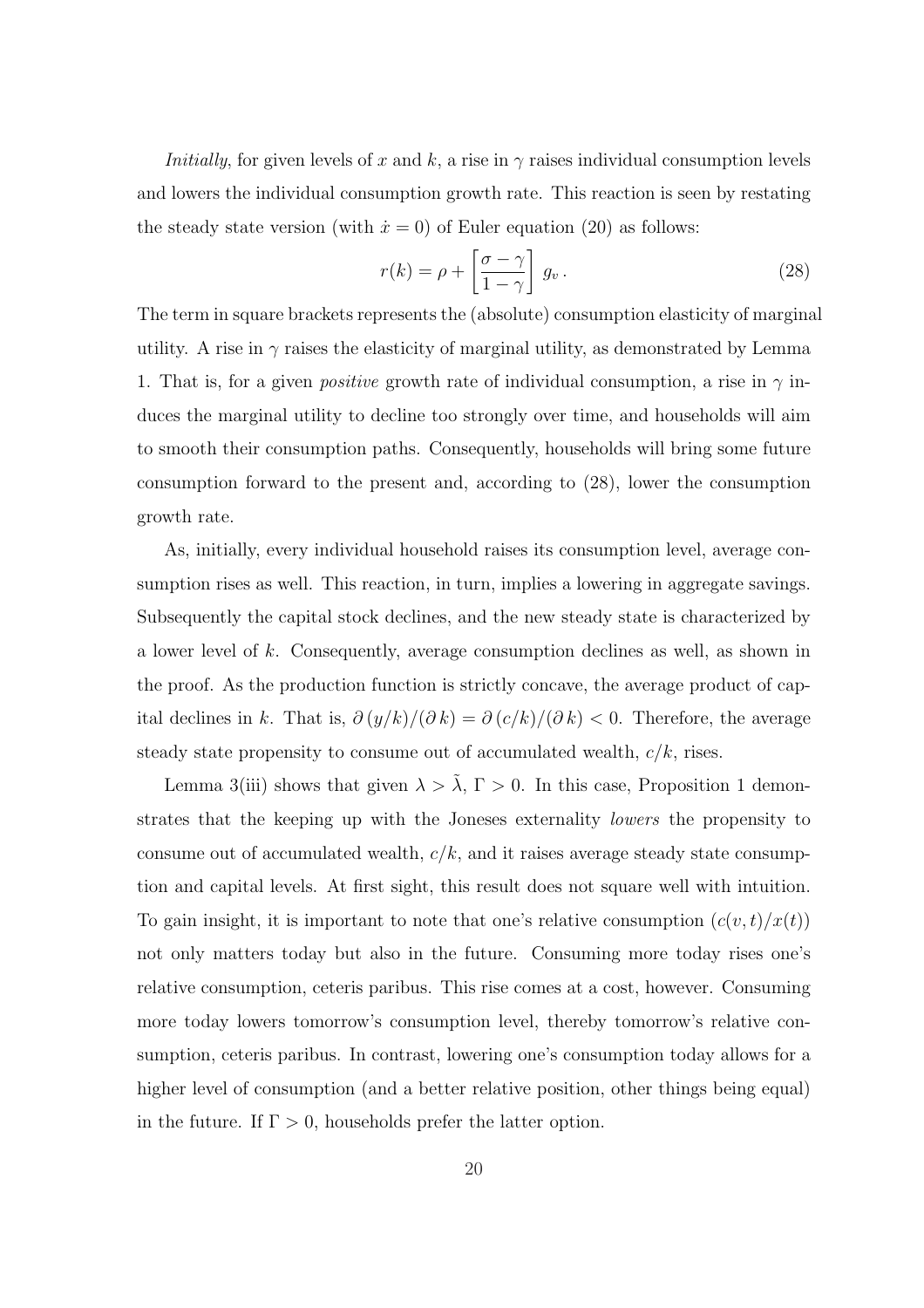If  $\Gamma > 0$ , it follows from Lemma 3 that  $r(k) < \rho$ . Consequently, the individual consumption growth rate is negative, as seen in the Euler equation. That is, an individual's consumption level declines, and its marginal utility of consumption rises over time. According to Lemma 1, an increase in  $\gamma$  raises the elasticity of marginal utility, as for a given  $g_v$ , the absolute growth rate of effective consumption,  $c(v,t)^{1/(1-\gamma)}x(t)^{-\gamma/(1-\gamma)}$ , rises in  $\gamma$ .<sup>17</sup> As a consequence, for a given  $g_v$ , effective consumption declines at too big a rate, and marginal utility increases too strongly over time.

*Initially*, for given levels of x and k, Euler equation  $(28)$  requires the individual consumption growth rate to increase  $(g_v$  to become less negative) as of a rise in  $\gamma$ . This rise is achieved by initially lowering the individual consumption levels. As, initially, every individual household lowers its consumption level, average consumption declines as well. This lowering implies a rise in average savings. Subsequently the capital stock and average consumption rise. In the new steady state, the propensity to consume,  $c/k$ , is lower (by strict concavity of the production function).

Proposition 1 also shows a third case:  $\Gamma = 0$ . In this special case, the optimal consumption growth rate is zero. While a rise in  $\gamma$  still raises the elasticity of marginal utility, Euler equation (28) shows that the rise in the reference parameter induces no change in  $g_v$ . Consequently, there is neither an initial nor a steady state response to the change in  $\gamma$ . In this case, the consumption externality does not have an impact on the steady state equilibrium. It is important to note, however, that this special case can only occur if  $\lambda > 0$ . In case individual labor productivity is constant over lifetime ( $\lambda = 0$ ), equation (M.SS.1) implies that  $r(k) > \rho$  in a steady state.

According to Proposition 1, a consumption externality alone — even with exogenous labor supply and without a production externality  $(p = 0)$  — does have a steady state impact on consumption and capital, given  $\Gamma \neq 0$ . This result is in contrast with the previous literature (Liu and Turnovsky 2005, Turnovsky and Monteiro 2007) that shows that consumption externalities without a concurrent production externality do

<sup>&</sup>lt;sup>17</sup>Effective consumption,  $c(v, t)^{1/(1-\gamma)} x(t)^{-\gamma/(1-\gamma)}$ , grows at the rate:  $g_v/(1-\gamma)$ .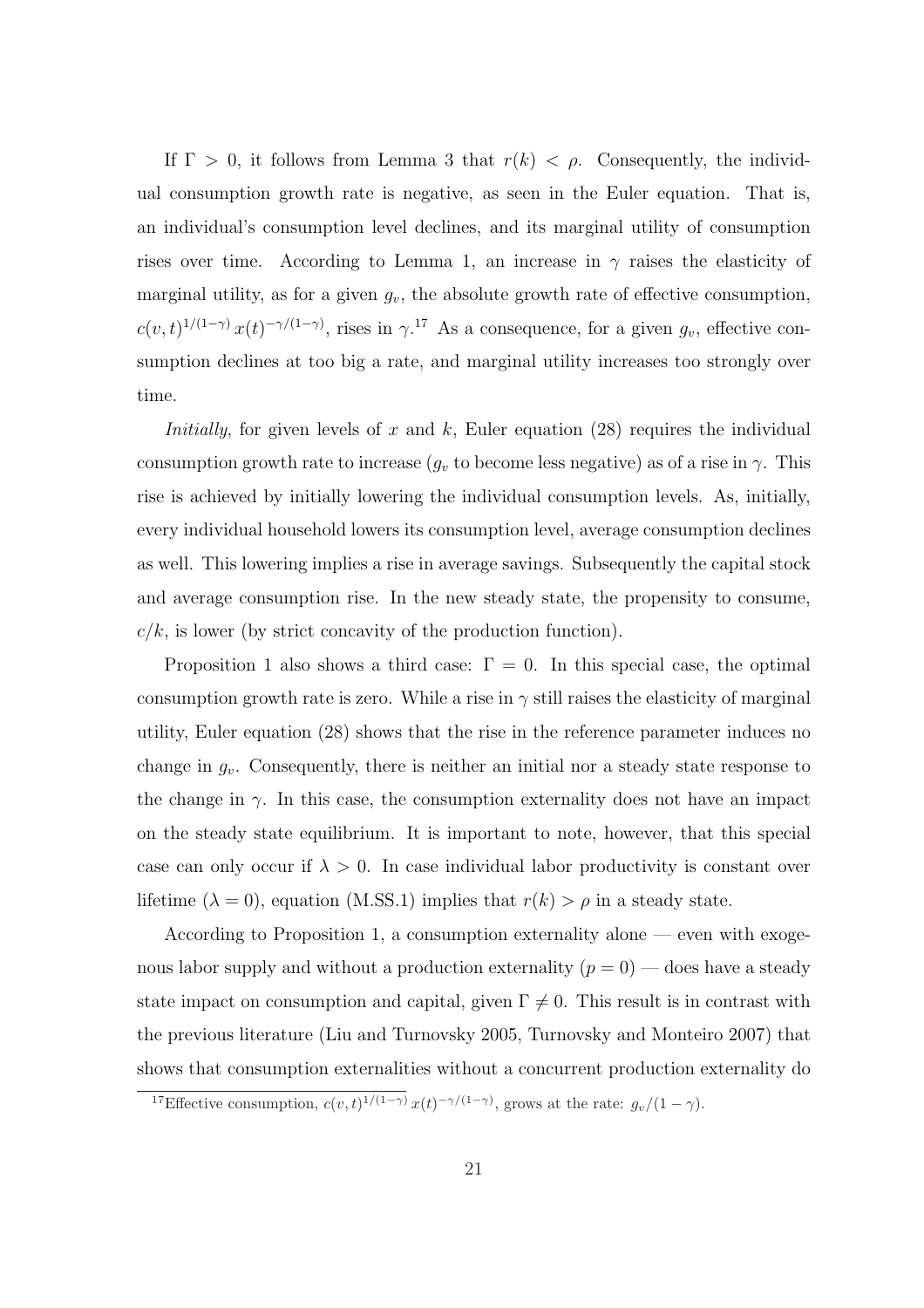not have an impact on the steady state allocation in representative agent models. This seeming contradiction can be rectified, however. The representative agent model is a special case of the present framework, with  $b = d = 0$ . By Lemma 2(i),  $\Gamma = 0$ in the representative agent model. Whenever  $\Gamma = 0$ , Lemma 3 implies  $r(k) = \rho$ , in which case the consumption externality does not have an impact on the steady state equilibrium, as seen in Euler equation (28).

Corollary 1 Suppose  $p \ge 0$  and  $b > 0$ . If  $\lambda = 0$ :

$$
\frac{\partial (c/k)}{\partial \gamma} > 0\,, \quad \frac{\partial k}{\partial \gamma} < 0\,, \quad \frac{\partial c}{\partial \gamma} < 0\,.
$$

**Proof.**  $\lambda = 0 \Rightarrow \Gamma < 0$ , by Lemma 2(ii). ||

In case individual labor productivity does not decline over lifetime  $(\lambda = 0)$ , individual total (accumulated and human) wealth rises over time and so does individual consumption. The consumption smoothing effect of a rise in  $\gamma$ , initially leads to an increase in average consumption, and to a rise in the propensity to consume out of accumulated wealth in the steady state.

The effect of the consumption externality is quite different when  $\lambda > \tilde{\lambda}$ . In this case, total individual wealth declines over time and so does individual consumption. The consumption smoothing effect of the consumption externality, by initially raising the individual consumption growth rate, lowers the steady state propensity to consume out of accumulated wealth. Thus, the individual labor productivity parameter,  $\lambda$ , plays a key role in explaining the impact of the consumption externality on individual behavior.

Individual consumption growth. We now turn to the fact that  $-$  even in a steady state — the individual consumption growth rate is (regularly) different from zero in the PY model, while the average consumption growth rate is zero. The steady state impact of the consumption externality on the individual consumption growth rate is ambiguous.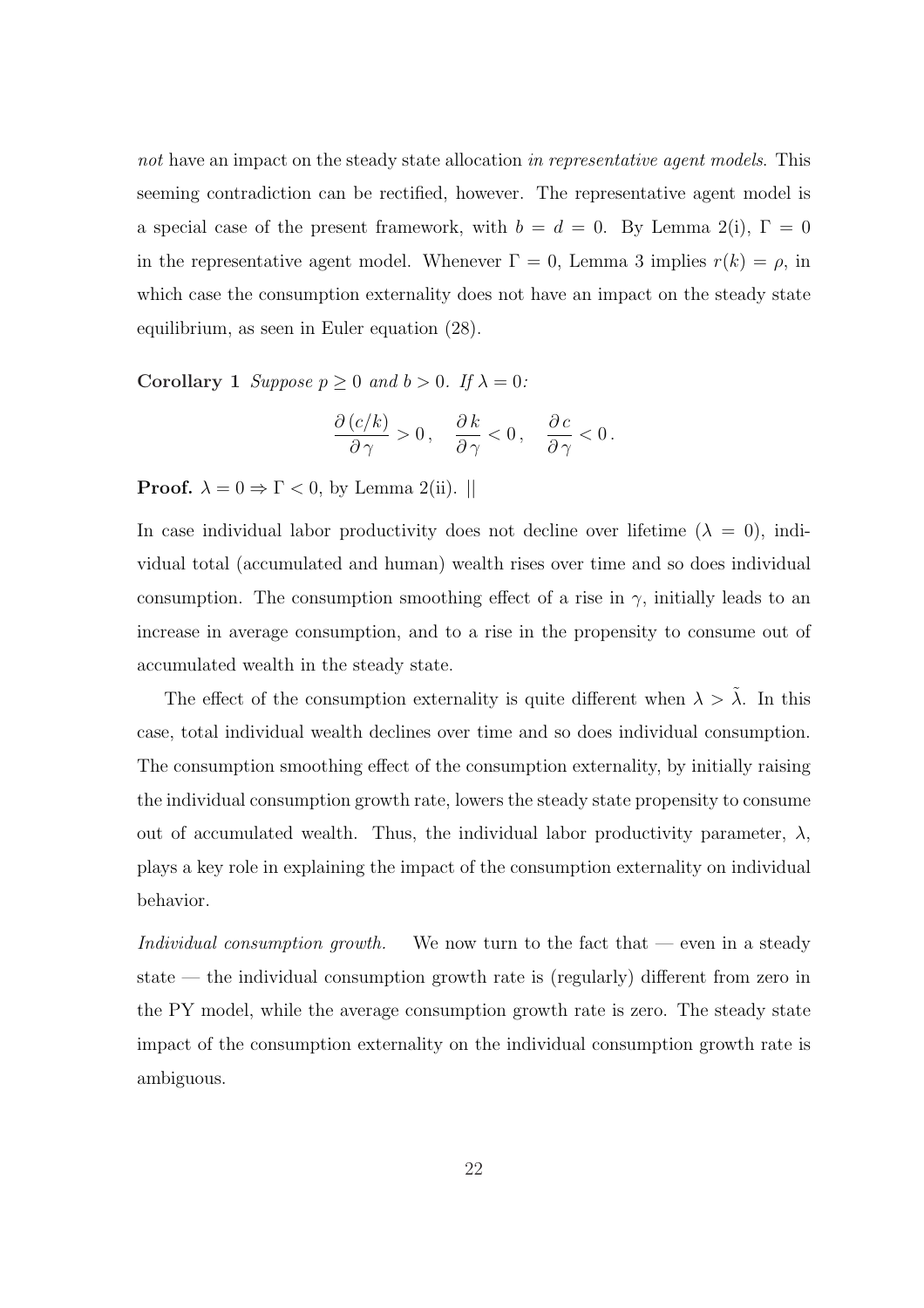#### Proposition 2 (Individual Consumption Growth)

Suppose  $p \geq 0$ , and  $b > 0$ . In the market economy, the impact of a rise in  $\gamma$  on the individual consumption growth rate is ambiguous. In particular:

$$
\frac{\partial g_v}{\partial \gamma} \geq 0 \Leftrightarrow [r(k) - \rho] [\delta - (d + \lambda)] \geq 0.
$$

Depending on the GRE and the individual labor productivity parameter, the keepingup-with-the-Joneses externality may either raise or lower the individual consumption growth rate.

**Proof.** From  $g_v = -\Gamma = -\lambda + (b + \lambda)/(1 + h/k)$  it follows:

$$
\frac{\partial g_v}{\partial \gamma} = -\frac{b + \lambda}{(1 + h/k)^2} \frac{\partial (h/k)}{\partial k} \frac{\partial k}{\partial \gamma}.
$$

From the definition of human wealth, in a steady state, we know:  $h/k = [b/(b +$  $\lambda$ )]  $(w/k)/[r(k)+d+\lambda]$ . Considering (13) and (14),  $(w/k) = (1-\alpha)/\alpha (b+\lambda)/b [r(k)+d+\lambda]$ . δ. From (26) and as  $r'(k) < 0$ , it follows:  $sgn[∂(h/k)/∂k] = sgn[∂-(d+λ)]$ . Since sgn  $k_{\gamma} = \text{sgn}[-(r(k) - \rho)], \text{ sgn}[(\partial g_v)/(\partial \gamma)] = \text{sgn}[(\delta - (d + \lambda)][r(k) - \rho]].$ 

Proposition 2 shows that the impact of the consumption externality on the individual consumption growth rate depends on its impact on the GRE, which, in turn, depends on the externality's impact on human wealth *relative to* accumulated wealth  $(h/k)$ . The consumption externality exerts three effects on Γ. First, it changes accumulated wealth, k, as discussed in Proposition 1. Second, it changes the present value of average human wealth,  $h = w(k)/[r(k) + d + \lambda] b/(b + \lambda)$ , by a change in the steady state wage stream. Third, it changes h also by a change in the (effective) discount rate,  $[r(k) + d + \lambda]$ , which we will refer to as the *discount rate effect*. Clearly, if  $\Gamma < 0 \Leftrightarrow r(k) > \rho$ , the consumption externality lowers average accumulated capital, and thereby — due to a lower steady state wage, and a higher discount rate — also human capital. Thus, whether the externality raises or lowers  $h/k$  is ambiguous. The ambiguity can be clarified by expressing  $h/k$  as in (26). If the discount rate effect dominates the other effects, that is, if the denominator in (26) is smaller than the numerator, then  $h/k$  rises in k (as the discount rate declines in k), otherwise  $h/k$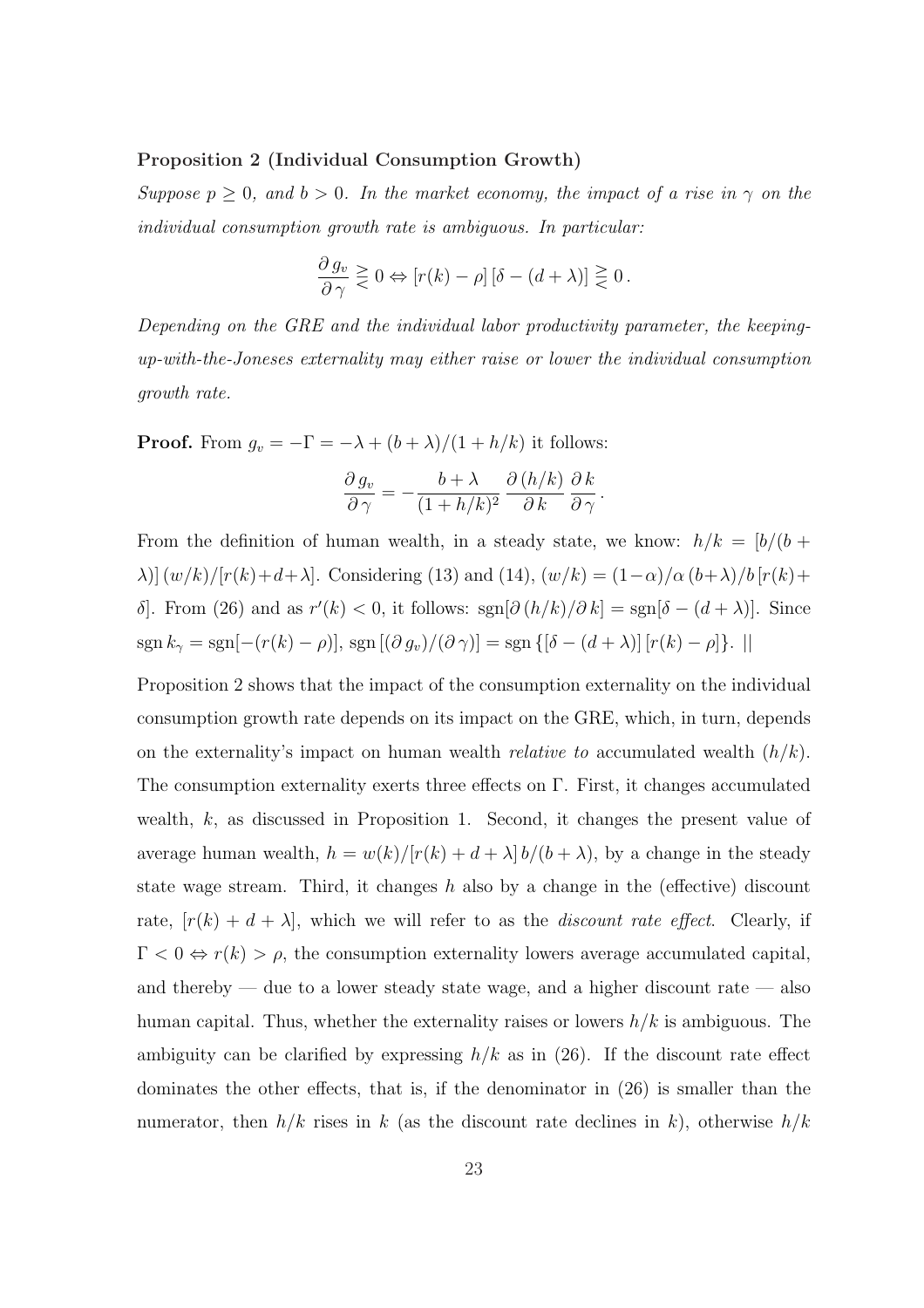decreases in k. The discount rate effect dominates the other effects if  $d + \lambda$  (the rate at which human capital effectively depreciates) is smaller than  $\delta$  (the rate at which accumulated capital depreciates). Therefore, the impact of the consumption externality on the individual consumption growth rate depends on the GRE (sign of Γ) and on whether or not the discount rate effect dominates the other effects (sign of  $[\delta - (d + \lambda)]$ ).

It is important to notice that a wealth effect like the discount rate effect discussed above is absent in standard two period OLG models, in which all labor income accrues at the beginning of life. The discount rate effect is also absent in representative agent models. Once  $b = 0$ , the Keynes-Ramsey rule determines the steady level of state capital, which is independent of the present value of human wealth. In the PY model, if  $d = \lambda = 0$ , the discount rate effect always dominates the other effects. We therefore have:

Corollary 2 Suppose  $p \ge 0$  and  $b > 0$ . If  $\delta > d = \lambda = 0$ , the impact of a rise in  $\gamma$ on the individual consumption growth rate depends on the GRE only. In particular,

$$
\frac{\partial g_v}{\partial \gamma} \geq 0 \Leftrightarrow \Gamma \leq 0.
$$

In Weil's (1989) model with overlapping families of infinitely-lived agents, the discount rate effect always dominates the effect on  $h/k$ . That is, if  $[r(k) > \rho]$ , a rise in  $\gamma$  always lowers  $h/k$ . As a consequence, the consumption externality raises both individual consumption growth rates and the average propensity to consume out of total wealth,  $c/k$ .

Three remarks are in order. First, Proposition 2 shows that the initial responses to a rise in  $\gamma$ , as discussed in Proposition 1, do not necessarily carry over to the steady state. That is, for given values of the stocks k and x, a rise in  $\gamma$  initially induces a consumption smoothing effect. Subsequently, k changes, and so does  $r(k)$ and — according to Euler equation  $(28)$  —  $g_v$ . Whether or not the initial consumption smoothing effect carries over to the steady state depends on the discount rate effect — that is, on the sign of  $[\delta - (d + \lambda)].$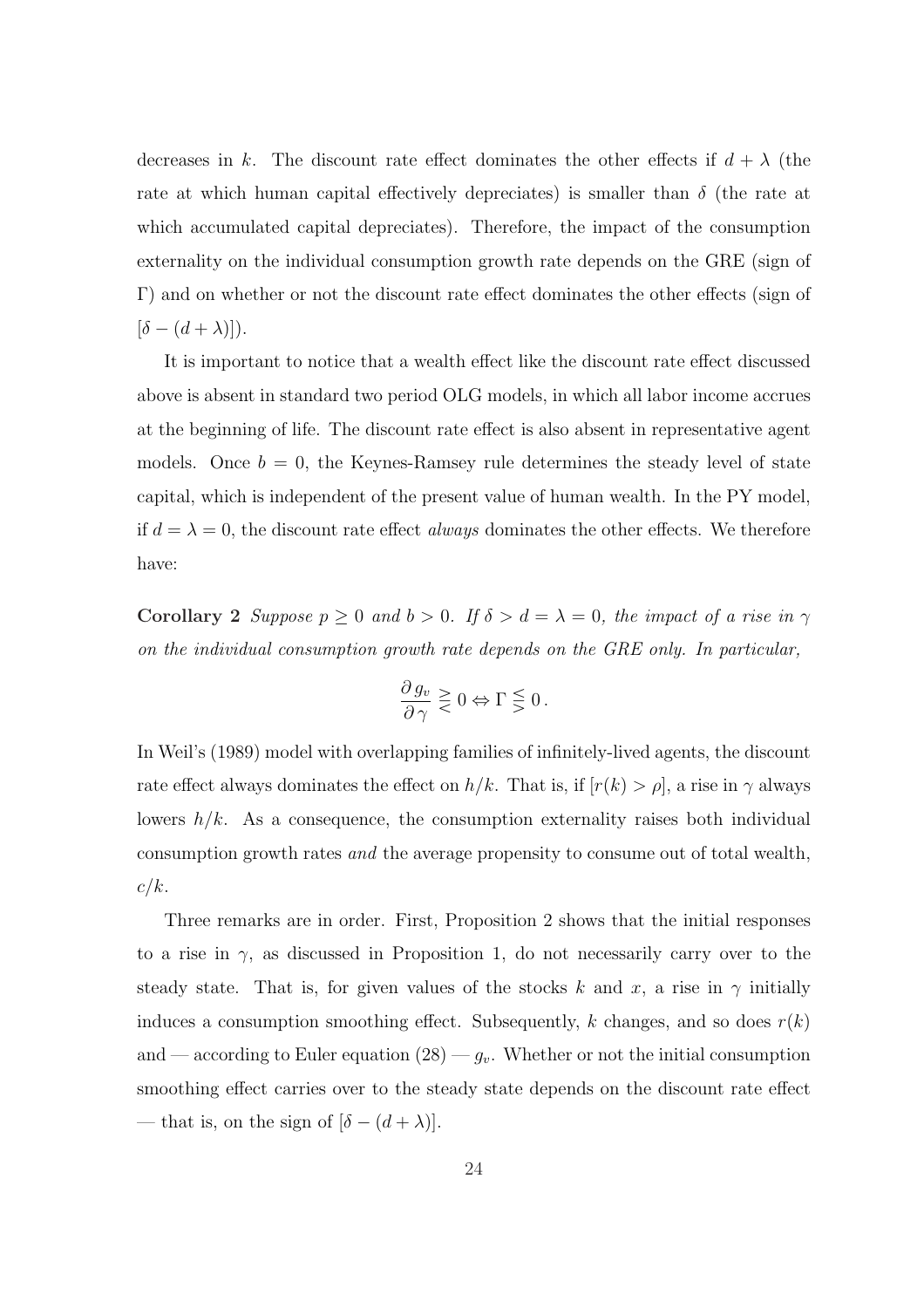Second, if  $\Gamma = 0$  the consumption externality has no steady state impact on the individual consumption behavior, and if  $\delta = d + \lambda$ , the consumption externality has no steady state impact on the individual consumption growth rate. As discussed above, in an intertemporal context, a household may raise consumption — thereby relative consumption, ceteris paribus — today, at the cost of a lower consumption level in the future. Alternatively, a household may lower (relative) consumption today, but enjoy a higher level of consumption (relative consumption, ceteris paribus) in the future. If  $\Gamma = 0$  or  $\delta = d + \lambda$ , the net benefits of both strategies are zero, and there is no gain from changing one's consumption pattern.

Third, if  $\Gamma > 0$ , the consumption externality was shown to rise the average steady state consumption level. However, the rise in the consumption level does not necessarily imply a lower growth rate of individual consumption. If the discount rate effect is not dominating in this case, the consumption externality raises both the growth rate of individual consumption and the average consumption level — a result that is not appreciated in the previous literature.

#### Corollary 3 (Consumption Level versus Growth Rate)

(i) Suppose  $\lambda \in (\tilde{\lambda}, \bar{\lambda})$ , and  $[\delta - (d + \lambda)] < 0$ . Then a rise in  $\gamma$  increases both the average steady state consumption level and the individual steady state consumption growth rate.

(ii) If  $\lambda = 0$ , a rise in  $\gamma$  always lowers the average steady state consumption level, while it either raises (if  $\delta > d$ ) or lowers (if  $\delta < d$ ) the individual steady state consumption growth rate.

**Proof.** Part (i) follows from Propositions 1, 2 and the fact that  $\Gamma > 0 \Leftrightarrow [r(k) < \rho]$ . The restriction  $\lambda < \overline{\lambda}$  ensures dynamic efficiency.

(ii) Lemma 2(ii) shows that  $\Gamma < 0 \Leftrightarrow [r(k) > \rho]$ . Propositions 1 and 2 then directly imply the result.||

A necessary condition for (i) to hold is  $\lambda > \tilde{\lambda} > 0$ . Only in this case, it is possible that  $\Gamma > 0$ . Otherwise  $\Gamma < 0$ , and c and  $g_v$  cannot both rise due to an increase in  $\gamma$ .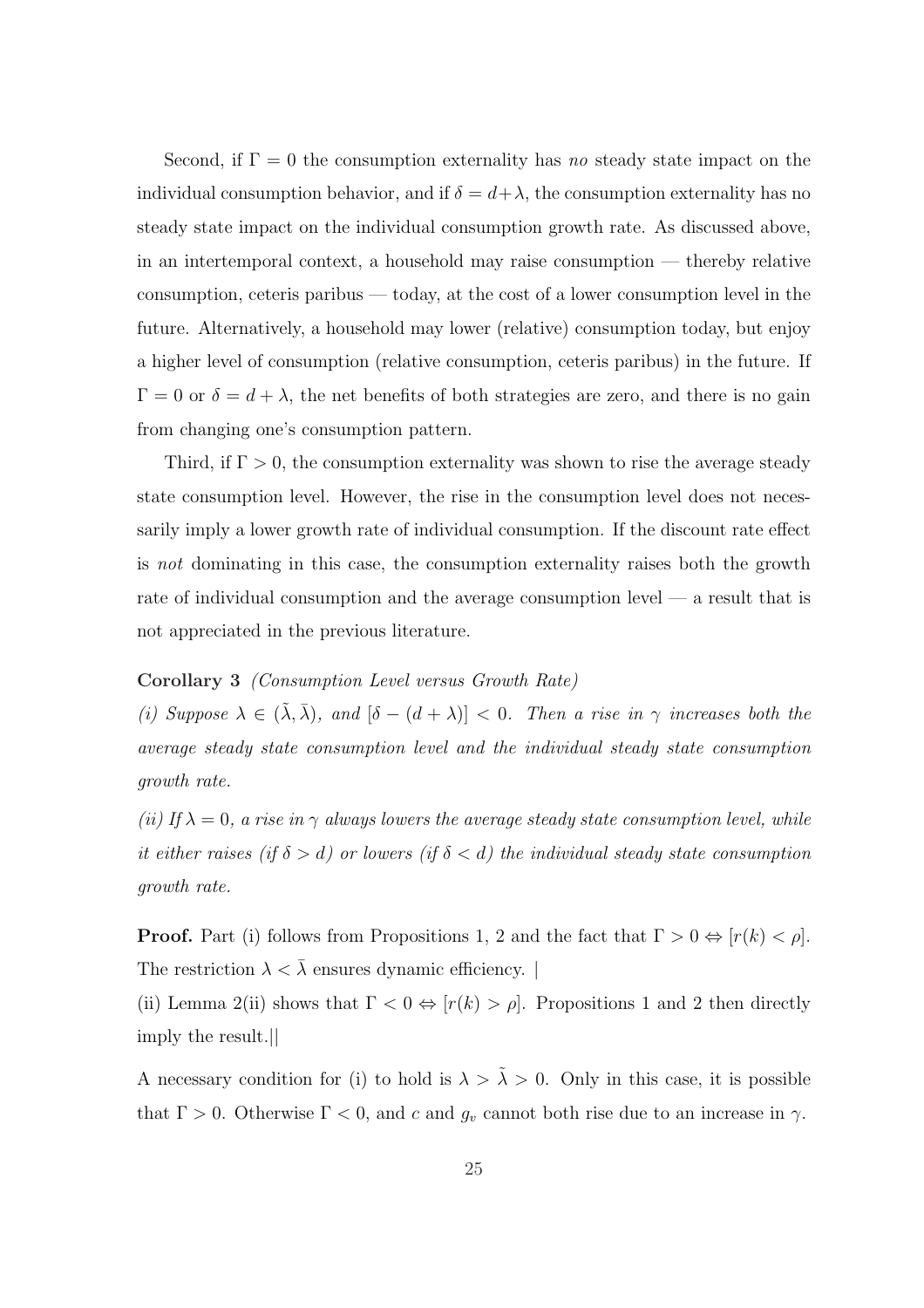Production Externality. We now turn to the effects of the learning-by-investing externality. In particular, we consider the effects of a rise in  $p$  on the steady state allocations in both the market economy and the command optimum.

### Proposition 3 (Production Externality)

(i) Suppose  $b > 0$  and  $p > 0$ . In the market economy, the production externality has no steady state impact on  $y/k$ ,  $c/k$ , r.

(ii) For  $\lambda < \overline{\lambda}$ , and  $k > 1$ , the production externality unambiguously raises both the levels of average capital and consumption.

**Proof.** Consider  $r + \delta = \alpha A k^{(\alpha-1)(1-p)} [b/(b+\lambda)]^{1-\alpha}$ . In a steady state, from (M.SS.1) and (M.SS.3) it follows:

$$
\frac{r + (1 - \alpha)\,\delta}{\alpha} = (b + \lambda) \left[ \frac{(r + d)\,\tilde{\sigma} - (r - \rho)}{(r - \rho) + \lambda\,\tilde{\sigma}} \right] \,,
$$

which is an implicit equation for the market rate of interest:  $r = r(b, d, \alpha, \gamma, \delta, \lambda, \rho, \sigma)$ . That is, the market rate of interest is independent of  $p$  in a steady state.

As r is independent of p, and  $(r + \delta) = \alpha (y/k)$ , and  $(y/k) = (c/k) + \delta$ , it follows that also  $(y/k)$ , thus  $(c/k)$ , are independent of p in a steady state.

As  $\partial \ln(y/k)/\partial k = 0$ , it follows that  $\partial k/\partial p = (\ln k) k/(1-p)$ , which is positive if k > 1. Thus, if  $k > 1$ ,  $\partial c/\partial p = (\partial c/\partial k)\partial k/\partial p = (\partial y/\partial k - \delta)\partial k/\partial p > 0$  (by dynamic efficiecy), and it follows that  $\partial k/\partial p > 0 \Rightarrow \partial c/\partial p > 0$ . ||

The production externality does not have an impact on the steady state rate of interest. This result is very similar to what is observed in a representative agent model, in which the steady state rate of interest is independent of the productivity parameter and is given by the Keynes-Ramsey rule. If  $b = \lambda = 0$ , the same applies here. If, however  $b > 0$ , the rate of interest also depends on other parameters  $r = r(b, d, \alpha, \gamma, \delta, \lambda, \rho, \sigma)$  — but it is independent of p.

Consider  $k > 1$ . Intuitively, a rise in p, initially (for given k), raises  $r(k)$ . Euler equation (28) requires households to raise the individual consumption growth rate, thereby to reduce consumption levels. Consequently, savings rise, initially. Subse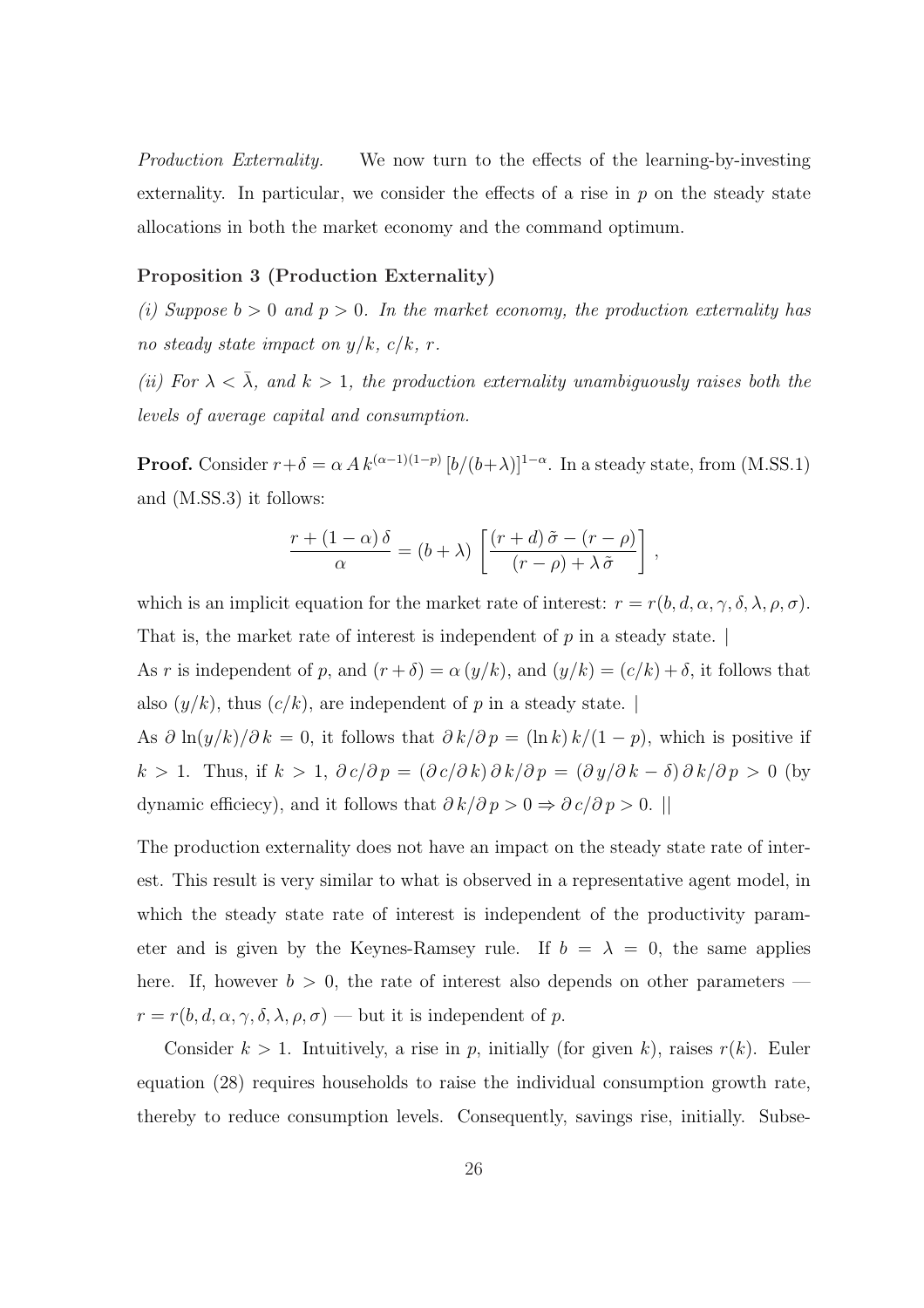quently, the capital stock starts to increase and  $r(k)$  starts do decrease. Eventually,  $r(k)$  returns to its pre-shock value.

Proposition 3 displays that the effects of a production externality are very different from those of a consumption externality. The consumption externality affects the rate of interest and the ratios  $c/k$  and  $y/k$ , none of which is influenced by the production externality. If  $\Gamma < 0$  (if  $\Gamma > 0$ ), the production and consumption externalities have opposing effects (the same effects) on the average consumption and capital levels.

Distortionary Effects of the Externalities. We next show that the effects of both production and consumption externalities are distortionary – even with exogenous labor supply. The starting point is a situation without a production externality ( $p =$ 0). The steady state equilibrium in the command optimum is characterized in the appendix — by the equations (SO.SS.1) – (SO.SS.4). Let  $\tilde{k}$  and  $\tilde{c}$  be optimal capital and consumption levels. The effects of externalities are considered distortionary if they alter  $k/k$ .

**Proposition 4 (Distortionary Effects of**  $\gamma$ ) Suppose  $p = 0$  and  $b > 0$ . In the market economy, if and only if  $\Gamma \neq 0$ , the consumption externality introduces a distortion. In particular:

$$
\Gamma\,\frac{\partial\left(k/\tilde{k}\right)}{\partial\,\gamma}>0\,,\quad \Gamma\,\frac{\partial\left(c/\tilde{c}\right)}{\partial\,\gamma}>0\,,\quad \Gamma\,\frac{\partial\left[\left(c/k\right)/\left(c\tilde{\ell}k\right)\right]}{\partial\,\gamma}<0\,.
$$

**Proof.** From (M.SS.1) and (SO.SS.1),  $r(\tilde{k}) = \rho$  in the command optimum, and  $r(k) = \rho - \tilde{\sigma} \Gamma$  in the market economy. Thus,  $\Gamma = 0 \Rightarrow k = \tilde{k}$ , and  $\partial (\tilde{k}/k)/\partial \gamma = 0$ .  $\Gamma \neq 0 \Rightarrow \partial k/\partial \gamma \neq 0$ , by Proposition 1. As  $r(\tilde{k}) = \rho, \ \partial \tilde{k}/\partial \gamma = 0$ . Thus,  $\partial (\tilde{k}/k)/\partial \gamma \neq 0$ , and the consumption externality introduces a distortion. | Proposition 1 implies  $\Gamma \partial k/(\partial \gamma) > 0$ ,  $\Gamma \partial c/(\partial \gamma) > 0$ , and  $\Gamma \partial (c/k)/(\partial \gamma) < 0$ . The proposition follows from the fact that  $\tilde{k}$  does not change in  $\gamma$ . ||

The previous literature considers representative agent economies and shows that without a concurrent production externality, the consumption externality does not have a distortionary impact on the steady state allocation. In contrast, Proposition 4 demonstrates that in overlapping generation economies, when there is a GRE ( $\Gamma \neq 0$ ), the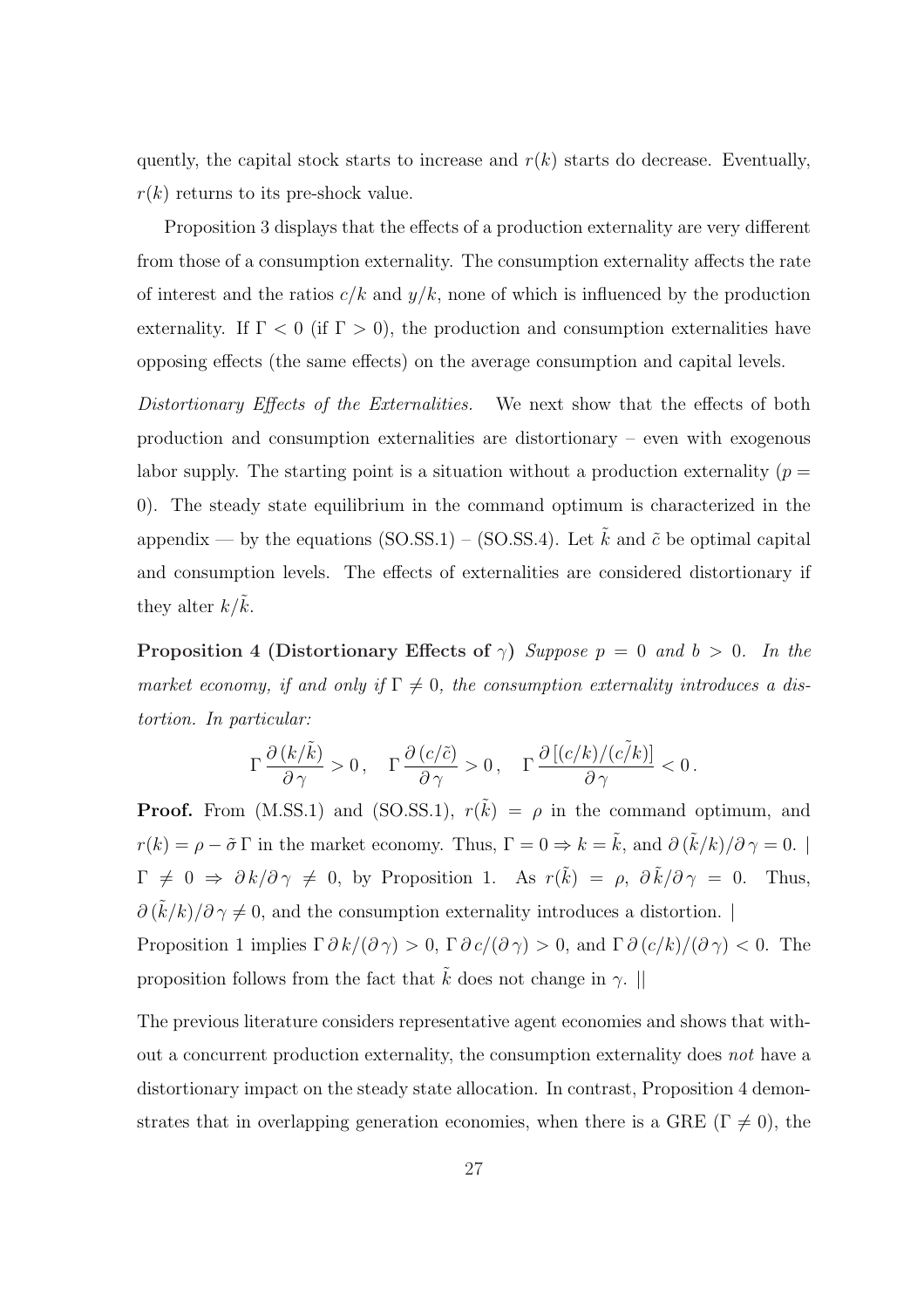consumption externality always introduces a distortion. Clearly, in a representative agent economy  $b = 0 \Rightarrow \Gamma = 0$ , by Lemma 2.

Households do not take into account that individual consumption causes interpersonal externalities. Thereby, consumption behavior gives rise to economic distortions. Suppose  $\Gamma < 0$  (suppose  $\Gamma > 0$ ). Then the consumption externality raises (lowers) the propensity to consume out of accumulated wealth of the market economy relative to that of the social optimum.

In the proof,  $r(\tilde{k}) = \rho$  implies that  $\tilde{k}$  is independent of the consumption externality. The social planner considers the impact of  $c$  on  $x$ . In a steady state, from the point of view of the social planner,

$$
u(c(v), x) = u(c, x) = \frac{\left[c^{\frac{1}{1-\gamma}} x^{-\frac{\gamma}{1-\gamma}}\right]^{1-\sigma} - 1}{1-\sigma} = \frac{\left[c^{\frac{1}{1-\gamma}} c^{-\frac{\gamma}{1-\gamma}}\right]^{1-\sigma} - 1}{1-\sigma} = \frac{c^{1-\sigma} - 1}{1-\sigma},
$$

and the optimal steady state allocation is independent of  $\gamma$ . It is important to emphasize, however, that the result offered by Proposition 4 does not depend on this fact. In contrast, Proposition 4 holds for a wide class of specifications<sup>18</sup>, including all (linear and multiplicative) externality specifications included in Dupor and Liu's (2003) general formulation (see footnote 4).

**Proposition 5 (Distortionary Effects of p)** Suppose  $b > 0$ , and  $p > 0$ . The production externality causes the following (distortionary) effects:

 $(i) \partial \tilde{r}/\partial p = 0,$ (ii)  $\Gamma \leq 0 \Rightarrow \partial (k/\tilde{k})/(\partial p) < 0.$ (iii)  $\partial [(y \tilde{/}k)/(y/k)]/(\partial p) < 0$ , and  $\partial [(c \tilde{/}k)/(c/k)]/(\partial p) < 0$ .

**Proof.** In a steady state,  $\tilde{r}(k) = \rho$ , by (SO.SS.1). Thus,  $\tilde{r}(k)$  is independent of p. | In a steady state,  $\tilde{r} = \rho = r + \tilde{\sigma} \Gamma$ , implying that also  $\Gamma$  is independent of  $p^{19}$ . Thus,

$$
\frac{\tilde{r}+\delta}{r+\delta} = 1 + \frac{\tilde{\sigma}\,\Gamma}{r+\delta} \Rightarrow \frac{\partial}{\partial\,p}\left[\frac{\tilde{r}+\delta}{r+\delta}\right] = 0\,,
$$

<sup>&</sup>lt;sup>18</sup>That is, for other specifications the consumption externality will have an impact on the optimal allocation. However, the impact will be different (thereby distortionary) in the market economy.

<sup>&</sup>lt;sup>19</sup>This property can also be seen as follows:  $\Gamma = \lambda - (b + \lambda)/(1 + h/k)$ ,  $h/k = (1 - \alpha)/\alpha (r +$ δ)/(r + d + λ). As r is independent of p, it follows that Γ is independent of p in a steady state.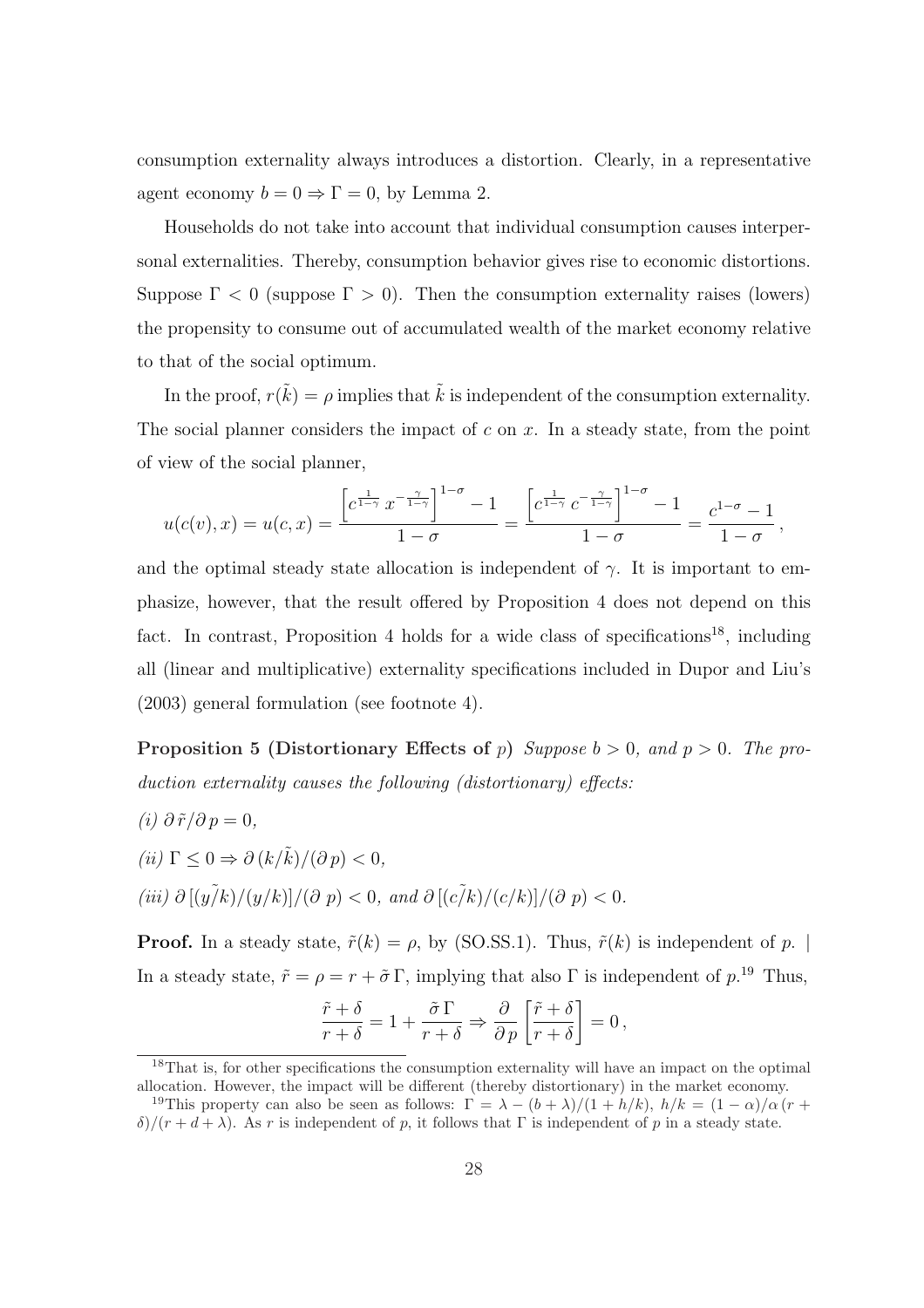where the right hand side follows from the fact that both  $\Gamma$  and r are independent of p. Considering:

$$
\frac{\tilde{r} + \delta}{r + \delta} = \frac{\alpha + p(1 - \alpha)}{\alpha} \left[ \frac{k}{\tilde{k}} \right]^{(1 - \alpha)(1 - p)},
$$

it follows:

$$
\frac{\partial (k/\tilde{k})}{\partial p} \frac{\tilde{k}}{k} = -[(1-p)(\alpha + p(1-\alpha))]^{-1} + \ln (k/\tilde{k})/(1-p).
$$

 $\Gamma \leq 0 \Leftrightarrow k \leq \tilde{k} \Leftrightarrow \ln (k/\tilde{k}) \leq 0$ . Thus,  $\partial (k/\tilde{k})/(\partial p) < 0$ . Finally,

$$
\frac{\tilde{r} + \delta}{r + \delta} = \frac{\alpha + p(1 - \alpha)}{\alpha} \left[ \frac{y\tilde{j}k}{y/k} \right].
$$

The left hand side does not depend on  $p$ . As the first expression on the right hand side rises in p, the second expression essentially declines in p. As  $c/k = y/k + \delta$ , the proposition follows. ||

Part (i) of the proposition follows from the fact that the rate of interest is determined by the Keynes-Ramsey rule in the social optimum, and it is determined by a "modified" Keynes-Ramsey rule in the PY model, in which  $r = r(b, d, \alpha, \gamma, \delta, \lambda, \rho, \sigma)$ . A change in p neither changes  $\tilde{r}$  nor  $r.^{20}$ .

The production externality, however, has an impact on  $k/\tilde{k}$ . If  $\Gamma < 0$ , it raises  $\tilde{k}$ by more than  $k$ . Due to the externality, market prices fail to reflect the social value of capital accumulation, and  $k$  rises by less than optimal.<sup>21</sup>

Similarly, (for any value of Γ),  $\partial [(\tilde{y/k})/(\tilde{y/k})]/(\partial p) < 0$ . A rise in p induces the optimal  $k$  to increase. By strict concavity of the production function, it induces the optimal  $y/k$  to decline. In contrast, in the market economy,  $y/k = (r + \delta)/\alpha$ , which is unaffected by p, as individual firms and households do not take the social value of capital accumulation into account. So  $(y/k)$  declines, while  $(y/k)$  is constant in p. The same reasoning holds for  $c/k$ , as  $c/k = y/k - \delta$ .

 $20\text{As a consequence, the production externality also does not affect the individual consumption.}$ growth rate in a steady state.

<sup>&</sup>lt;sup>21</sup>Theoretically, if  $\Gamma > 0$ , and large enough, the production externality could possibly raise  $k/\tilde{k}$ , given  $\ln(k/\tilde{k}) > [\alpha + p(1-\alpha)]^{-1}$ .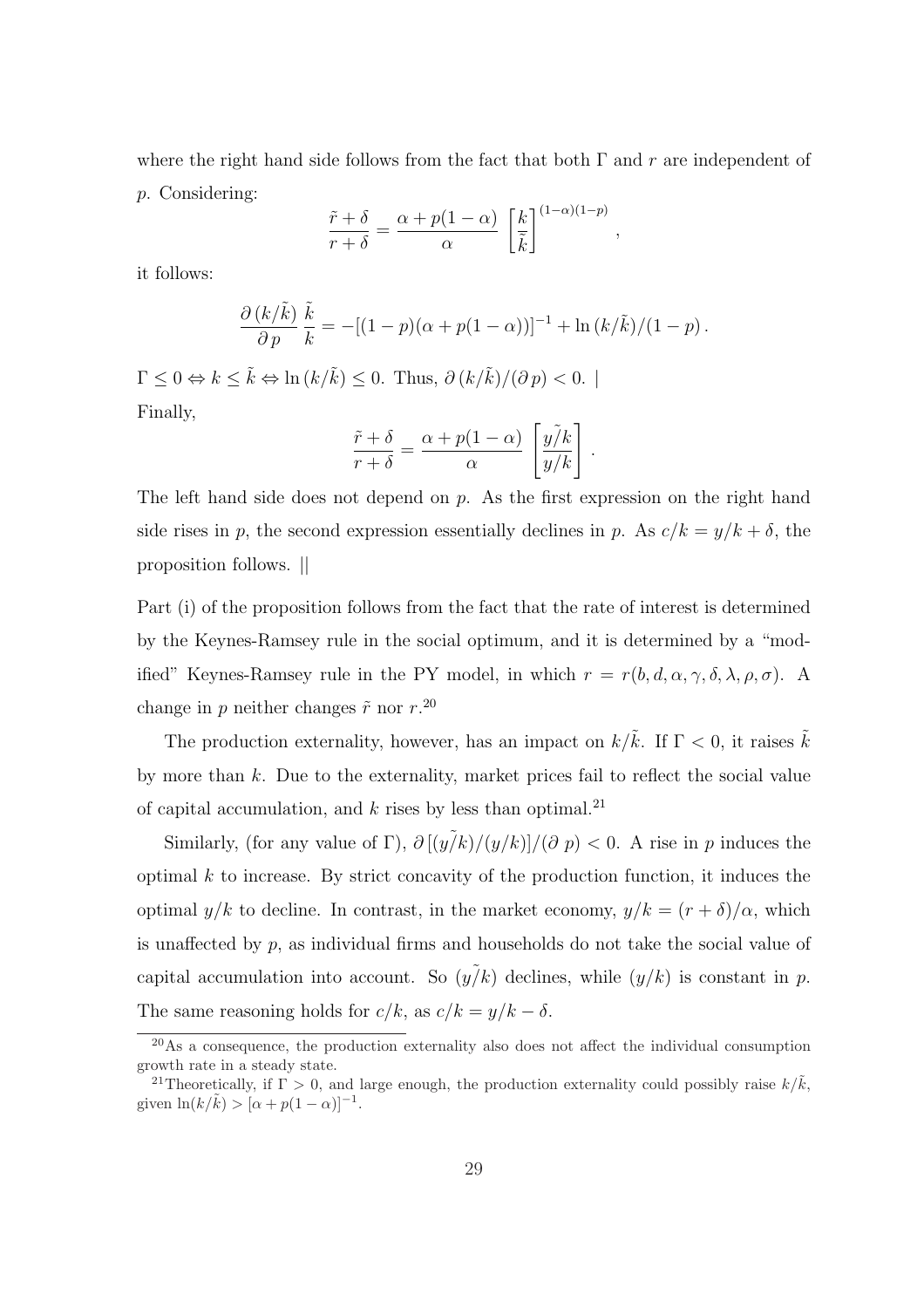Corollary 4 Suppose the production externality lowers  $k/\tilde{k}$ . If  $\Gamma > 0$ , the distortionary impact of the production externality is weakened by the consumption externality.

**Proof.** Define the elasticity of  $k/\tilde{k}$  with respect to p by:

$$
E_p = \frac{\partial (k/\tilde{k})}{\partial p} / \frac{k/\tilde{k}}{p} < 0 \Rightarrow \frac{\partial (-E_p)}{\partial \gamma} = -\frac{p}{1-p} \frac{\tilde{k}}{k} \frac{\partial (k/\tilde{k})}{\partial \gamma} < 0,
$$

where the last inequality follows from the fact that  $k/\tilde{k}$  rises in  $\gamma$  when  $\Gamma > 0$ . ||

The consumption externality raises  $k$ , while the production externality raises  $\tilde{k}$  relative to k. In this case, the consumption externality raises efficiency by introducing an additional distortion. This case, however, can only happen if  $\lambda > 0$ .

## 4 Conclusions

This paper addresses three questions. First, under which conditions does a consumption externality change household behavior? Second, does a consumption externality raise (as would be expected) or lower the propensity to consume? Third, under which conditions will the responses to externalities be distortionary, and will a consumption externality strengthen or weaken a production externality?

If the wealth of a new generation deviates from average wealth, the PY model exhibits a generation replacement effect (GRE), which opens a channel for the externality to have an impact on consumption and capital. In the presence of a GRE, the steady state capital stock is not determined by the Keynes-Ramsey rule, but by a modified rule which takes the GRE into account. Consumption externalities influence the GRE and thus have an impact on behavior whenever there is a GRE.

When the GRE is absent, a consumption externality does not change behavior. The GRE is absent in two situations: (i) in a representative agent economy, in which there is no inflow of new generations, (ii) when the wealth of new generations equals average wealth. The latter, however, can happen only when labor productivity declines with age.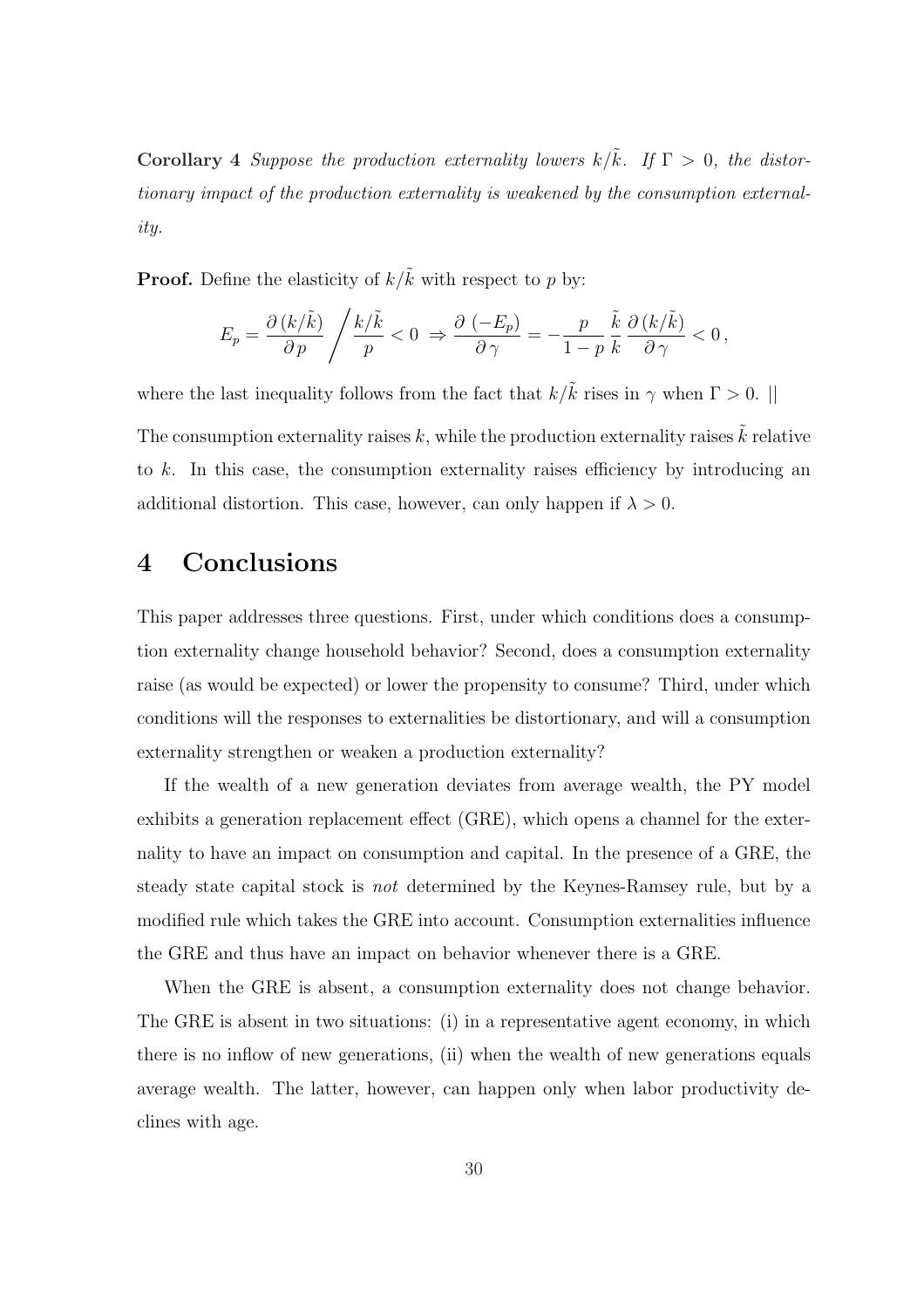Wether or not a consumption externality raises or lowers the propensity to consume depends on the sign of the GRE. If the GRE is negative (low productivity decline), household raise their propensity to consume due to the consumption externality. If the GRE is positive, however, households lower their propensity to consume. In this case, they benefit more from higher consumption levels in the future as compared to a higher consumption level in the present. In the absence of a GRE, households have no incentive to alter their consumption stream due to the consumption externality. This fact reconciles the results derived from representative agent models with those from an overlapping generations model.

Along the same line, the steady state effects of a consumption externality were shown to be distortionary only in the presence of a GRE. The nature of the distortion, however, depends on the sign of the GRE. If the rate at which labor productivity declines is low, the consumption and production externalities reinforce each other. If, however, the rate at which labor productivity declines is high, the consumption externality was shown to raise efficiency by fostering capital accumulation.

These results have optimal fiscal policy implications. The results support arguments in favor of tax reform based on the argument that consumption externalities introduce distortions. Given the ambiguous nature of the effects of consumption externalities, however, it is less than clear whether or not the tax base should be shifted towards or away from consumption. That is, given the ambiguity of the results, it turns out to be an important matter to assess, empirically, the sign of the GRE.

We note the following limitations in this analysis. Households are homogeneous with respect to initial endowments and preferences. Real life consumption externalities, however, are likely to be related to comparisons within age-groups (as opposed to economy-wide comparisons) or to comparisons within groups of consumption goods (as opposed to considering the average consumption level only). These limitations call for the introduction of heterogeneity in a non-trivial way.

Notwithstanding these limitations, I hope this study helps to clarify effects of externalities, and it will contribute to the future debate of the effects of externalities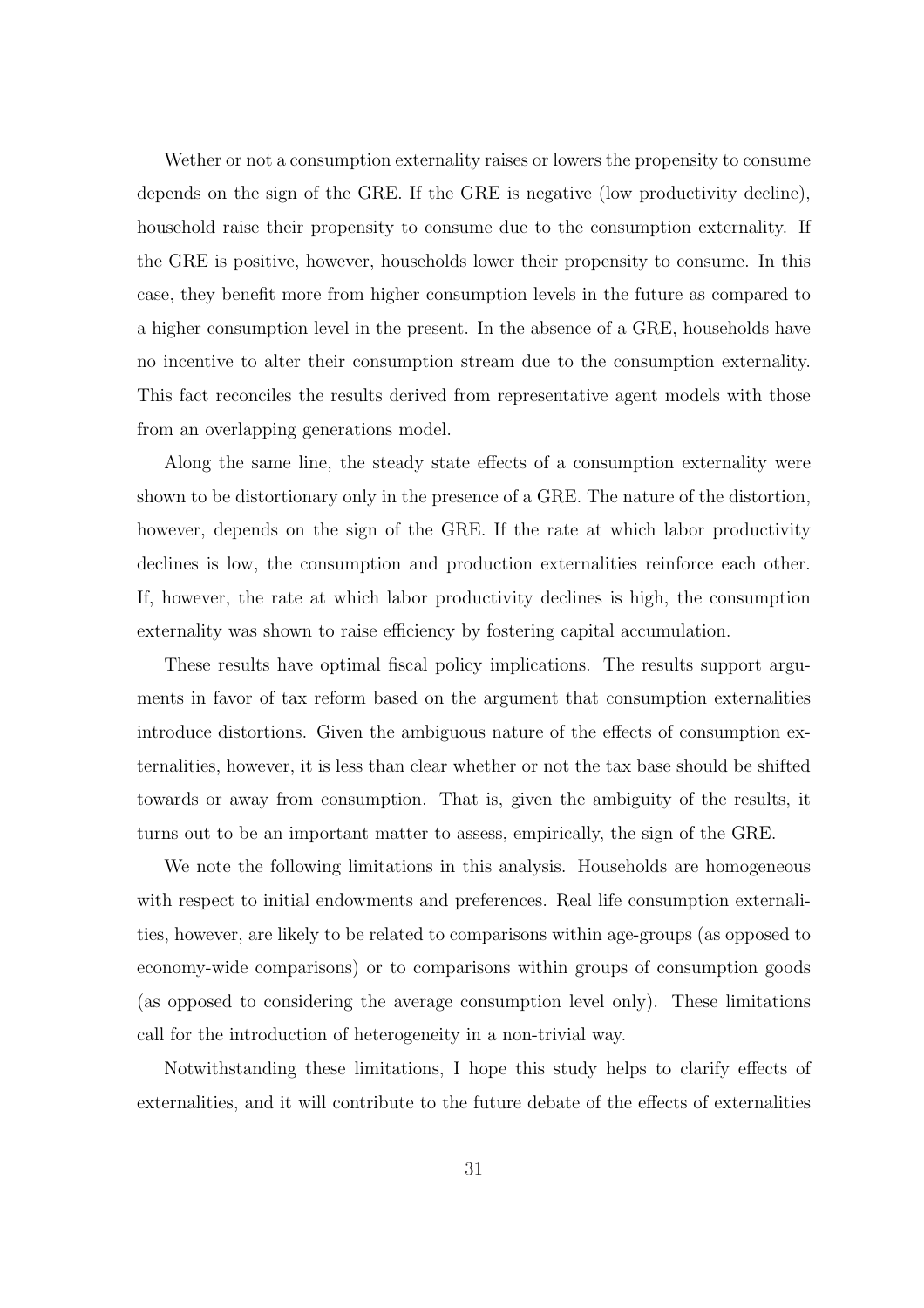in dynamic frameworks.

# Appendix

A.1 Derivation of Individual Consumption. For any individual, consider the current value Hamiltonian:<sup>22</sup>

$$
H_c[c(v,\tau), a(v,\tau), \mu_a(\tau), \tau] = u(c(v,\tau), x(\tau)) + \mu_a(\tau)[(r(\tau) + d) a(v,\tau) + w(v,\tau) - c(v,\tau)].
$$

For all  $\tau \geq t$ ,  $c(v, \tau)$  is chosen such as to maximize expected utility (4), subject to:

$$
c(v, \tau) \ge 0,
$$
  
\n
$$
\dot{a}(v, t) = (r(\tau) + d) a(v, \tau) + w(v, \tau) - c(v, \tau),
$$
  
\n
$$
a(v, t) \text{ given }, \quad \lim_{\tau \to \infty} \mu_a(\tau) e^{-(\rho + d)\tau} a(v, \tau) = 0.
$$

From  $\partial H_c/\partial c(v, \tau) = 0$  and  $-\partial H_c/\partial a(v, \tau) = \mu_a - (\rho + d) \mu_a$ , it follows:

$$
g_v(t) \equiv \frac{\dot{c}(v,\tau)}{c(v,\tau)} = \frac{[r(\tau) - \rho](1-\gamma)}{(\sigma-\gamma)} + \gamma \frac{\sigma-1}{(\sigma-\gamma)} \frac{\dot{x}(\tau)}{x(\tau)},
$$

where no individual considers its impact of individual consumption on the reference level. Thus,

$$
c(v,\tau) = c(v,t) e^{(\sigma-\gamma)^{-1} \int_t^{\tau} [(r(s)-\rho)(1-\gamma)+\gamma(\sigma-1) g_x(s)] ds}.
$$

Combining this equation with the intertemporal budget constraint (17), and considering the definition of  $\Delta(t)$  in (18) yields:  $c(v,t) = \Delta^{-1}(t) [a(v,t) + h(t)]$ . ||

A.2 Command Optimum. The current value Hamiltonian for the command op-

<sup>&</sup>lt;sup>22</sup>Notice that  $\gamma < \sigma$ , which is implied by assumptions (A.2) and (A.3), is sufficient for the Hamiltonian to be concave in the decision and state variables.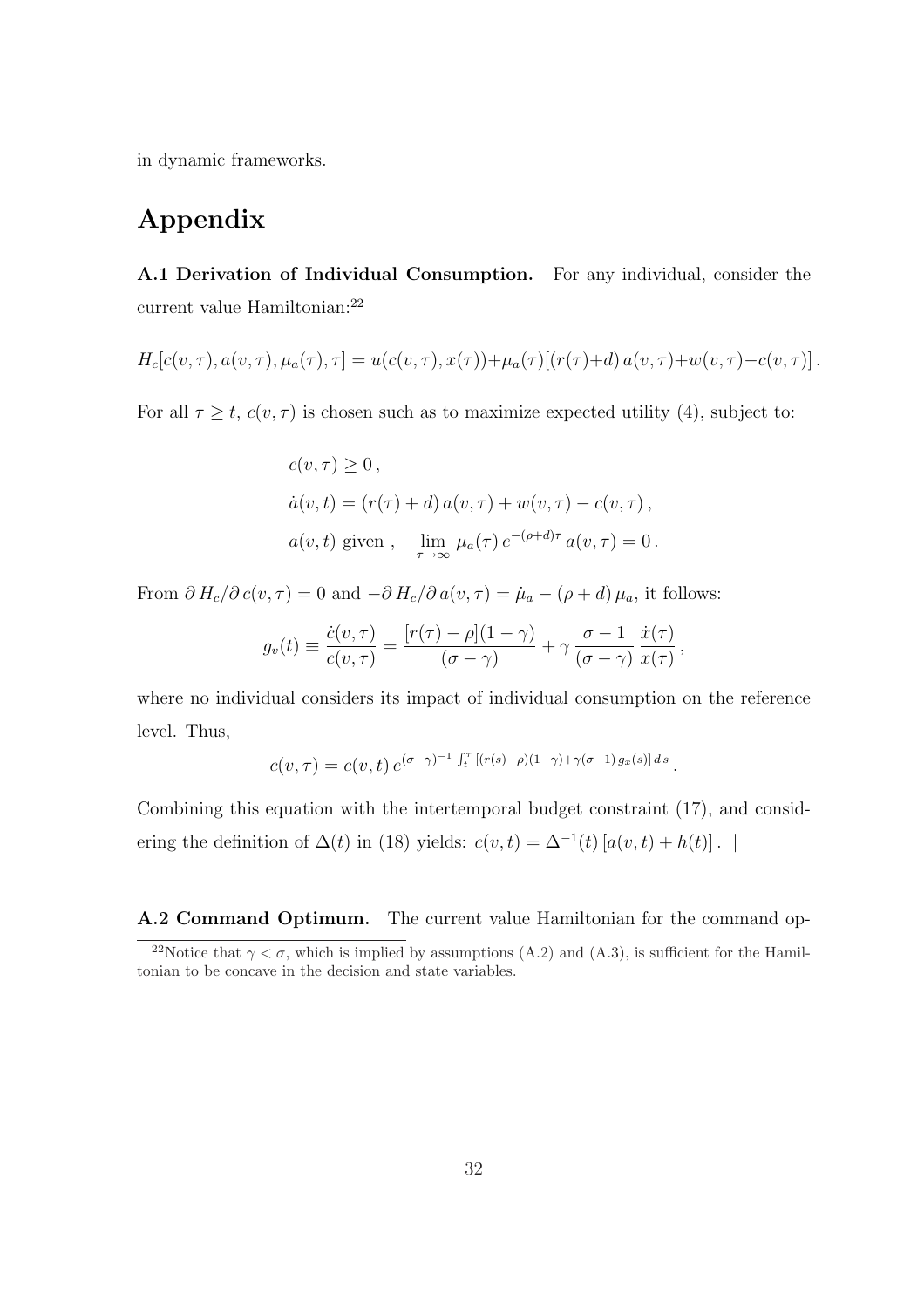timum is given by:

$$
H_c[c(v,\tau), c(\tau), x(\tau), k(\tau), \mu_x(\tau), \mu_c(\tau), \mu_k(\tau), \tau] =
$$
\n
$$
\int_{-\infty}^{\tau} b u[c(v,\tau), x(\tau)] e^{-b(\tau - v)} dv
$$
\n
$$
+ \mu_c(\tau) [c(\tau) - b \int_{-\infty}^{\tau} e^{-b(\tau - v)} c(v,\tau) dv]
$$
\n
$$
+ \mu_k(t) \left[ A \left[ \frac{b}{b+\lambda} \right]^{1-\alpha} k^{\alpha+p(1-\alpha)} - c(t) - \delta k(t) \right] + \mu_x(t) \varphi[c(t) - x(t)], \qquad (29)
$$

where  $c(v, \tau)$  and  $c(\tau)$  are decision variables,  $x(.)$ ,  $k(.)$  are state variables, and  $\mu_x(.)$ and  $\mu_k(.)$  are costate variables. Variable  $\mu_c(.)$  is the Lagrange multiplier associated with the consumption constraint. In the following, I omit time indexes and denote individual consumption by  $c(v)$ :

$$
u_c(.) + \varphi \mu_x = \mu_k,
$$
  
\n
$$
\tilde{r} = \rho - \frac{\mu_k}{\mu_k},
$$
  
\n
$$
\frac{u_x(.)}{\mu_x} - \varphi = \rho - \frac{\mu_x}{\mu_x},
$$
  
\n
$$
\lim_{\tau \to \infty} e^{-\rho \tau} \mu_x x = \lim_{\tau \to \infty} e^{-\rho \tau} \mu_k k = 0.
$$

From (3), we know:  $u_x(.)/u_c(.) = -\gamma c(v)/x$ . Thus,  $u_x(.)/\mu_x = -\gamma c(v)/x$  [ $(1-\varphi \mu)/\mu$ ], where  $\mu \equiv \mu_x/\mu_k$ . Together with  $\dot{u}_c + \varphi \dot{\mu}_x = \dot{\mu}_k$ , the differential equations describing behavior in the command optimum follow. ||

**A.3 Figure 1.** The figure displays two demarcation lines in  $(k, c)$  phase space:  $\dot{k} = 0$ , and  $\dot{c} = 0$ .

The  $\dot{k} = 0$  line. We define the graph of  $\dot{k} = 0$  by the set  $kk \equiv \{(k, c) \in \mathbb{R}^2_+ | c =$  $y(k) - \delta k$ . As  $y(0) = 0$ ,  $(0, 0) \in kk$ . Next,  $\partial c/\partial k > 0$  as long as  $\tilde{r}(k) > 0$ , and  $\partial c/\partial k < 0$  when  $\tilde{r}(k) < 0$ . As  $y(k)$  is strictly concave, and  $(-\delta k)$  is weakly concave,  $y(k) - \delta k$ , that is, the  $\dot{k} = 0$  line, is strictly concave. The capital stock for which  $\tilde{r}(k) = 0$  is denoted the "golden rule" capital stock in Figure 1:  $r(k_{GR}) = 0$ . Finally, for the maximal attainable stock of capital,  $k_{max}$ , it holds:  $y(k_{max}) = \delta k_{max}$ .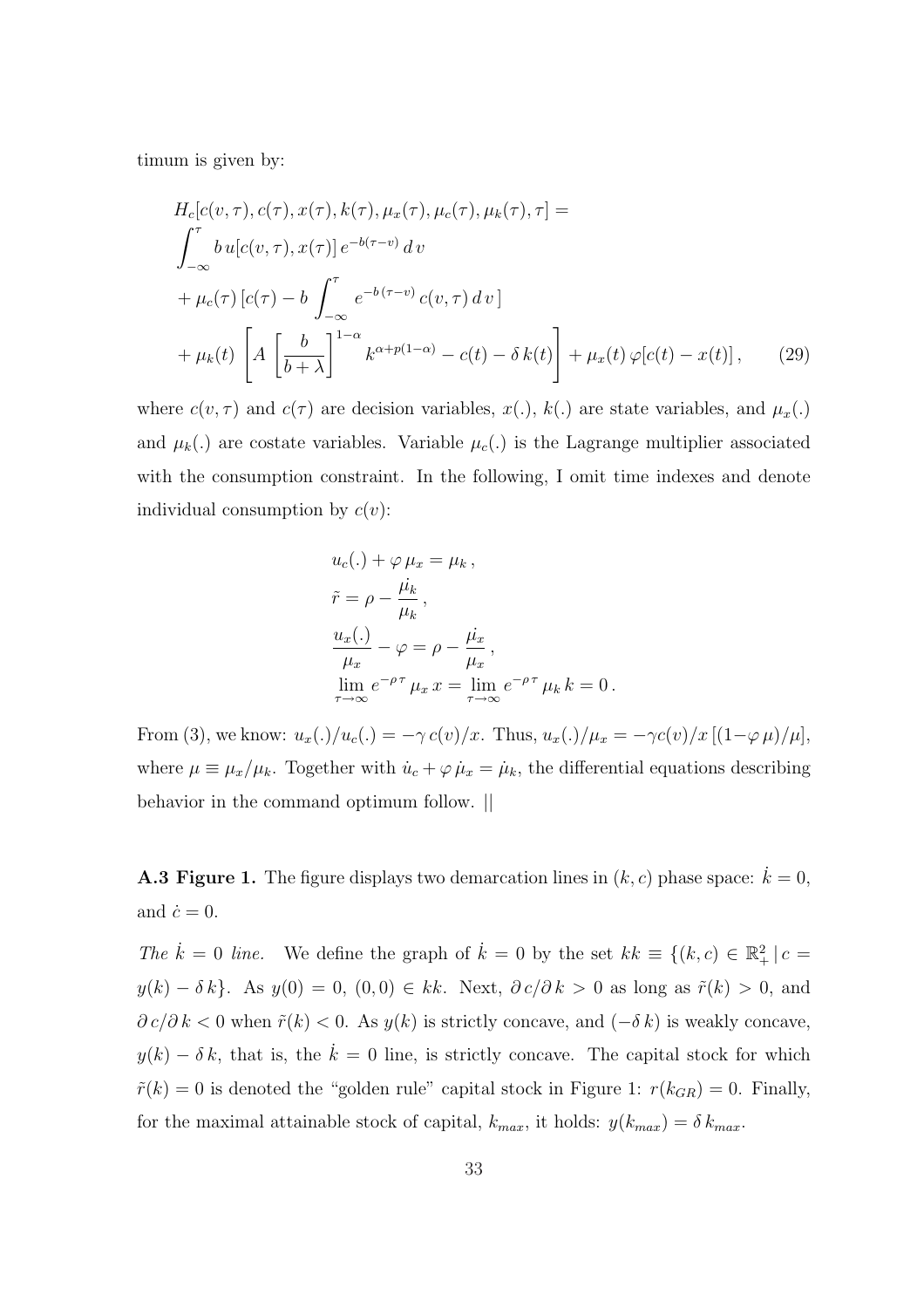For any given  $(k, c)$ , a rise in  $\lambda$  clearly lowers y and tilts the  $\dot{k} = 0$  line clockwise down. It lowers both  $k_{GR}$  and  $k_{max}$ .

The  $\dot{c} = 0$  line. From (M.SS.1) it follows:

$$
c = k \frac{(b + \lambda)[(r + d)\tilde{\sigma} - (r - \rho)]}{r - [\rho - \lambda \tilde{\sigma}]}.
$$
\n(30)

We define the graph of  $\dot{c} = 0$  by the set:  $cc \equiv \{(k, c) \in \mathbb{R}^2_+ \mid c = k \frac{(b+\lambda)[(r+d)\tilde{\sigma}-(r-\rho)]}{r-\rho+\lambda \tilde{\sigma}}\}$  $\frac{(r+a)\,\sigma-(r-\rho)}{r-\rho+\lambda\,\tilde{\sigma}}\big\}.$ As k approaches zero,  $r(k)$  goes to infinity, and  $[r(k) k]$  approaches zero. We therefore find:  $(0,0) \in cc^{23}$ 

Next, in (30), we find an asymptote at:  $r(k) = \rho - \lambda \tilde{\sigma}$ . For  $(k, c) \gg 0$ , I we know  $r(k) > \rho - \lambda \tilde{\sigma}$ . To the left of the asymptote, the slope of the  $\dot{c} = 0$  curve is positive:

$$
\frac{\partial c}{\partial k}|_{\dot{c}=0} = \frac{(b+\lambda)[(r+d)\tilde{\sigma} - (r-\rho)]}{r - [\rho - \lambda \tilde{\sigma}]}
$$

$$
- k \frac{(b+\lambda)\tilde{\sigma}}{[r-\rho+\lambda \tilde{\sigma}]^2} [\rho+d-(\sigma-1)/(1-\gamma)\lambda] r'(k) > 0,
$$

where the positive sign follows from two facts. First,  $r'(k) < 0$ . Second,  $[\rho + d - (\sigma -$ 1)/(1 −  $\gamma$ )  $\lambda$ ] > 0. To see the latter, consider the sign restriction in (9):  $\rho + d - (\sigma -$ 1)/(1 – γ)  $\lambda > \rho + d - (\sigma - 1)/(1 - \gamma) \rho (1 - \gamma) / (\sigma - \gamma) = d + \rho (1 - \gamma) / (\sigma - \gamma) > 0.$ By the fact that there is an asymptote, the positive slope increases in k for  $0 \leq k$  $r^{-1}(\rho - \lambda \tilde{\sigma}).$ 

We finally discuss the impact of (a change in)  $\lambda$  on the  $\dot{c} = 0$  locus. A rise in  $\lambda$ tilts the  $\dot{c} = 0$  line clockwise. To see this, consider (30):

$$
\frac{\partial c}{\partial \lambda}\big|_{\{k \text{ fixed}\}} = k \frac{\rho + r(\tilde{\sigma} - 1) + \tilde{\sigma} d}{\tilde{\sigma}[r - \rho + \lambda \tilde{\sigma}]^2} (r - \rho - b \tilde{\sigma}) < 0.
$$

It remains to show that  $(r - \rho - b\tilde{\sigma}) < 0$ . In a steady state, I claim that  $r(k) < \rho + b\tilde{\sigma}$ . Suppose, to the contrary,  $r(k) \ge \rho + b\tilde{\sigma}$ . Then there exists some  $\varepsilon \ge 0$  such that:

<sup>&</sup>lt;sup>23</sup>As  $(0,0) \in cc$  and  $(0,0) \in kk$ , there exists a trivial steady state.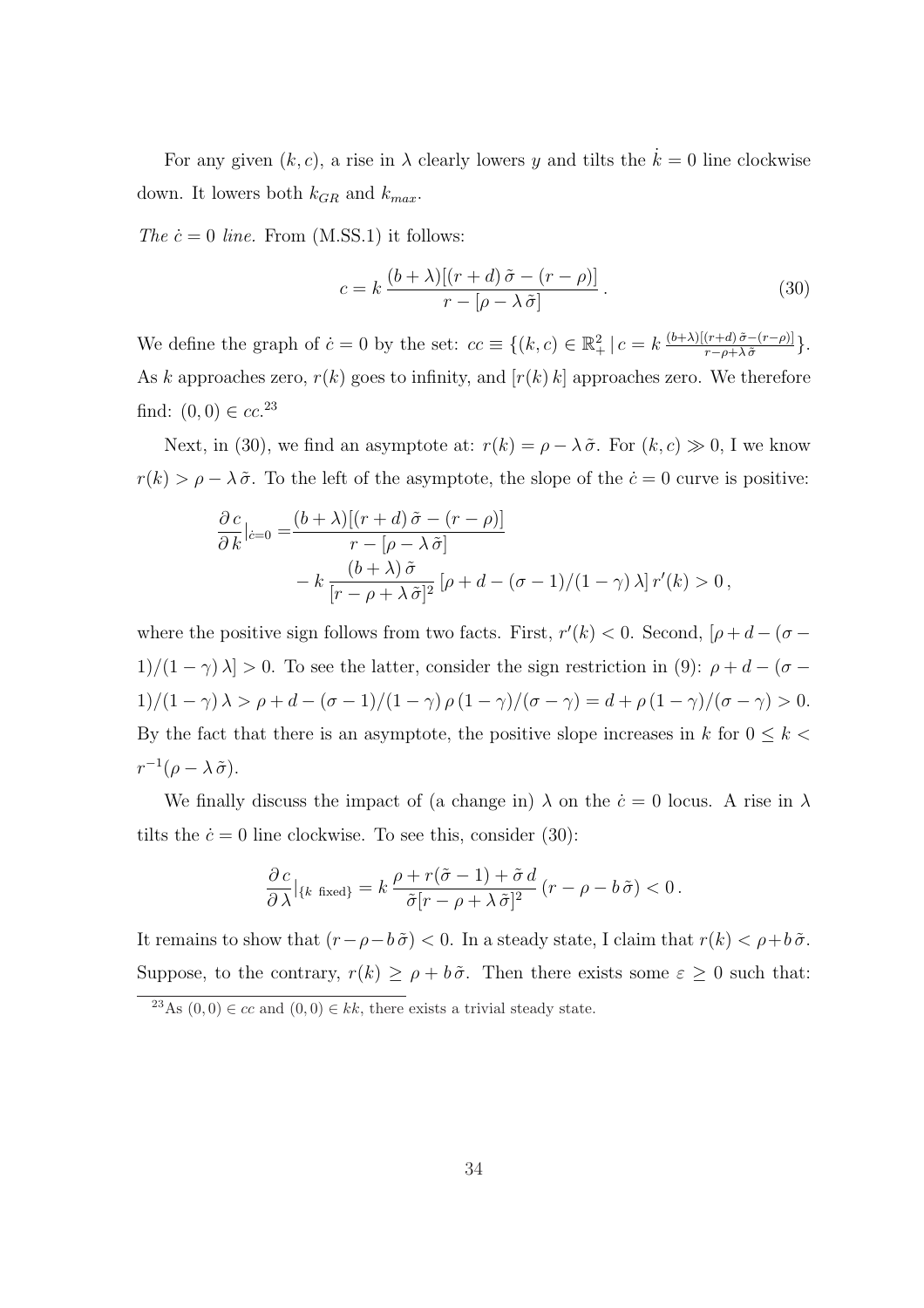$$
r(k) = \rho + b(1+\varepsilon)\tilde{\sigma}, \text{ or, } [r(k) - \rho]/\tilde{\sigma} = b(1+\varepsilon). \text{ From (M.SS.1) and (M.SS.3):}
$$

$$
\frac{f(k)}{k} - \delta = \frac{(b+\lambda)[r+d-(r-\rho)/\tilde{\sigma}]}{\lambda + (r-\rho)/\tilde{\sigma}}
$$

$$
= \frac{b+\lambda}{\lambda + b(1+\varepsilon)} [f'(k) - \delta + d - b - \varepsilon b]
$$

$$
= \frac{b+\lambda}{\lambda + b(1+\varepsilon)} [f'(k) - \delta - \varepsilon b] \le [f'(k) - \delta],
$$

where the third line follows from  $b = d$ . The inequality, however cannot possibly be true by strict concavity of the production function. Thus,  $r(k) < \rho + b\tilde{\sigma}$ .

A.4 Optimal Steady State. We characterize an optimal BGP (steady state) by  $\dot{c} = \dot{x} = \dot{k} = \dot{\mu} = 0$ . From (SO.1)–(SO.4) it follows:

$$
\tilde{r} = \rho, \tag{SO. S S. 1}
$$

$$
x = c,\tag{SO.SS.2}
$$

$$
0 = A \left[ \frac{b}{b + \lambda} \right]^{1 - \alpha} k^{\alpha + p(1 - \alpha)} - c - \delta k, \qquad (SO.SS.3)
$$

$$
0 = \left[ \tilde{r} + \varphi + \gamma \frac{c}{x} \frac{1 - \mu \varphi}{\mu} \right],
$$
 (SO.SS.4)

where  $c(v) = c$ . According to (SO.SS.1)–(SO.SS.4), the steady state values of c and k do not depend on both x and  $\mu$ .

# References

- [1] Abel, A.B. 2005. "Optimal Taxation when Consumers have Endogenous Benchmark Levels of Consumption." Review of Economic Studies, 72: 21–42.
- [2] Alpizar, F., F. Carlsson, and O. Johansson-Stenman. 2005. "How Much Do We Care About Absolute versus Relative Income and Consumption?" Journal of Economic Behavior & Organization, 56: 405–421.
- [3] Arrow, K.J., and P. Dasgupta. 2007. "Conspicuous Consumption, Inconspicuous Leisure." Stanford University, Department of Economics Working Paper.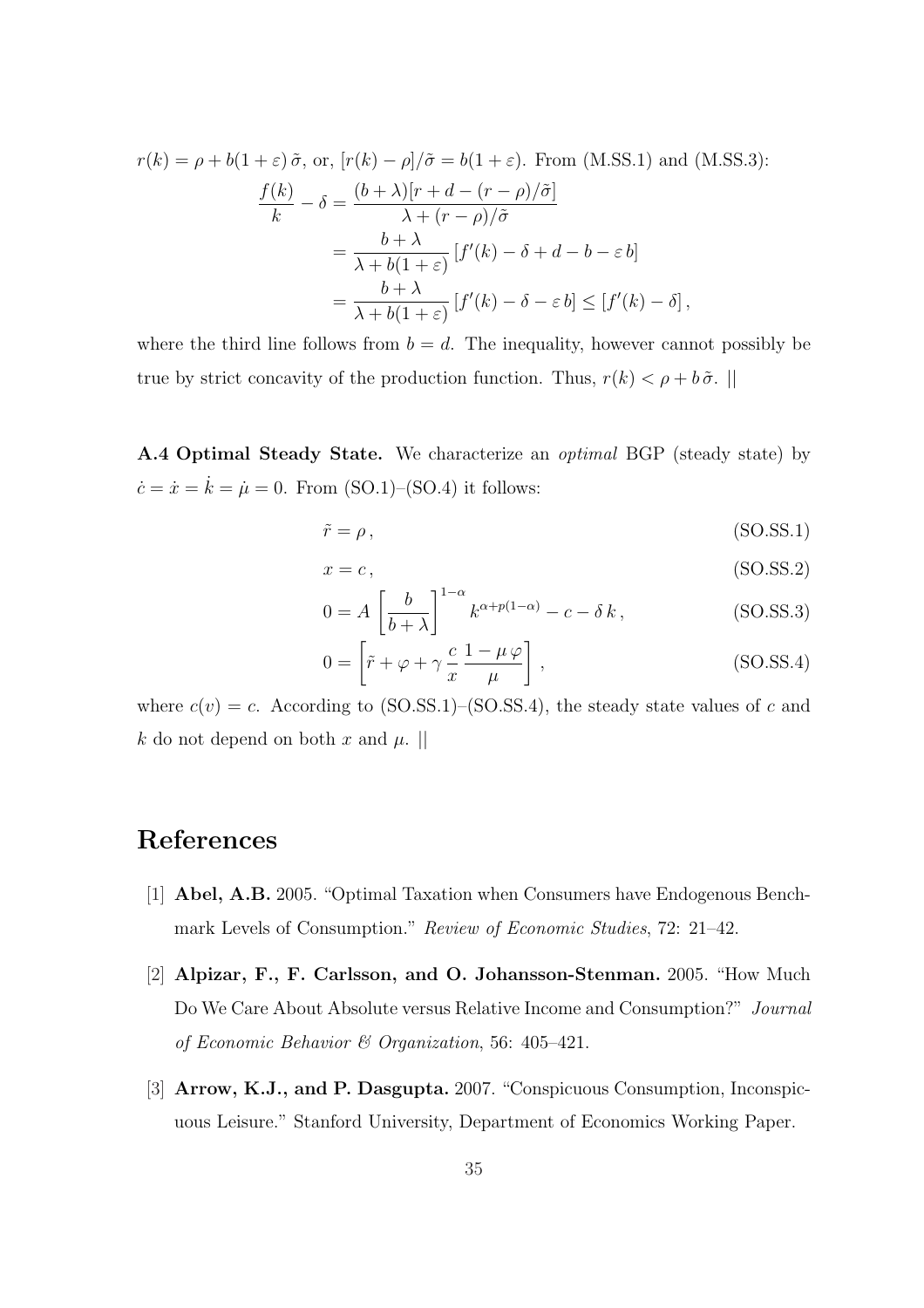- [4] **Blanchard, O.** 1985. "Debt, Deficits, and Finite Horizons." *Journal of Political* Economy, 93: 223–247.
- [5] Brekke, K.A., and R.B. Howarth. 2002. Status, Growth and the Environment. Goods as Symbols in Applied Welfare Economics. Cheltenham: Edward Elgar.
- [6] Caballero, R.J., and R.K. Lyons. 1990. "Internal versus External Economies in European Industry." European Economic Review, 34: 805–830.
- [7] Caballero, R.J., and R.K. Lyons. 1992. "External Effects in U.S. Procyclical Productivity." Journal of Monetary Economics, 29: 209–225.
- [8] Calvo, G.A., and M. Obstfeld. 1988. "Optimal Time-Consistent Fiscal Policy with Finite Lifetimes." Econometrica, 56: 411–432.
- [9] Campbell, C., and J. Cochrane. 1999. "By Force of Habit: A Consumption-Based Explanation of Aggregate Stock Market Behavior." Journal of Political Economy, 107: 205–251.
- [10] Carlsson, F., O. Johansson-Stenman, and P. Martinsson. 2007. "Do You Enjoy Having More than Others? Survey Evidence of Positional Goods." Economica, 74: 586-598.
- [11] Corneo, G., and O. Jeanne. 1997. "On Relative Wealth Effects and the Optimality of Growth." Economics Letters, 54(1): 87–92.
- [12] Carroll, C.D., J. Overland, and D.N. Weil. 1997. "Comparison Utility in a Growth Model." Journal of Economic Growth, 2: 339–367.
- [13] **Dupor, B., and W.F. Liu.** 2003. "Jealousy and Equilibrium Overconsumption." American Economic Review, 93: 423–428.
- [14] Easterlin, R.A. 1995. "Will Raising the Incomes of All Increase the Happiness of All?" Journal of Economic Behavior & Organization, 27: 35–47.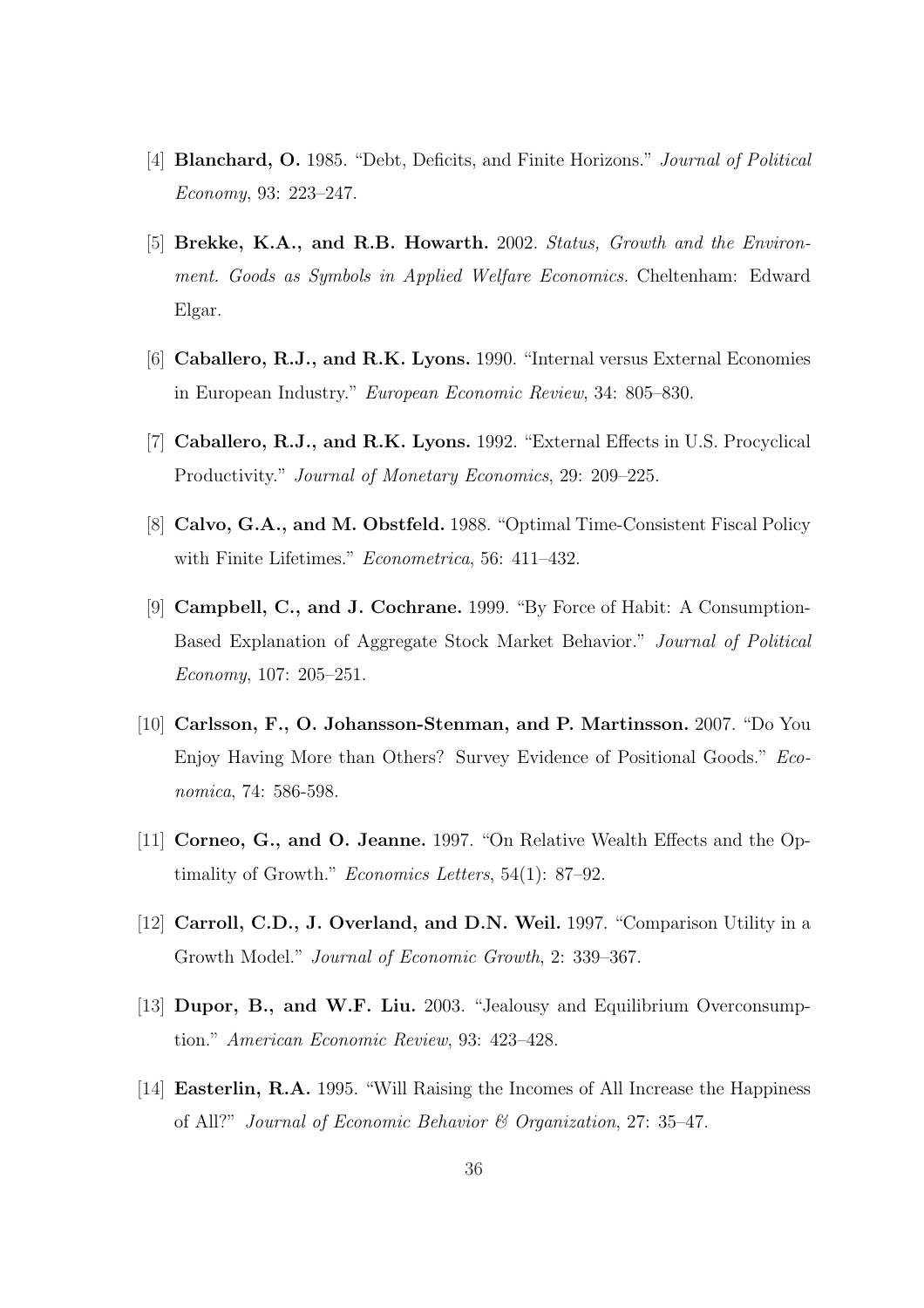- [15] Ferrer-i-Carbonell, A. 2005. "Income and Well-Being: An Empirical Analysis of the Comparison Income Effect." Journal of Public Economics, 89: 997–1019.
- [16] Fisher, W.H., and B.J. Heijdra. Forthcoming. "Keeping up with the Ageing Joneses." Journal of Economic Dynamics and Control.
- [17] Frank, R.H. 1999. Luxury Fever. Why Money Fails to Satisfy in an Era of Excess. New York: The Free Press.
- [18] **Gali, J.** 1994. "Keeping Up with the Joneses: Consumption Externalities, Portfolio Choice and Asset Prices." Journal of Money, Credit, and Banking, 26: 1–8.
- [19] Johansson-Stenman, O., F. Carlsson, and D. Daruvala. 2002. "Measuring Future Grandparents' Preferences for Equality and Relative Standing." Economic Journal, 112: 362–383.
- [20] Johansson-Stenman, O., and P. Martinsson. 2006. "Honestly, Why are You Driving a BMW?" Journal of Economic Behavior & Organization, 60: 129–146.
- [21] Lindstrom, T. 2000. "External Economies in Procyclical Productivity: How Important are they?" Journal of Economic Growth, 5: 163–184.
- [22] Liu, W.F., and S.J. Turnovsky. 2005. "Consumption Externalities, Production Externalities, and Long-Run Macroeconomic Efficiency." Journal of Public Economics, 89: 1097–1129.
- [23] Ljungqvist, L., and H. Uhlig. 2000. "Tax Policy and Aggregate Demand Management Under Catching Up with the Joneses." American Economic Review, 90: 356–366.
- [24] Luttmer, E.F.P. 2005. "Neighbors as Negatives: Relative Earnings and Well-Being." Quarterly Journal of Economics, 120: 963–1002.
- [25] McBride, M. 2001. "Relative-Income Effects on Subjective Well-Being in the Cross-Section." Journal of Economic Behavior & Organization, 45: 251–278.